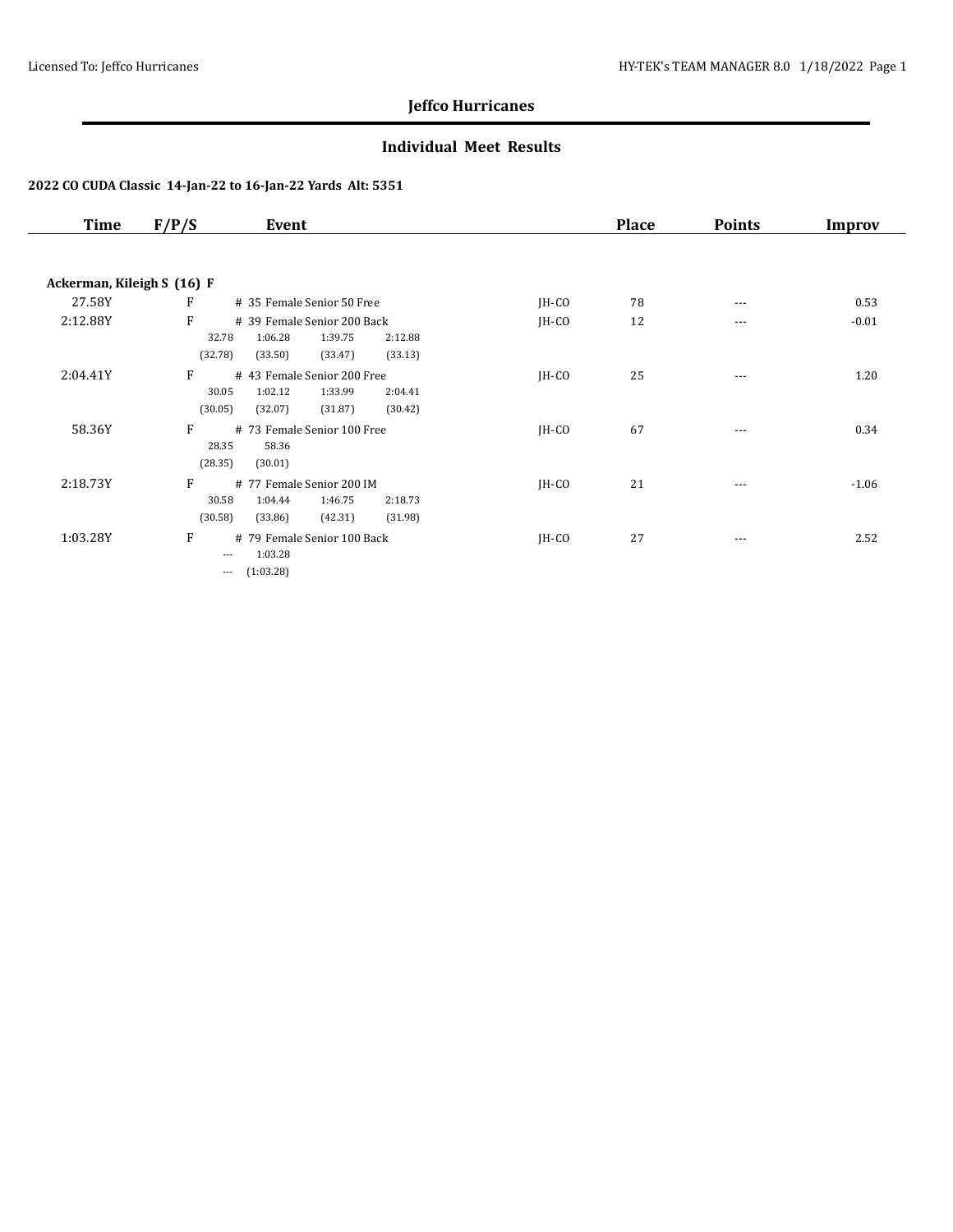### **Individual Meet Results**

| Time                     | F/P/S            | Event                                         |         |         | <b>Place</b> | <b>Points</b> | Improv   |
|--------------------------|------------------|-----------------------------------------------|---------|---------|--------------|---------------|----------|
|                          |                  |                                               |         |         |              |               |          |
| Adamowski, Finn P (15) F |                  |                                               |         |         |              |               |          |
| 29.21Y                   | F                | # 36 Male Senior 50 Free                      |         | $IH-CO$ | 159          | $\cdots$      | $-0.23$  |
| 1:34.35Y DQ              | F                | # 38 Male Senior 100 Fly                      |         | $IH-CO$ | $\cdots$     | $---$         | $---$    |
|                          | 43.08            | 1:34.35                                       |         |         |              |               |          |
|                          | (43.08)          | (51.27)                                       |         |         |              |               |          |
| 2:29.30Y                 | F                | # 44 Male Senior 200 Free                     |         | $IH-CO$ | 114          | $\cdots$      | 5.36     |
|                          | 33.72            | 1:13.06<br>1:53.24                            | 2:29.30 |         |              |               |          |
|                          | (33.72)          | (39.34)<br>(40.18)                            | (36.06) |         |              |               |          |
| 1:04.87Y                 | F                | # 74 Male Senior 100 Free                     |         | $IH-CO$ | 165          | $\cdots$      | $-1.48$  |
|                          | 30.57<br>(30.57) | 1:04.87<br>(34.30)                            |         |         |              |               |          |
|                          |                  |                                               |         |         |              |               |          |
| 2:56.85Y                 | F<br>40.08       | # 78 Male Senior 200 IM<br>1:26.96<br>2:21.04 | 2:56.85 | $IH-CO$ | 113          | ---           | $-18.25$ |
|                          | (40.08)          | (46.88)<br>(54.08)                            | (35.81) |         |              |               |          |
| 1:25.21Y                 | F                | # 80 Male Senior 100 Back                     |         |         |              |               |          |
|                          | 41.54            | 1:25.21                                       |         | $IH-CO$ | 119          | $\cdots$      | $-1.56$  |
|                          |                  |                                               |         |         |              |               |          |
|                          | (41.54)          | (43.67)                                       |         |         |              |               |          |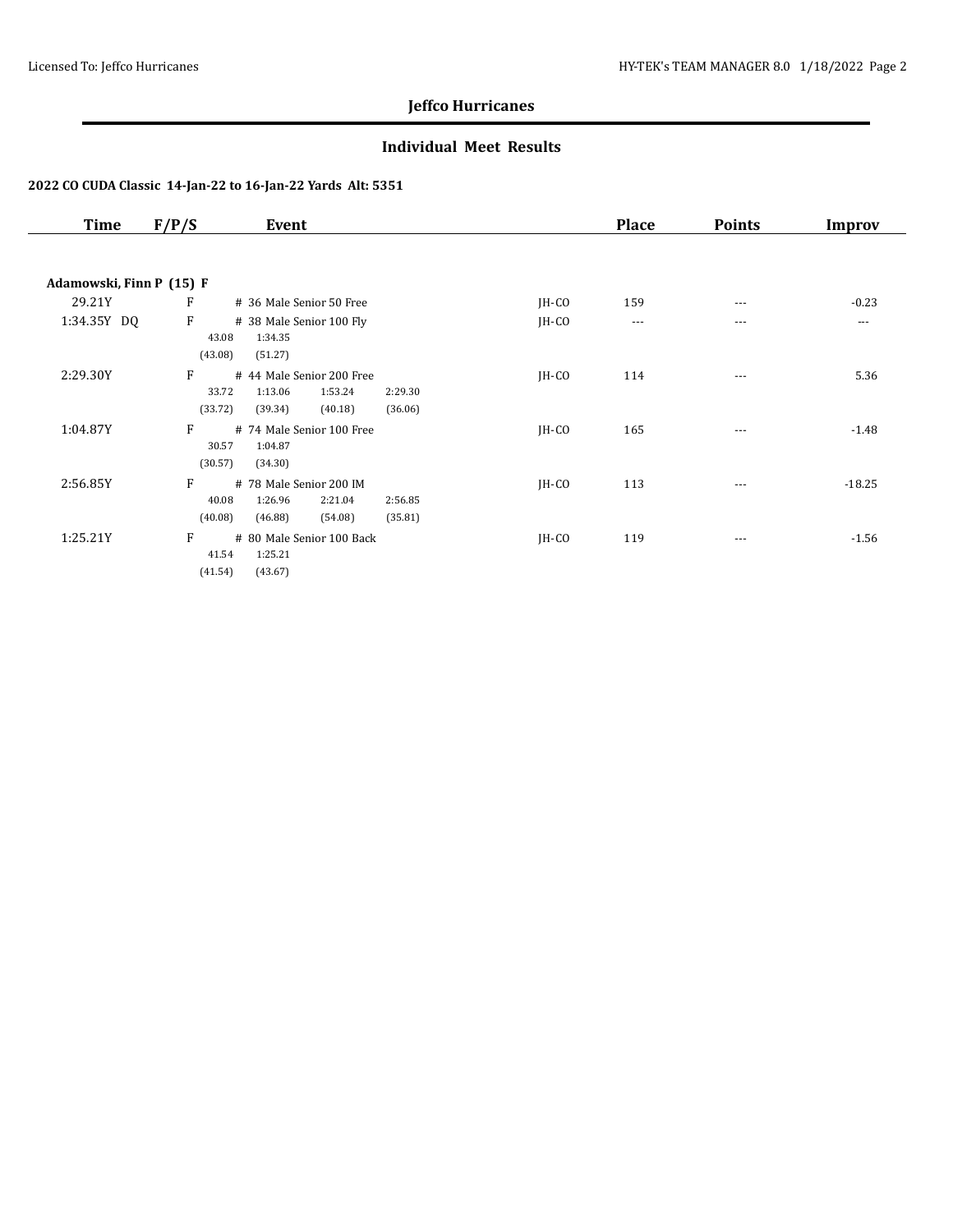### **Individual Meet Results**

| <b>Time</b>            | F/P/S |           | Event                      |          |           |         |         | <b>Place</b> | <b>Points</b> | Improv   |
|------------------------|-------|-----------|----------------------------|----------|-----------|---------|---------|--------------|---------------|----------|
|                        |       |           |                            |          |           |         |         |              |               |          |
| Bernhart, Leah A (8) F |       |           |                            |          |           |         |         |              |               |          |
| 46.24Y                 | F     |           | $#$ 9C Female 8-8.50 Free  |          |           |         | $IH-CO$ | 13           | $- - -$       | $-0.94$  |
| 53.09Y                 | F     |           | # 19C Female 8-8 50 Back   |          |           |         | $IH-CO$ | 8            | 2.5           | $-9.41$  |
| 2:03.64Y               | F     |           | # 21C Female 8-8 100 IM    |          |           |         | $IH-CO$ | 5            | 6             | $---$    |
|                        |       | 1:00.00   | 2:03.64                    |          |           |         |         |              |               |          |
|                        |       | (1:00.00) | (1:03.64)                  |          |           |         |         |              |               |          |
| 1:11.38Y DQ            | F     |           | #45C Female 8-850 Fly      |          |           |         | $IH-CO$ | ---          | $- - -$       | ---      |
| 1:06.65Y               | F     |           | # 55C Female 8-8 50 Breast |          |           |         | $IH-CO$ | 6            | 5             | 1.31     |
| 3:52.53Y               | F     |           | # 57C Female 8-8 200 Free  |          |           |         | $IH-CO$ | 4            | 7             | $-20.19$ |
|                        |       | 50.18     | $---$                      | $\cdots$ | 2:54.27   | 3:52.53 |         |              |               |          |
|                        |       | (50.18)   | $---$                      | $\cdots$ | (2:54.27) | (58.26) |         |              |               |          |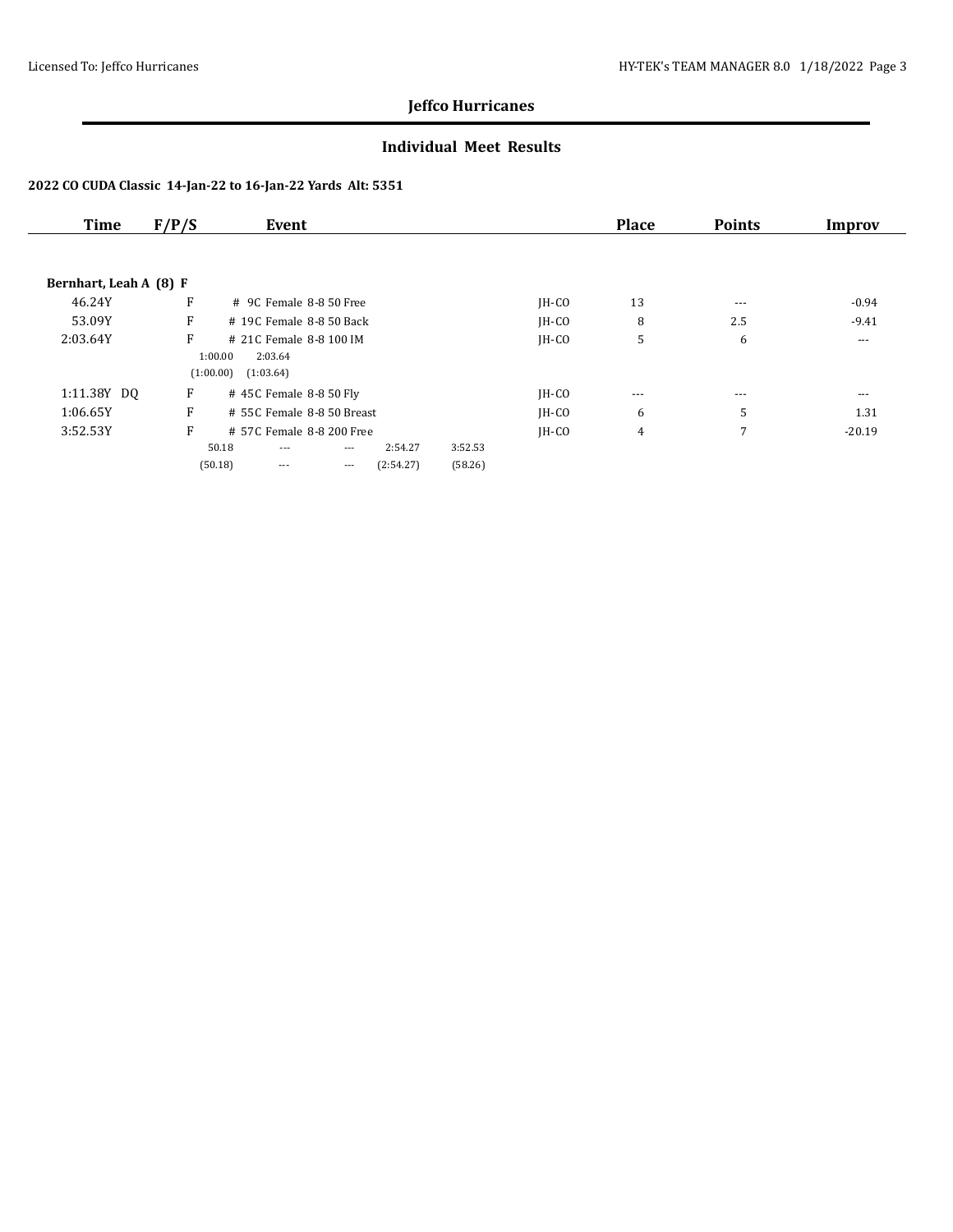### **Individual Meet Results**

| <b>Time</b>                | F/P/S   | Event                                        |         | <b>Place</b> | <b>Points</b> | Improv   |
|----------------------------|---------|----------------------------------------------|---------|--------------|---------------|----------|
|                            |         |                                              |         |              |               |          |
| Carlson, Campbell J (17) F |         |                                              |         |              |               |          |
| 35.01Y                     | F       | # 35 Female Senior 50 Free                   | $IH-CO$ | 192          | $- - -$       | $-1.68$  |
| 1:49.85Y                   | F       | # 37 Female Senior 100 Fly                   | IH-CO   | 106          | $---$         | $-10.88$ |
|                            | 49.17   | 1:49.85                                      |         |              |               |          |
|                            | (49.17) | (1:00.68)                                    |         |              |               |          |
| 3:02.11Y                   | F       | #43 Female Senior 200 Free                   | $IH-CO$ | 147          | $---$         | $-20.25$ |
|                            | 40.11   | 1:27.21<br>3:02.11<br>$\cdots$               |         |              |               |          |
|                            | (40.11) | (47.10)<br>(3:02.11)<br>$\scriptstyle\cdots$ |         |              |               |          |
| <b>NS</b>                  | F       | # 73 Female Senior 100 Free                  | $IH-CO$ | ---          | ---           | ---      |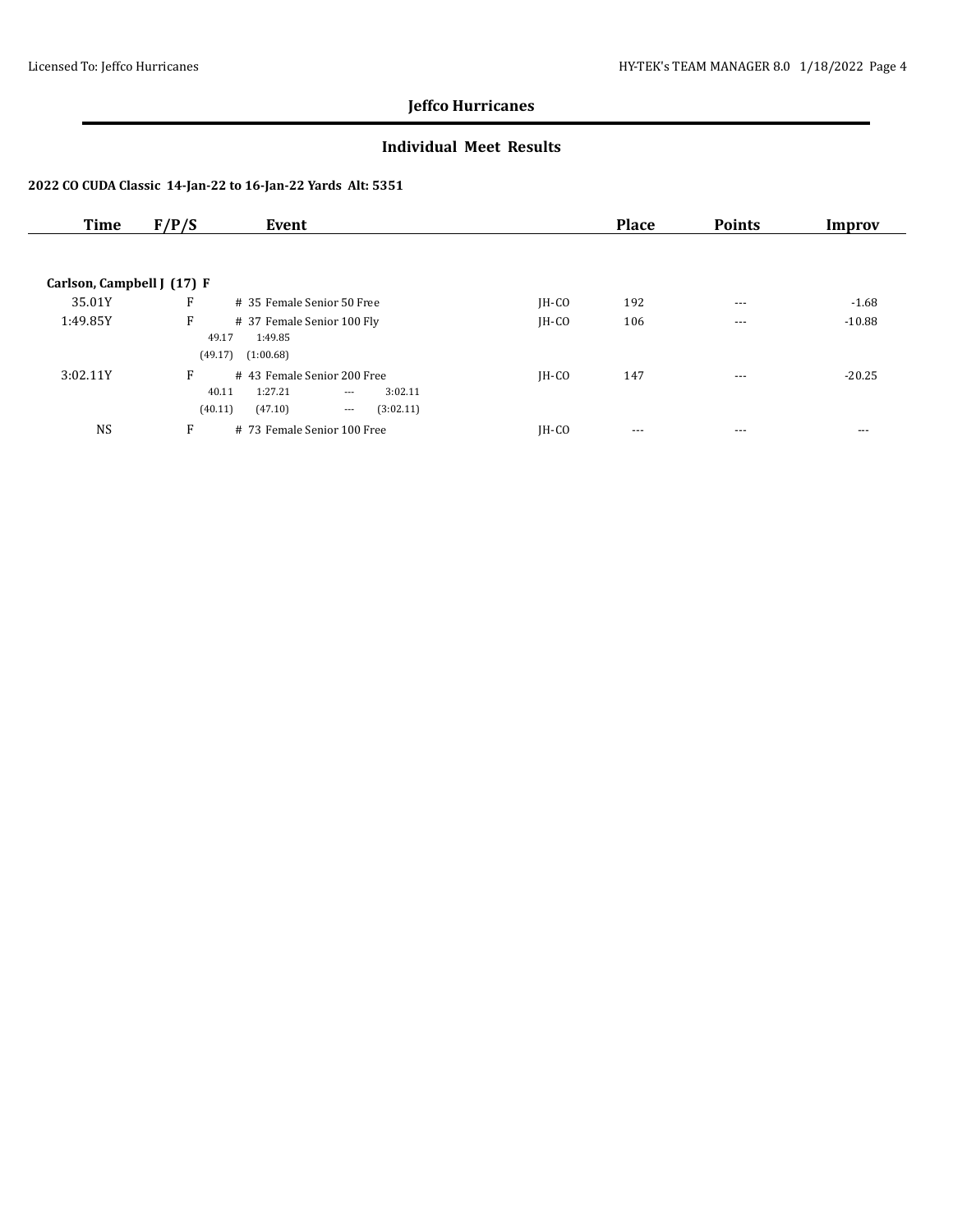### **Individual Meet Results**

| <b>Time</b>              | F/P/S | Event                       |         | <b>Place</b> | <b>Points</b> | Improv |
|--------------------------|-------|-----------------------------|---------|--------------|---------------|--------|
|                          |       |                             |         |              |               |        |
| Carter, Amber V $(15)$ F |       |                             |         |              |               |        |
| <b>NS</b>                |       | # 73 Female Senior 100 Free | $IH-CO$ | $\cdots$     | $- - -$       | ---    |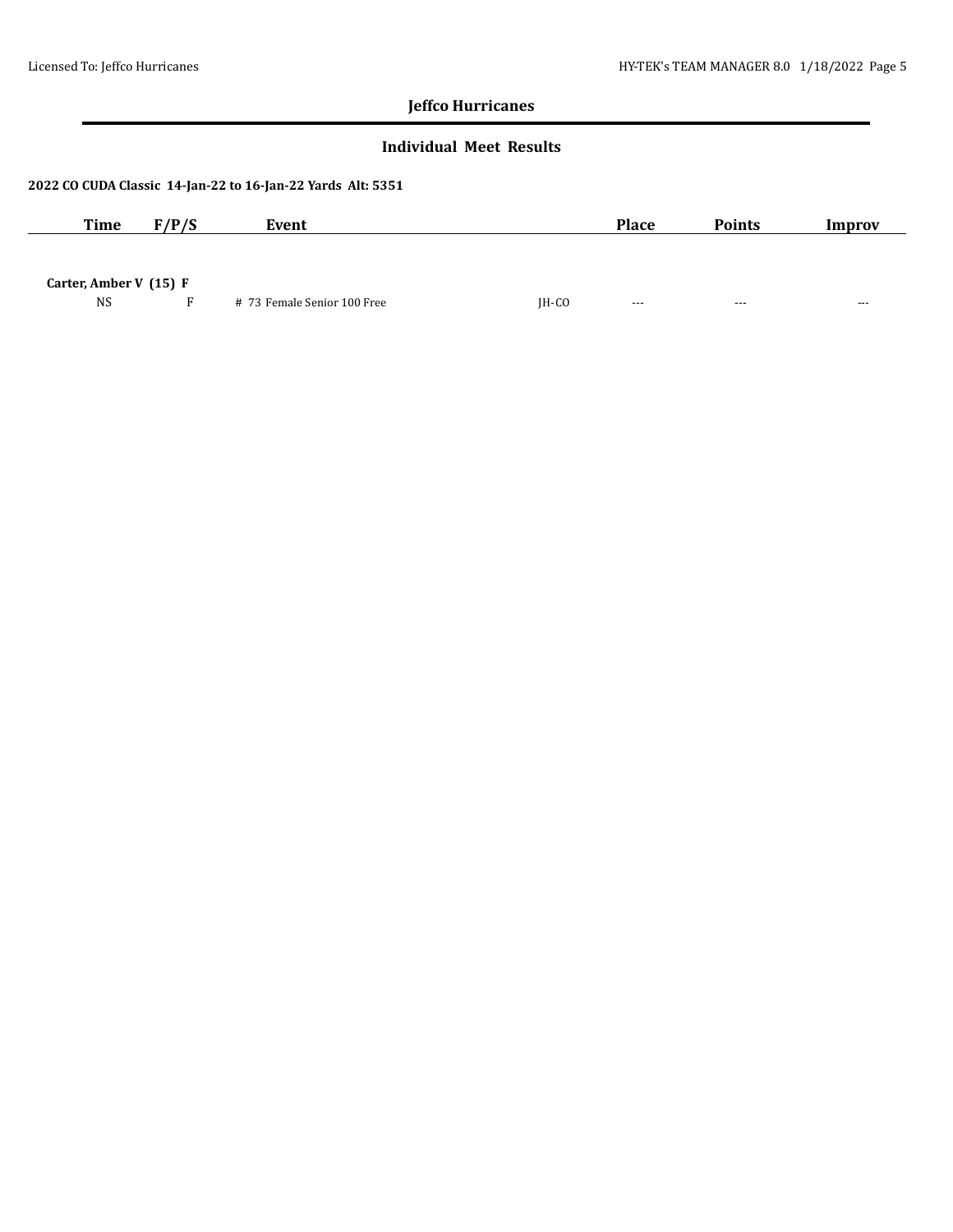### **Individual Meet Results**

| Time                    | F/P/S | Event                       |         | <b>Place</b> | <b>Points</b> | Improv |
|-------------------------|-------|-----------------------------|---------|--------------|---------------|--------|
|                         |       |                             |         |              |               |        |
| Chandler, Maci J (10) F |       |                             |         |              |               |        |
|                         |       |                             |         |              |               |        |
| <b>NS</b>               | F     | # 13E Female 10-10 100 Fly  | $IH-CO$ | $- - -$      | $---$         | $---$  |
| <b>NS</b>               | F     | # 19E Female 10-10 50 Back  | $IH-CO$ | $---$        | ---           | ---    |
| <b>NS</b>               | F     | # 21E Female 10-10 100 IM   | $IH-CO$ | $- - -$      | $---$         | $---$  |
| <b>NS</b>               | F     | #45E Female 10-10 50 Fly    | $IH-CO$ | $---$        | $---$         | $---$  |
| <b>NS</b>               | F     | #47E Female 10-10 100 Free  | $IH-CO$ | $\cdots$     | $---$         | $---$  |
| <b>NS</b>               | F     | # 57E Female 10-10 200 Free | IH-CO   | $- - -$      | $---$         | $---$  |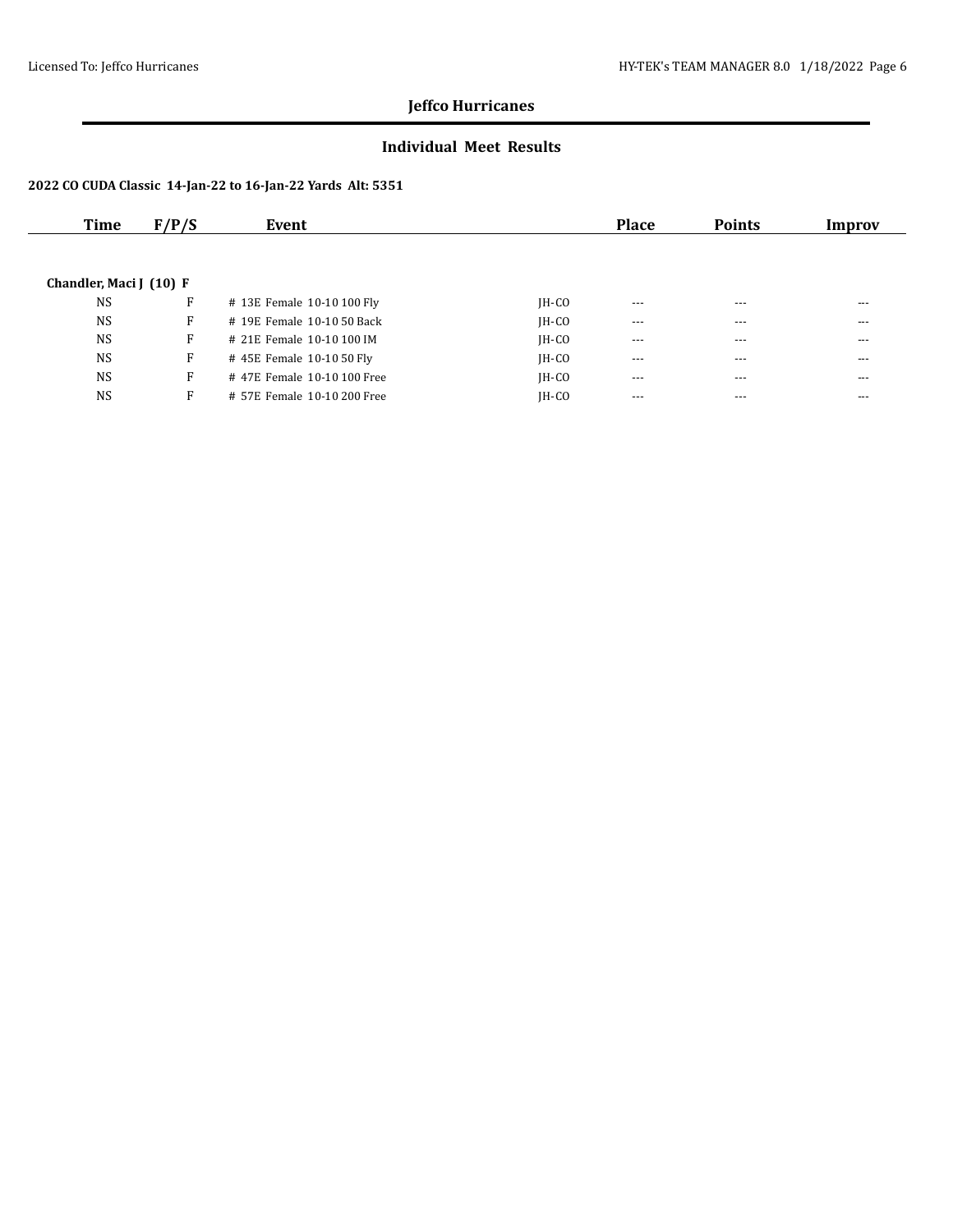### **Individual Meet Results**

| <b>Time</b>              | F/P/S   | Event                       |         |         |         |         | <b>Place</b> | <b>Points</b> | Improv  |
|--------------------------|---------|-----------------------------|---------|---------|---------|---------|--------------|---------------|---------|
|                          |         |                             |         |         |         |         |              |               |         |
| Coleman, Emilie A (15) F |         |                             |         |         |         |         |              |               |         |
| 4:50.62Y                 | F       | # 3 Female Senior 400 IM    |         |         | JH-CO   |         | 3            | 8             | 9.92    |
|                          | 30.47   | 1:04.94<br>1:42.78          | 2:21.06 | 3:00.41 | 3:41.16 | 4:16.96 | 4:50.62      |               |         |
|                          | (30.47) | (37.84)<br>(34.47)          | (38.28) | (39.35) | (40.75) | (35.80) | (33.66)      |               |         |
| 5:32.60Y                 | F       | # 7 Female Senior 500 Free  |         |         | $IH-CO$ |         | 9            | 2             | $-1.31$ |
|                          | 30.26   | 1:03.37<br>1:37.32          | 2:11.39 | 2:45.02 | 3:18.99 | 3:52.92 | 4:26.88      |               |         |
|                          | (30.26) | (33.95)<br>(33.11)          | (34.07) | (33.63) | (33.97) | (33.93) | (33.96)      |               |         |
|                          | 5:00.22 | 5:32.60                     |         |         |         |         |              |               |         |
|                          | (33.34) | (32.38)                     |         |         |         |         |              |               |         |
| 26.17Y                   | F       | # 35 Female Senior 50 Free  |         |         | $IH-CO$ |         | 27           | ---           | 0.32    |
| 2:20.37Y                 | F       | # 39 Female Senior 200 Back |         |         | IH-CO   |         | 35           | ---           | 2.08    |
|                          | 32.98   | 1:08.68<br>1:44.63          | 2:20.37 |         |         |         |              |               |         |
|                          | (32.98) | (35.70)<br>(35.95)          | (35.74) |         |         |         |              |               |         |
| 55.89Y                   | F       | # 73 Female Senior 100 Free |         |         | $IH-CO$ |         | 22           | $---$         | 0.14    |
|                          | 26.95   | 55.89                       |         |         |         |         |              |               |         |
|                          | (26.95) | (28.94)                     |         |         |         |         |              |               |         |
| 2:22.98Y                 | F       | # 75 Female Senior 200 Fly  |         |         | $IH-CO$ |         | 20           | ---           | $-4.39$ |
|                          | 31.11   | 1:06.64<br>1:44.17          | 2:22.98 |         |         |         |              |               |         |
|                          | (31.11) | (35.53)<br>(37.53)          | (38.81) |         |         |         |              |               |         |
| 1:05.79Y                 | F       | # 79 Female Senior 100 Back |         |         | $IH-CO$ |         | 56           | $---$         | $-0.18$ |
|                          | 31.81   | 1:05.79                     |         |         |         |         |              |               |         |
|                          | (31.81) | (33.98)                     |         |         |         |         |              |               |         |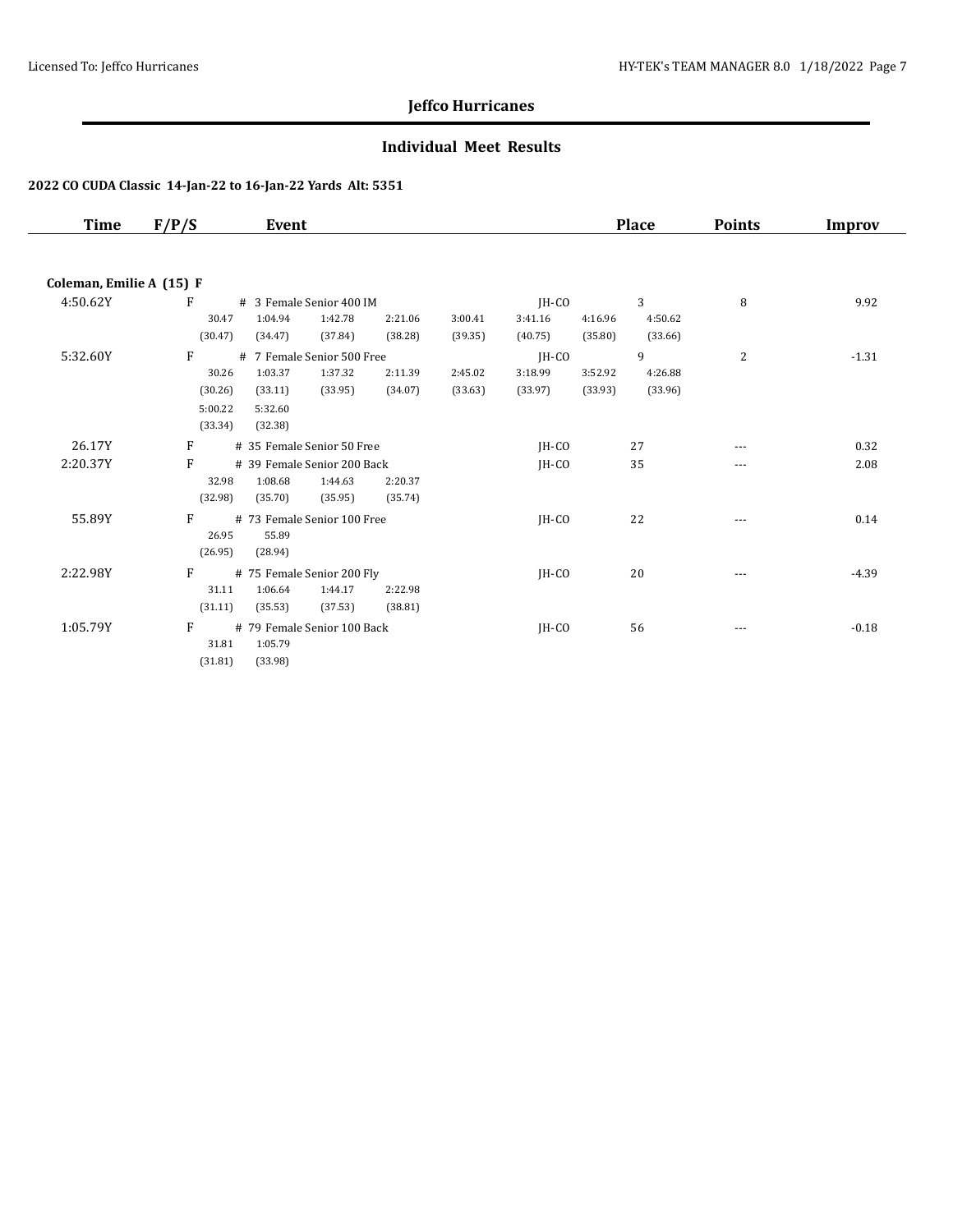### **Individual Meet Results**

| <b>Time</b>                | F/P/S | Event                         |         | <b>Place</b> | <b>Points</b> | Improv  |
|----------------------------|-------|-------------------------------|---------|--------------|---------------|---------|
|                            |       |                               |         |              |               |         |
|                            |       |                               |         |              |               |         |
| Collins, Finley G $(12)$ F |       |                               |         |              |               |         |
| <b>NS</b>                  | R     | # 23B Female 12-12 50 Free    | $IH-CO$ | $--$         | $- - -$       | $- - -$ |
| <b>NS</b>                  | F.    | # 29B Female 12-12 100 Breast | $IH-CO$ | $--$         | $- - -$       | $- - -$ |
| <b>NS</b>                  |       | # 33B Female 12-12 100 IM     | $IH-CO$ | $---$        | $- - -$       | $- - -$ |
|                            |       |                               |         |              |               |         |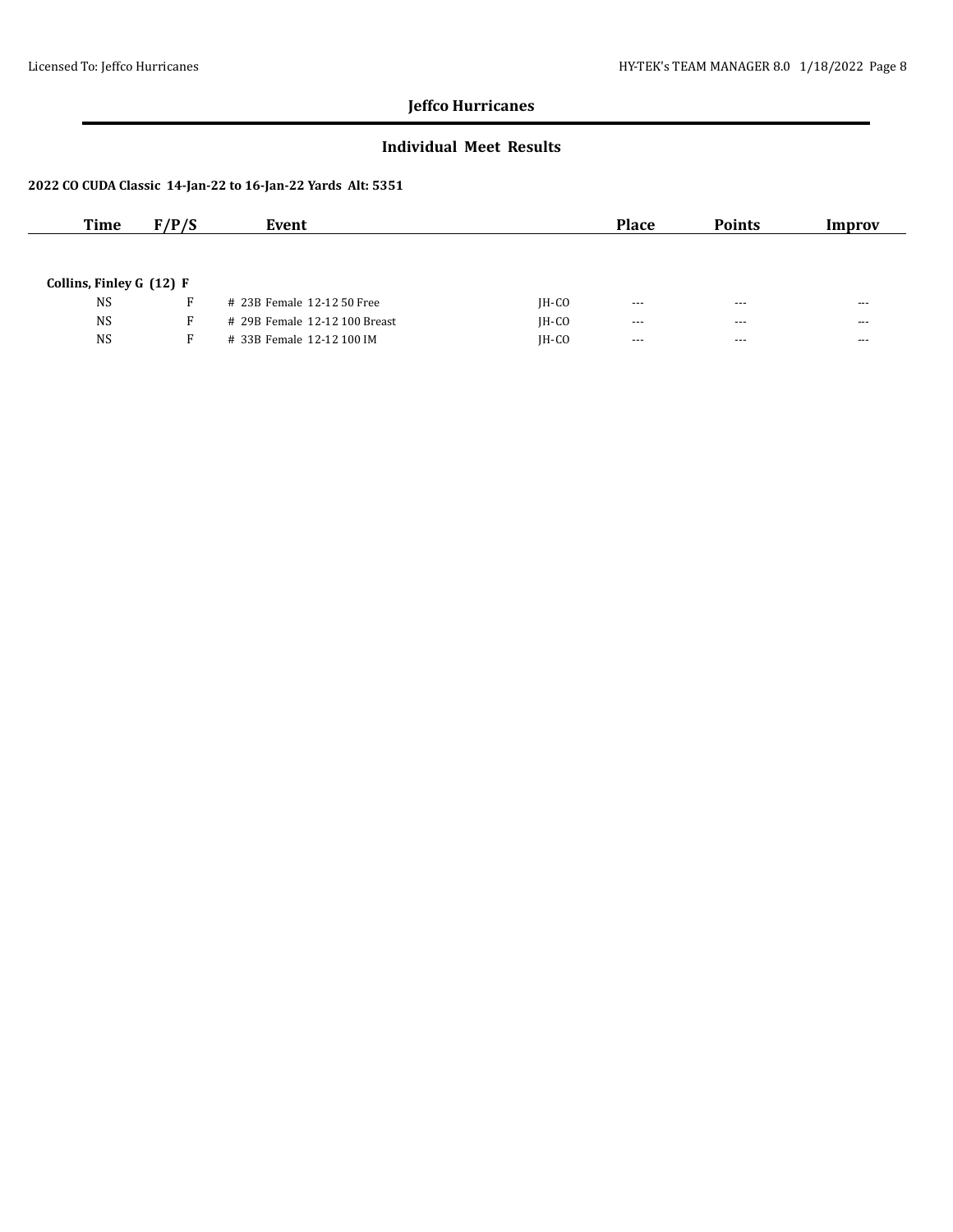### **Individual Meet Results**

| <b>Time</b>           | F/P/S | Event                  |         | <b>Place</b>         | <b>Points</b>        | Improv   |
|-----------------------|-------|------------------------|---------|----------------------|----------------------|----------|
|                       |       |                        |         |                      |                      |          |
|                       |       |                        |         |                      |                      |          |
| Collins, Luke B (9) F |       |                        |         |                      |                      |          |
| <b>NS</b>             | F.    | # 10D Male 9-9 50 Free | $IH-CO$ | $- - -$              | $- - -$              | $---$    |
| <b>NS</b>             | F.    | # 20D Male 9-9 50 Back | $IH-CO$ | $\sim$ $\sim$ $\sim$ | $\sim$ $\sim$ $\sim$ | $\cdots$ |
| <b>NS</b>             | F     | # 22D Male 9-9 100 IM  | $IH-CO$ | $- - -$              | $- - -$              | $---$    |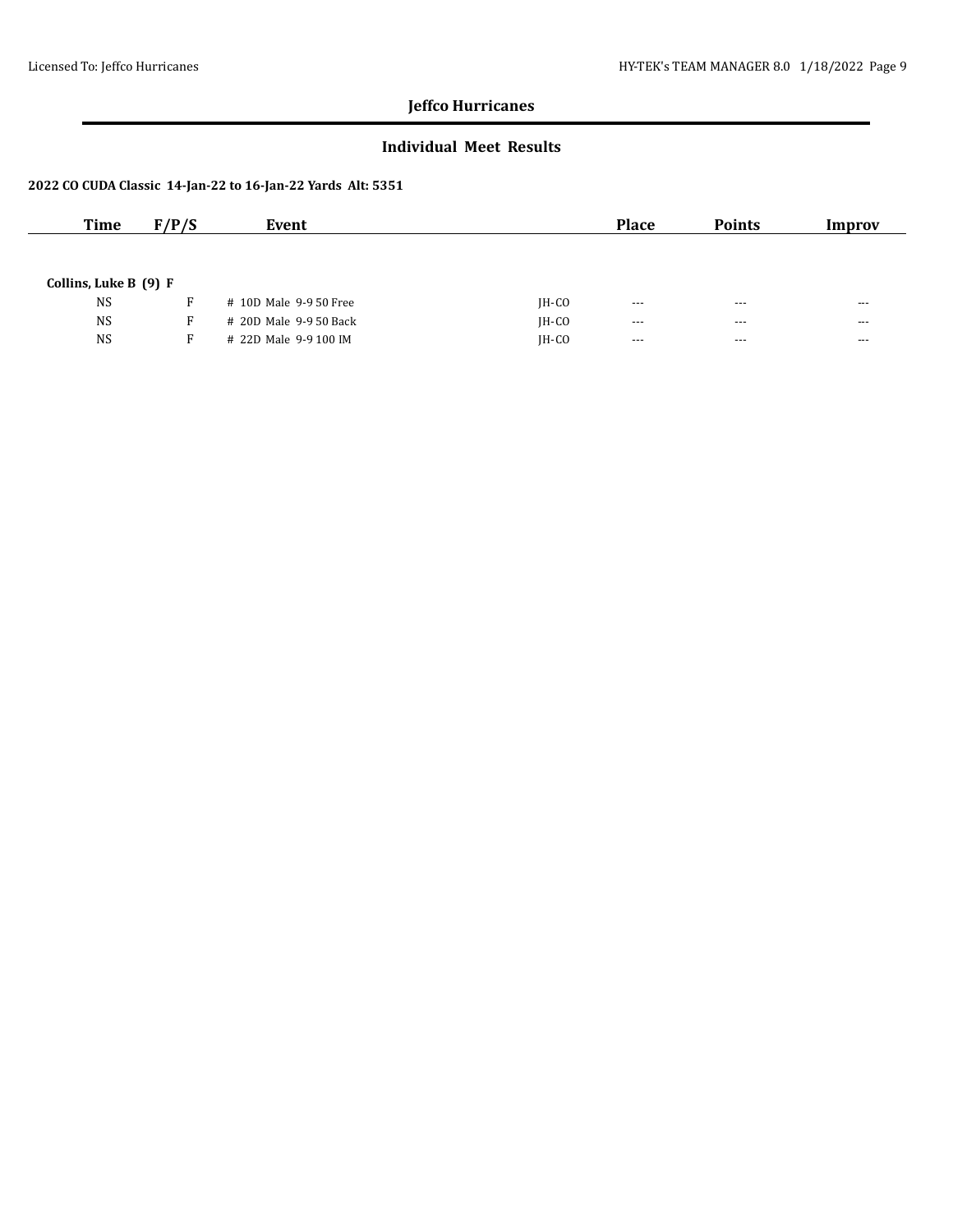### **Individual Meet Results**

| Time                  | F/P/S<br>Event                                                                                                           |         | <b>Place</b> | <b>Points</b> | <b>Improv</b> |
|-----------------------|--------------------------------------------------------------------------------------------------------------------------|---------|--------------|---------------|---------------|
|                       |                                                                                                                          |         |              |               |               |
| Cook, Alyssa S (17) F |                                                                                                                          |         |              |               |               |
| 27.32Y                | F<br># 35 Female Senior 50 Free                                                                                          | JH-CO   | 68           | $- - -$       | 0.80          |
| 2:19.66Y              | F<br># 39 Female Senior 200 Back<br>1:07.60<br>1:43.58<br>32.80<br>2:19.66<br>(32.80)<br>(35.98)<br>(34.80)<br>(36.08)   | $IH-CO$ | 31           | ---           | 6.77          |
| 2:03.71Y              | F<br>#43 Female Senior 200 Free<br>28.45<br>59.84<br>1:32.66<br>2:03.71<br>(28.45)<br>(32.82)<br>(31.05)<br>(31.39)      | $IH-CO$ | 20           | $---$         | $-0.96$       |
| 58.29Y                | F<br># 73 Female Senior 100 Free<br>28.23<br>58.29<br>(28.23)<br>(30.06)                                                 | $IH-CO$ | 66           | $--$          | 0.95          |
| 2:18.93Y              | F<br># 77 Female Senior 200 IM<br>30.00<br>1:06.27<br>1:46.13<br>2:18.93<br>(32.80)<br>(30.00)<br>(36.27)<br>(39.86)     | $IH-CO$ | 23           | $---$         | 4.52          |
| 2:34.78Y              | F<br># 81 Female Senior 200 Breast<br>35.15<br>1:54.75<br>2:34.78<br>1:14.46<br>(40.03)<br>(35.15)<br>(39.31)<br>(40.29) | $IH-CO$ | 8            | 3             | 6.22          |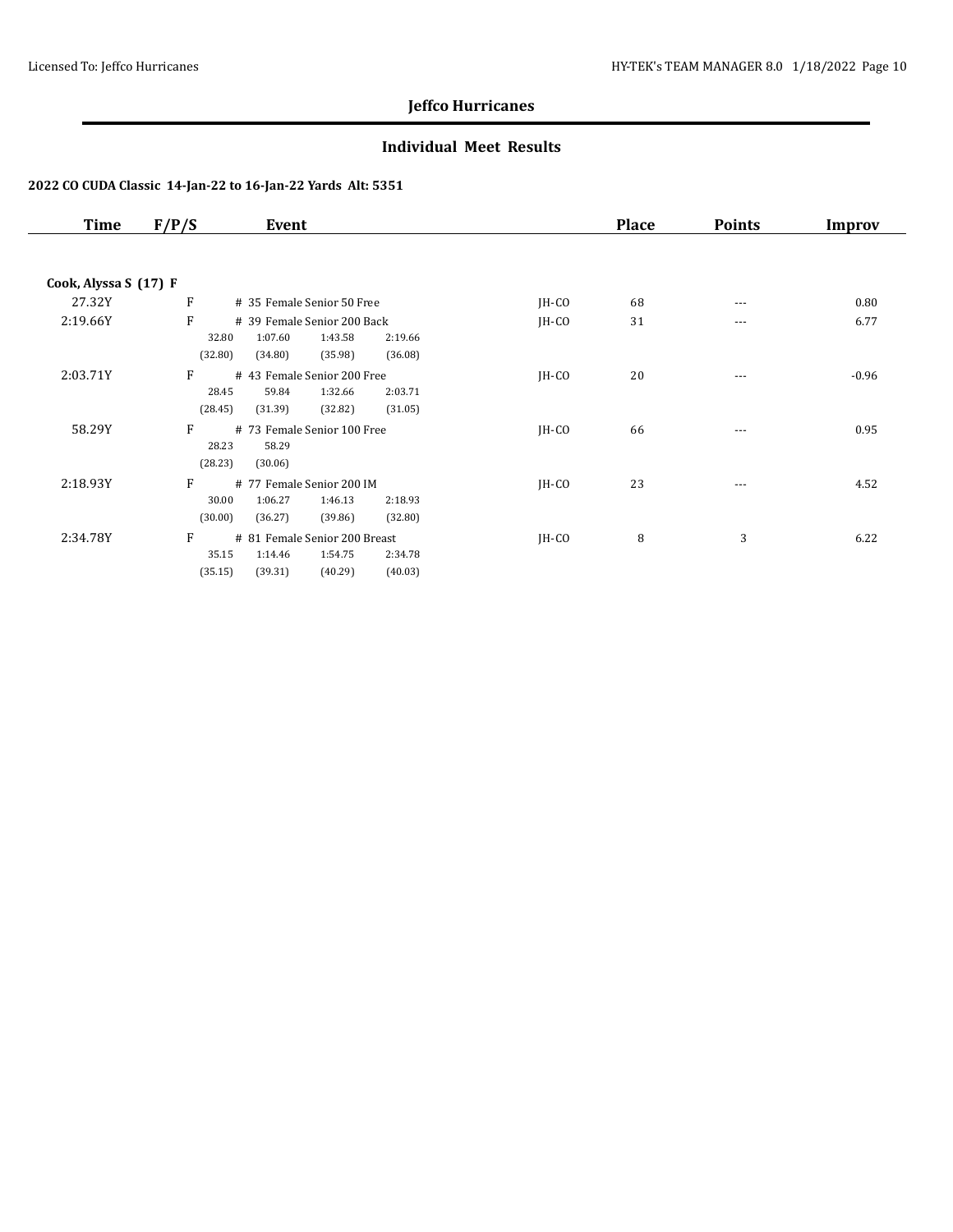### **Individual Meet Results**

| Time                   | F/P/S | Event                       |         | <b>Place</b> | <b>Points</b> | Improv  |
|------------------------|-------|-----------------------------|---------|--------------|---------------|---------|
|                        |       |                             |         |              |               |         |
|                        |       |                             |         |              |               |         |
| Cook, Jaxon T $(11)$ F |       |                             |         |              |               |         |
| <b>NS</b>              | F     | # 24A Male 11-11 50 Free    | $IH-CO$ | $- - -$      | $- - -$       | $---$   |
| <b>NS</b>              | F     | # 30A Male 11-11 100 Breast | $IH-CO$ | $\cdots$     | $- - -$       | $---$   |
| <b>NS</b>              | F     | # 34A Male 11-11 100 IM     | $IH-CO$ | $---$        | $- - -$       | $---$   |
| <b>NS</b>              | F     | # 66A Male 11-11 100 Back   | $IH-CO$ | $- - -$      | $- - -$       | $- - -$ |
| <b>NS</b>              | F     | # 70A Male 11-11 50 Breast  | $IH-CO$ | $---$        | $- - -$       | $---$   |
| <b>NS</b>              | F     | # 72A Male 11-11 200 Free   | $IH-CO$ | $---$        | $- - -$       | ---     |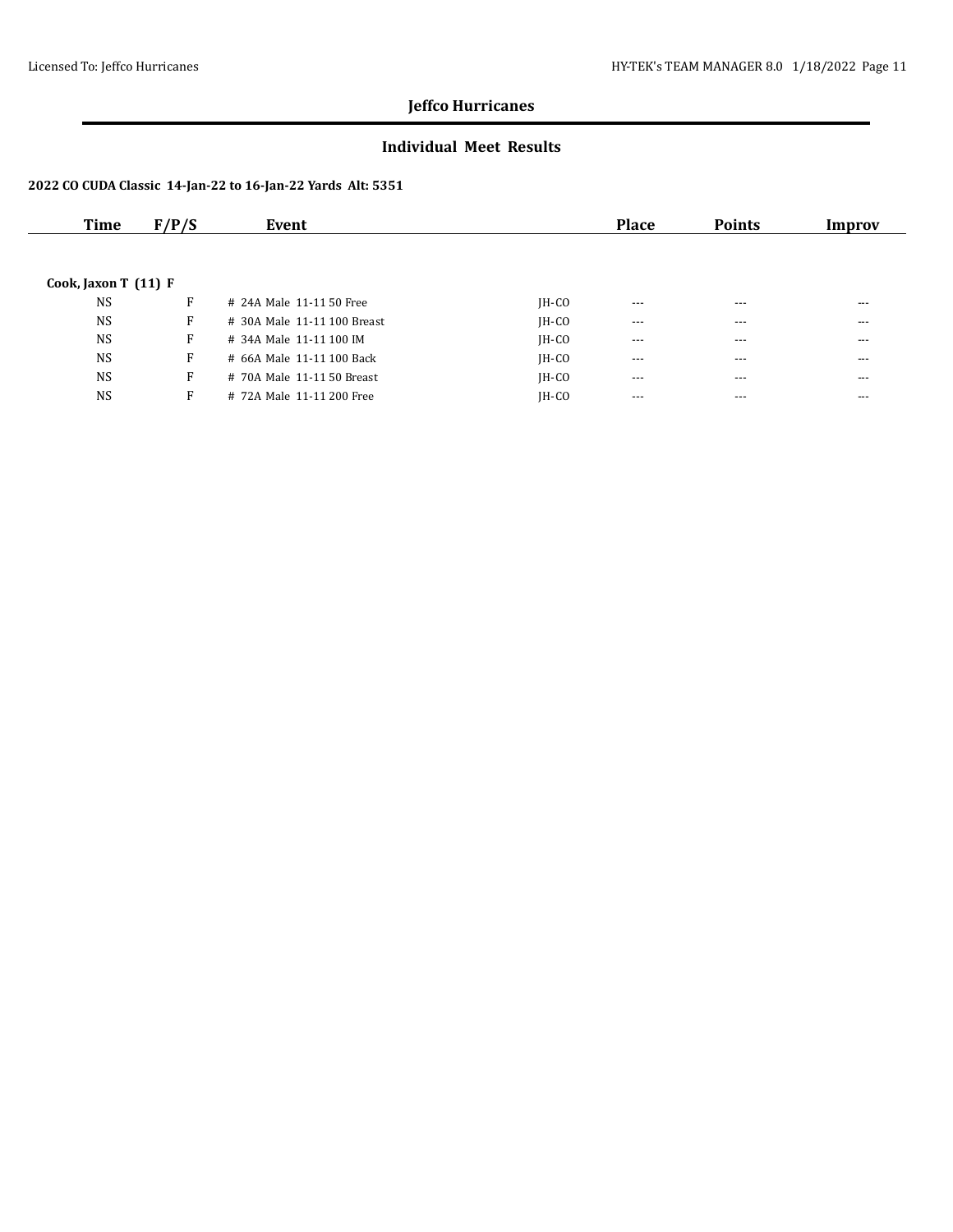### **Individual Meet Results**

| <b>Time</b>          | F/P/S | Event                     |         | <b>Place</b>         | <b>Points</b> | Improv               |
|----------------------|-------|---------------------------|---------|----------------------|---------------|----------------------|
|                      |       |                           |         |                      |               |                      |
| Cook, Max D $(13)$ F |       |                           |         |                      |               |                      |
| <b>NS</b>            |       | # 36 Male Senior 50 Free  | $IH-CO$ | $--$                 | $- - -$       | ---                  |
| <b>NS</b>            | F.    | # 74 Male Senior 100 Free | $IH-CO$ | $\sim$ $\sim$ $\sim$ | $- - -$       | $\sim$ $\sim$ $\sim$ |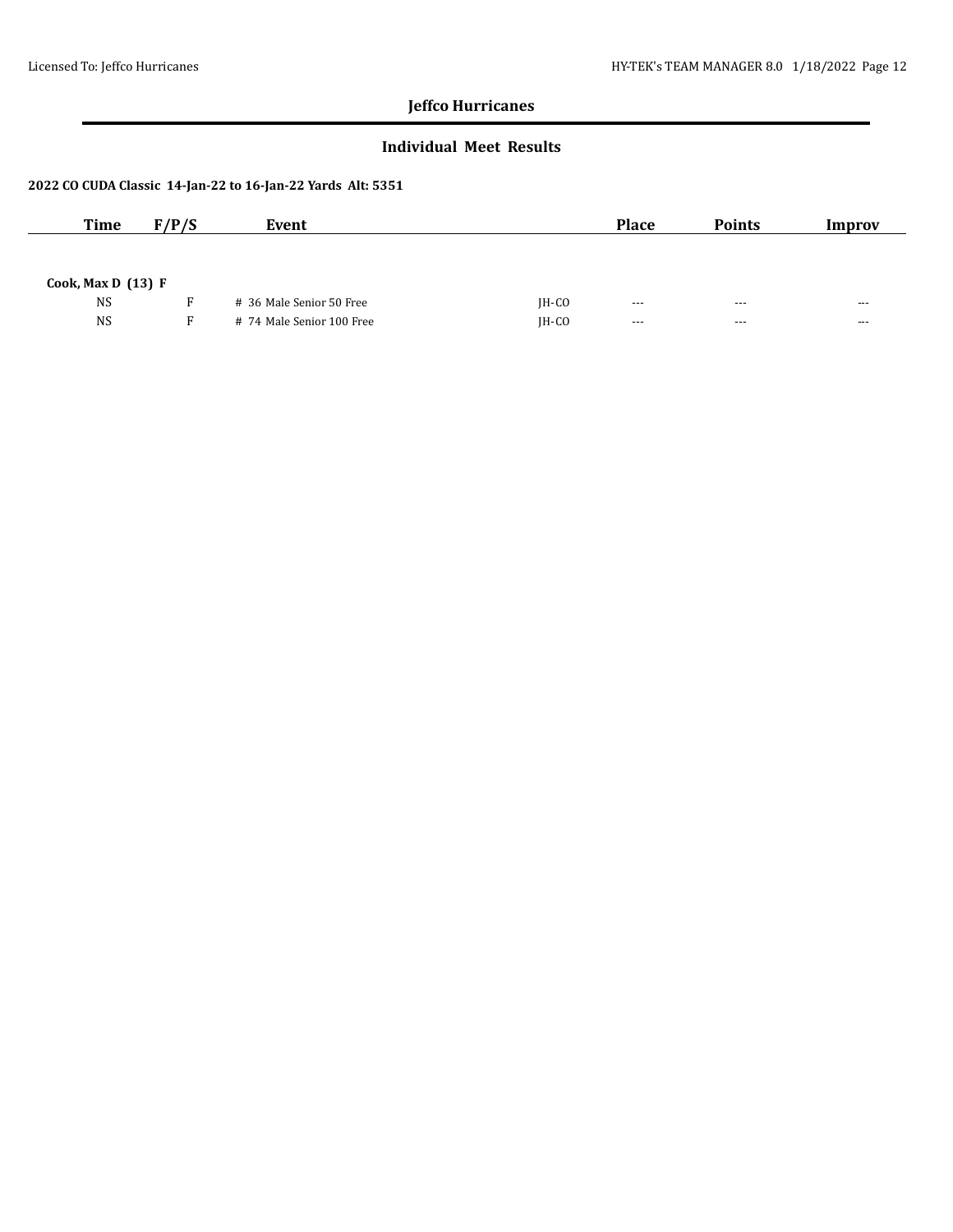### **Individual Meet Results**

| <b>Time</b>          | F/P/S          | Event                                                                                         |                      |                      |         | <b>Place</b> | <b>Points</b> | Improv   |
|----------------------|----------------|-----------------------------------------------------------------------------------------------|----------------------|----------------------|---------|--------------|---------------|----------|
| Cook, Violet S (8) F |                |                                                                                               |                      |                      |         |              |               |          |
| 53.06Y               | F              | # 9C Female 8-8 50 Free                                                                       |                      |                      | $IH-CO$ | 23           | $\cdots$      | 2.29     |
| 57.14Y               | F              | # 19C Female 8-8 50 Back                                                                      |                      |                      | $IH-CO$ | 14           | $\cdots$      | $-3.99$  |
| 2:12.08Y             | F<br>(1:03.56) | # 21C Female 8-8 100 IM<br>1:03.56<br>2:12.08<br>(1:08.52)                                    |                      |                      | $IH-CO$ | 6            | 5             | $-2.14$  |
| 1:52.47Y             | F              | #47C Female 8-8 100 Free<br>53.88<br>1:52.47<br>(53.88)<br>(58.59)                            |                      |                      | $IH-CO$ | 6            | 5             | $-6.06$  |
| 1:04.48Y             | F              | # 55C Female 8-8 50 Breast                                                                    |                      |                      | $IH-CO$ | 5            | 6             | 2.78     |
| 4:13.55Y             | F              | # 57C Female 8-8 200 Free<br>55.04<br>2:02.54<br>3:10.98<br>(1:07.50)<br>(55.04)<br>(1:08.44) | $\cdots$<br>$\cdots$ | 4:13.55<br>(4:13.55) | $IH-CO$ | 6            | 5             | $\cdots$ |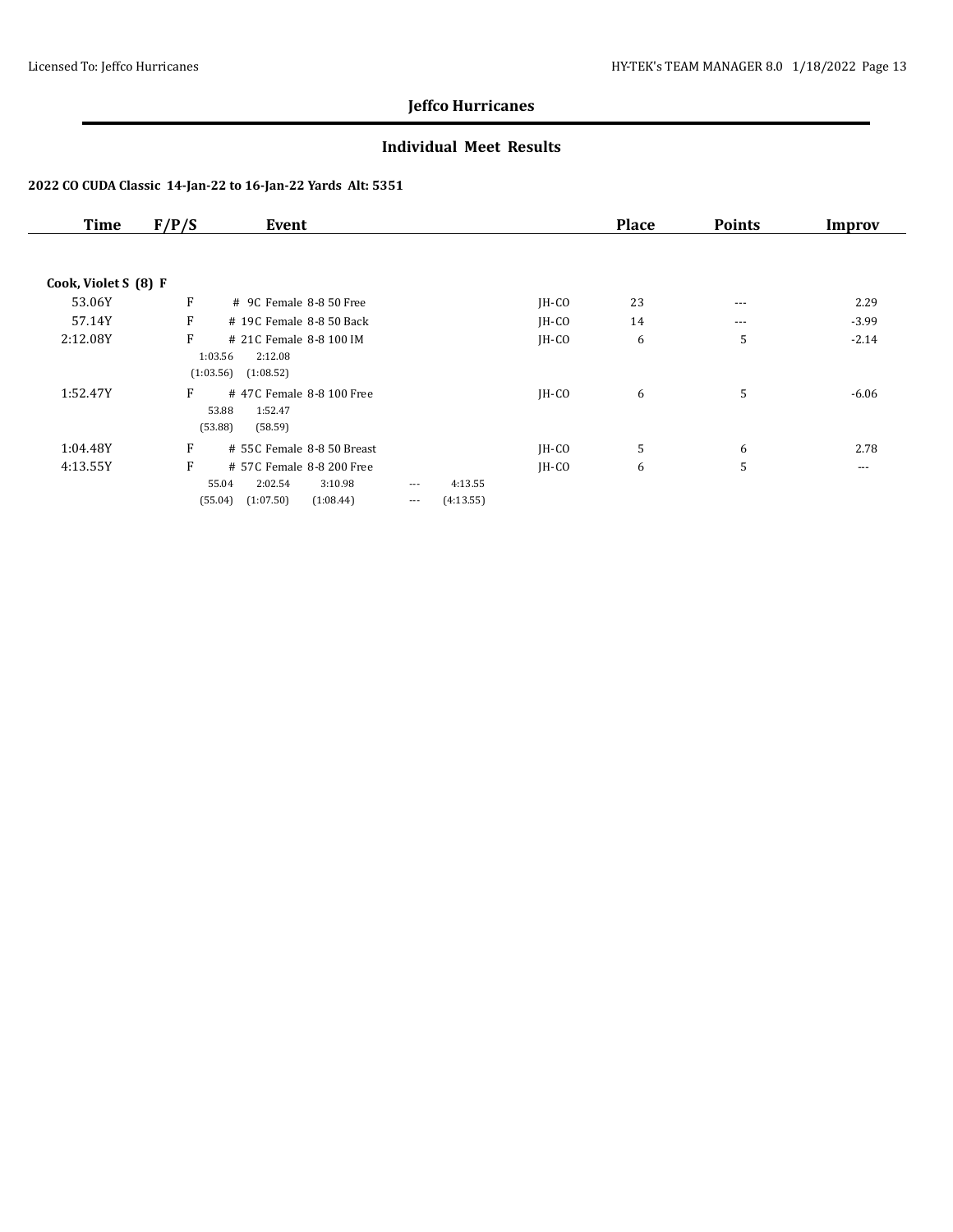### **Individual Meet Results**

| Time                     | F/P/S                 | Event                                                                                           |         | <b>Place</b> | <b>Points</b> | Improv  |
|--------------------------|-----------------------|-------------------------------------------------------------------------------------------------|---------|--------------|---------------|---------|
|                          |                       |                                                                                                 |         |              |               |         |
| De Jager, Lisca C (16) F |                       |                                                                                                 |         |              |               |         |
| 28.16Y                   | F                     | # 35 Female Senior 50 Free                                                                      | $IH-CO$ | 91           | $\cdots$      | $-1.10$ |
| 2:37.29Y                 | F                     | # 39 Female Senior 200 Back                                                                     | $IH-CO$ | 80           | $---$         | 2.05    |
|                          | 36.07<br>(36.07)      | 1:15.11<br>1:55.96<br>2:37.29<br>(39.04)<br>(40.85)<br>(41.33)                                  |         |              |               |         |
| 2:16.04Y                 | F                     | # 43 Female Senior 200 Free                                                                     | $IH-CO$ | 81           | $\cdots$      | $-4.53$ |
|                          | 31.16<br>(31.16)      | 1:06.36<br>1:41.46<br>2:16.04<br>(35.20)<br>(35.10)<br>(34.58)                                  |         |              |               |         |
| 1:01.24Y                 | F<br>29.09            | # 73 Female Senior 100 Free<br>1:01.24                                                          | $IH-CO$ | 121          | $\cdots$      | $-0.38$ |
|                          | (29.09)               | (32.15)                                                                                         |         |              |               |         |
| 1:13.15Y                 | F<br>35.73<br>(35.73) | # 79 Female Senior 100 Back<br>1:13.15<br>(37.42)                                               | $IH-CO$ | 119          | ---           | $-3.33$ |
| 2:47.37Y                 | F<br>37.92<br>(37.92) | # 81 Female Senior 200 Breast<br>1:20.56<br>2:04.67<br>2:47.37<br>(44.11)<br>(42.70)<br>(42.64) | $IH-CO$ | 32           | $\cdots$      | $-0.35$ |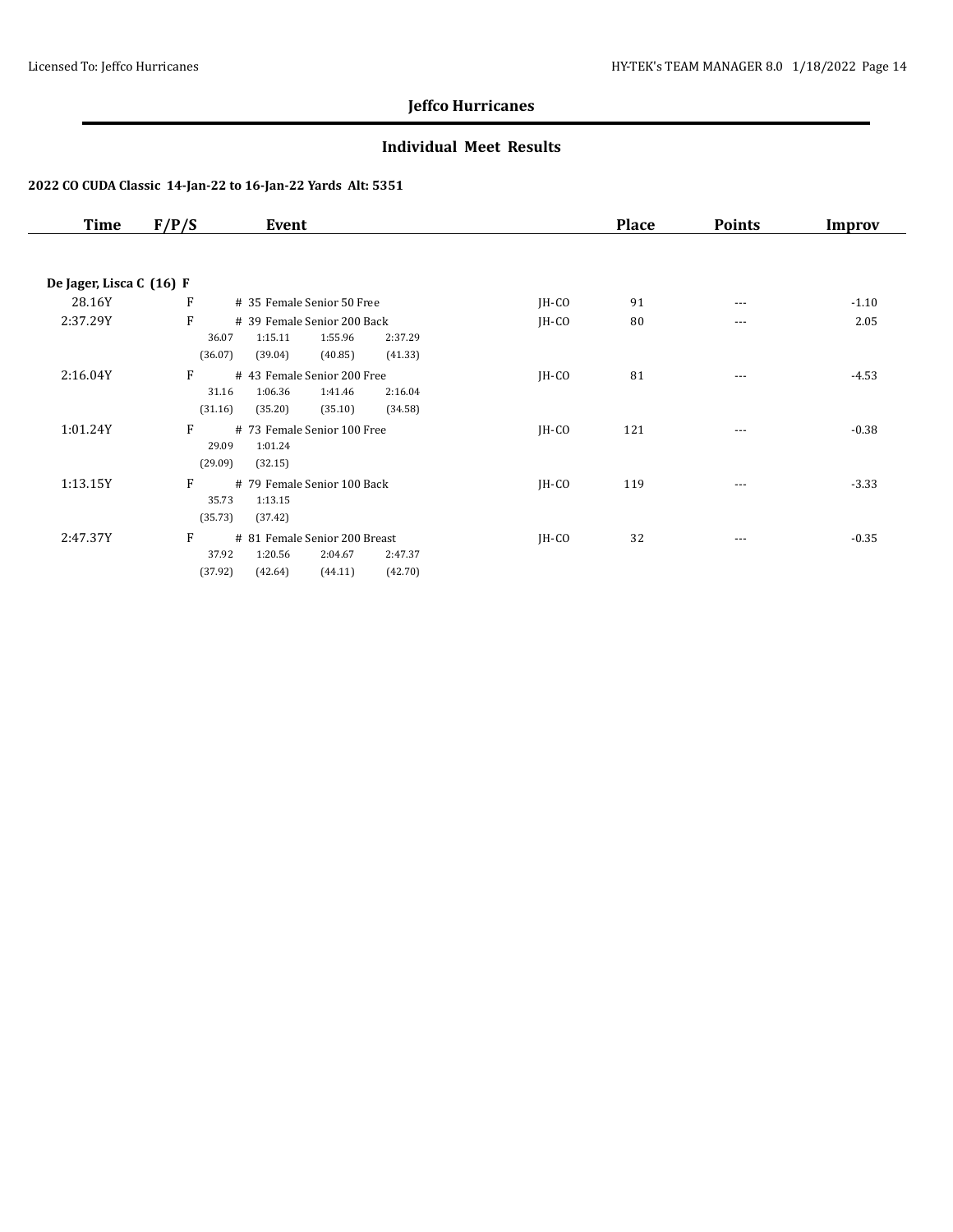### **Individual Meet Results**

| <b>Time</b>               | F/P/S                 | Event                                                                 |                    |         | <b>Place</b> | <b>Points</b> | Improv  |
|---------------------------|-----------------------|-----------------------------------------------------------------------|--------------------|---------|--------------|---------------|---------|
|                           |                       |                                                                       |                    |         |              |               |         |
| De Jager, Zander J (14) F |                       |                                                                       |                    |         |              |               |         |
| 25.27Y                    | F                     | # 36 Male Senior 50 Free                                              |                    | $IH-CO$ | 91           | $\cdots$      | $-0.04$ |
| 2:16.84Y                  | F<br>32.52<br>(32.52) | # 40 Male Senior 200 Back<br>1:07.29<br>1:42.81<br>(34.77)<br>(35.52) | 2:16.84<br>(34.03) | $IH-CO$ | 32           | $\cdots$      | $-9.81$ |
| 2:05.66Y                  | F<br>28.11<br>(28.11) | # 44 Male Senior 200 Free<br>1:01.10<br>1:34.93<br>(33.83)<br>(32.99) | 2:05.66<br>(30.73) | $IH-CO$ | 80           | ---           | $-6.16$ |
| 55.47Y                    | F<br>26.44<br>(26.44) | # 74 Male Senior 100 Free<br>55.47<br>(29.03)                         |                    | $IH-CO$ | 99           | $\cdots$      | $-1.23$ |
| 2:32.28Y                  | F<br>32.80<br>(32.80) | # 78 Male Senior 200 IM<br>2:00.73<br>1:13.02<br>(47.71)<br>(40.22)   | 2:32.28<br>(31.55) | $IH-CO$ | 98           | ---           | 3.44    |
| 1:04.31Y                  | F<br>30.64<br>(30.64) | # 80 Male Senior 100 Back<br>1:04.31<br>(33.67)                       |                    | $IH-CO$ | 60           | $\cdots$      | 0.59    |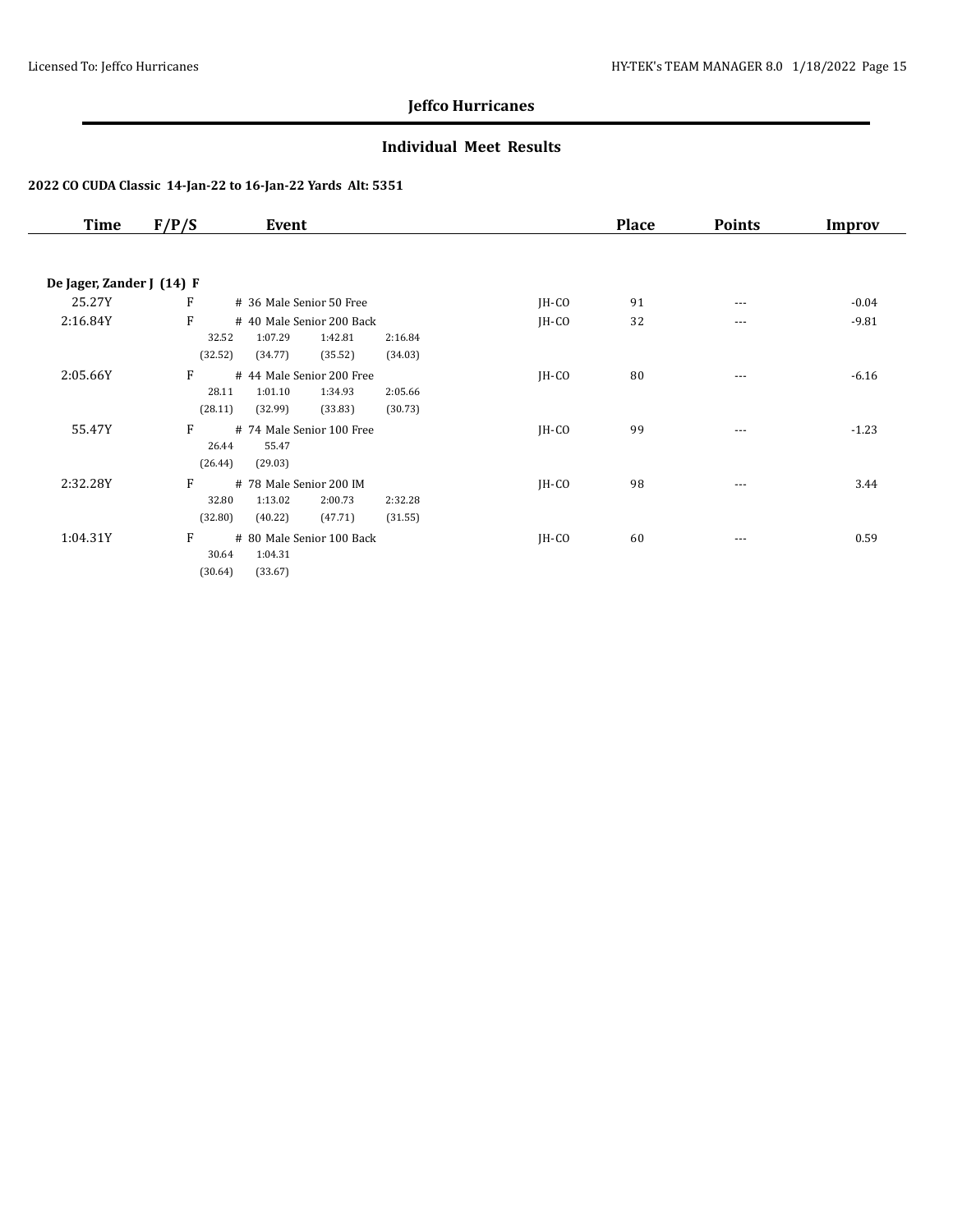### **Individual Meet Results**

| <b>Time</b>            | F/P/S<br>Event                                                                     |         | <b>Place</b> | <b>Points</b> | Improv  |
|------------------------|------------------------------------------------------------------------------------|---------|--------------|---------------|---------|
|                        |                                                                                    |         |              |               |         |
| Dove, Miranda C (16) F |                                                                                    |         |              |               |         |
| 1:09.88Y               | F<br># 37 Female Senior 100 Fly<br>1:09.88<br>32.00                                | $IH-CO$ | 52           | $- - -$       | $-0.12$ |
|                        | (32.00)<br>(37.88)                                                                 |         |              |               |         |
| 1:16.02Y               | F<br># 41 Female Senior 100 Breast                                                 | $IH-CO$ | 31           | $\cdots$      | 4.21    |
|                        | 35.76<br>1:16.02<br>(35.76)<br>(40.26)                                             |         |              |               |         |
| 2:18.80Y               | F<br># 43 Female Senior 200 Free                                                   | $IH-CO$ | 94           | $---$         | 2.01    |
|                        | 32.32<br>1:07.90<br>1:43.86<br>2:18.80<br>(32.32)<br>(35.58)<br>(35.96)<br>(34.94) |         |              |               |         |
| <b>NS</b>              | F<br># 73 Female Senior 100 Free                                                   | $IH-CO$ | $---$        | $---$         | $---$   |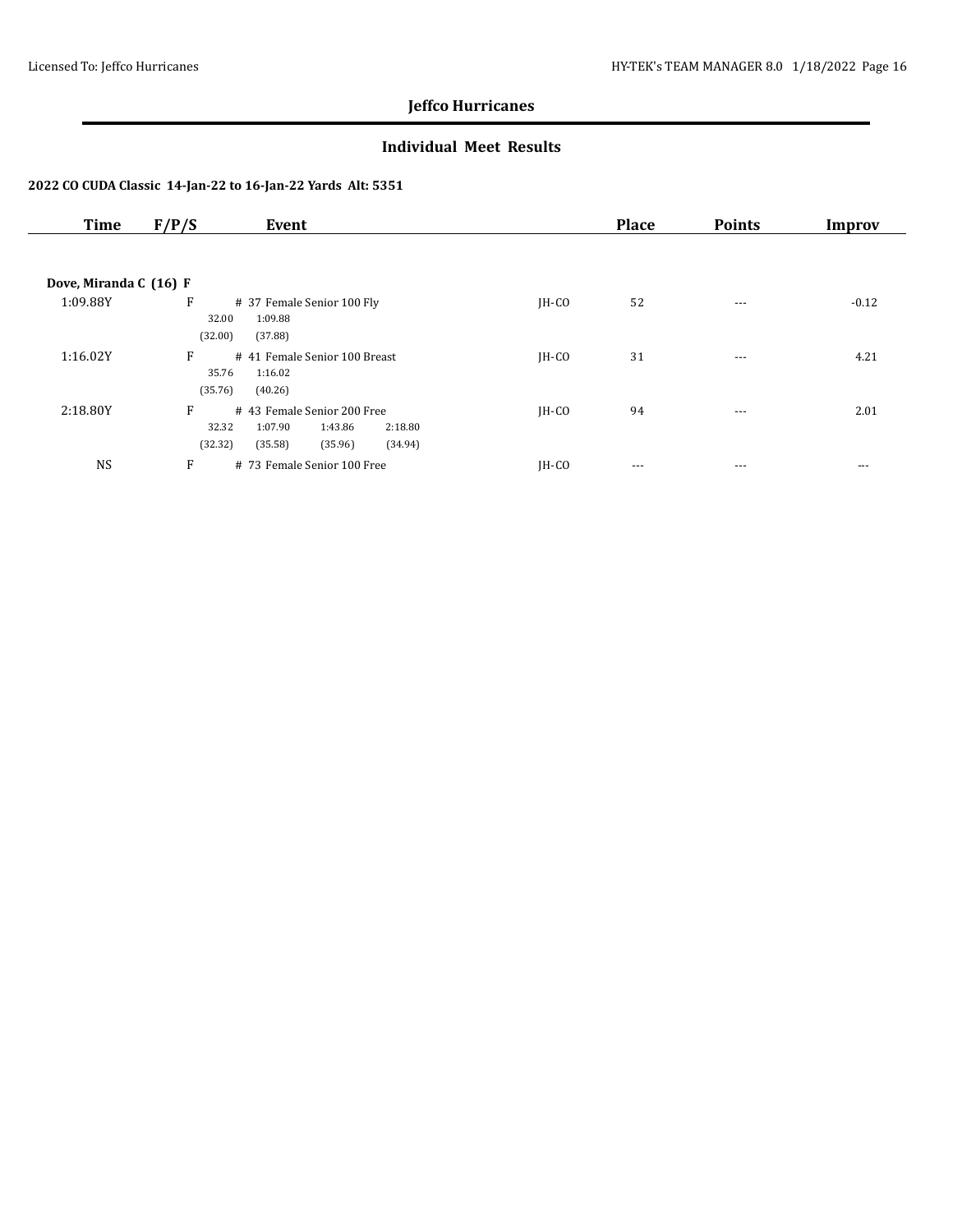### **Individual Meet Results**

| Time                   | F/P/S                                       | Event                                                                                        |                    |                    |                             | <b>Place</b>             |                    | <b>Points</b> | Improv  |
|------------------------|---------------------------------------------|----------------------------------------------------------------------------------------------|--------------------|--------------------|-----------------------------|--------------------------|--------------------|---------------|---------|
| Dykema, Holly H (14) F |                                             |                                                                                              |                    |                    |                             |                          |                    |               |         |
| 6:26.32Y               | F<br>33.06<br>(33.06)<br>5:49.19<br>(40.43) | # 7 Female Senior 500 Free<br>1:09.98<br>1:48.85<br>(38.87)<br>(36.92)<br>6:26.32<br>(37.13) | 2:28.21<br>(39.36) | 3:07.49<br>(39.28) | IH-CO<br>3:46.67<br>(39.18) | 37<br>4:27.49<br>(40.82) | 5:08.76<br>(41.27) | $---$         | 12.52   |
| 27.92Y                 | F                                           | # 35 Female Senior 50 Free                                                                   |                    |                    | IH-CO                       | 82                       |                    | $---$         | 0.40    |
| 1:20.49Y               | F<br>35.45<br>(35.45)                       | # 37 Female Senior 100 Fly<br>1:20.49<br>(45.04)                                             |                    |                    | IH-CO                       | 86                       |                    |               | $-0.84$ |
| 2:19.31Y               | F<br>31.48<br>(31.48)                       | # 43 Female Senior 200 Free<br>1:06.90<br>1:43.72<br>(35.42)<br>(36.82)                      | 2:19.31<br>(35.59) |                    | IH-CO                       | 96                       |                    | $---$         | 5.26    |
| 1:01.16Y               | F<br>28.83<br>(28.83)                       | # 73 Female Senior 100 Free<br>1:01.16<br>(32.33)                                            |                    |                    | IH-CO                       | 117                      |                    | ---           | 1.35    |
| 2:37.06Y               | F<br>35.00<br>(35.00)                       | # 77 Female Senior 200 IM<br>1:13.87<br>2:01.33<br>(38.87)<br>(47.46)                        | 2:37.06<br>(35.73) |                    | $IH-CO$                     | 92                       |                    |               | $-0.89$ |
| 1:13.40Y               | F<br>35.26<br>(35.26)                       | # 79 Female Senior 100 Back<br>1:13.40<br>(38.14)                                            |                    |                    | IH-CO                       | 124                      |                    | ---           | $-1.04$ |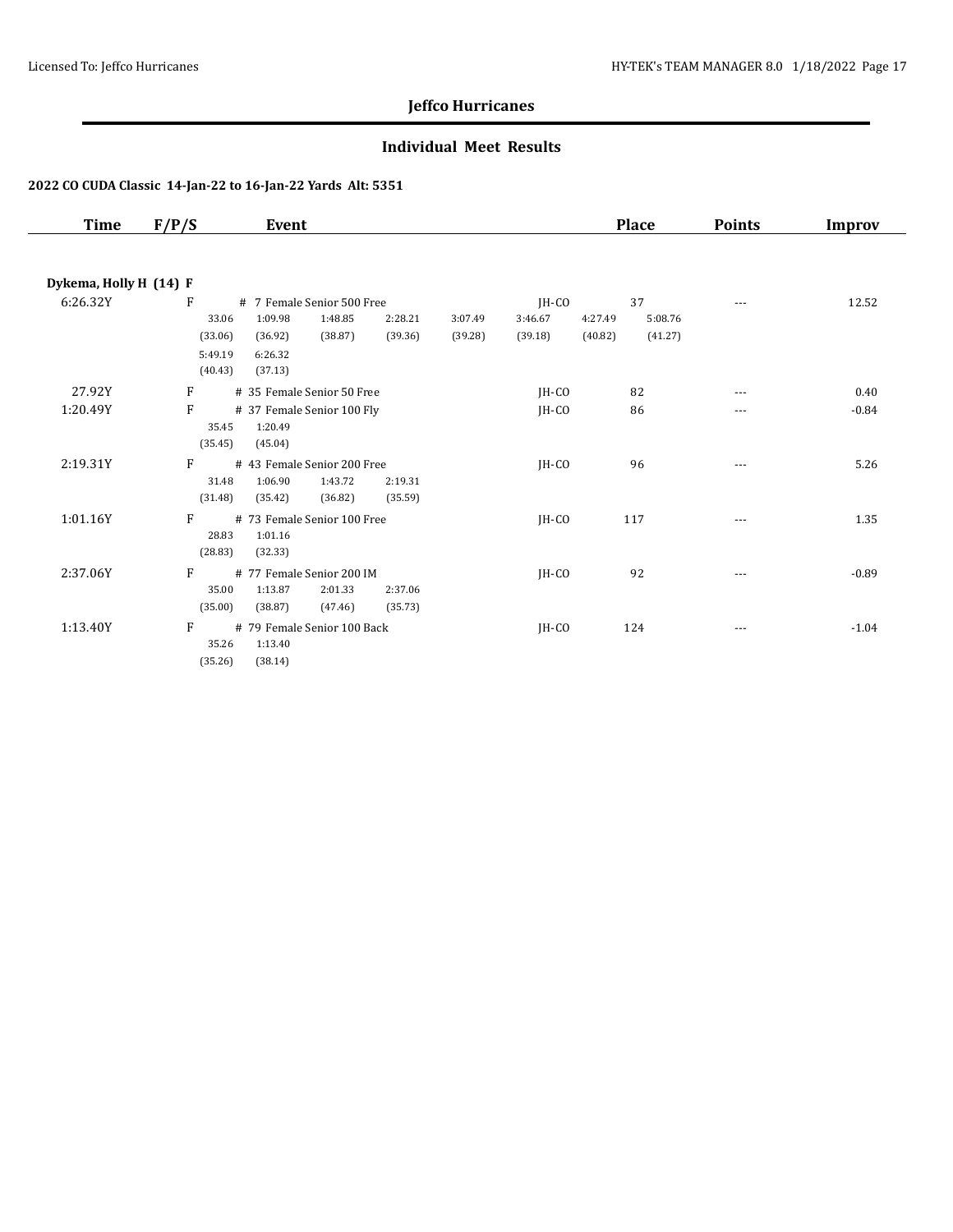### **Individual Meet Results**

| Time                   | F/P/S | Event                    |         | <b>Place</b> | <b>Points</b> | Improv  |
|------------------------|-------|--------------------------|---------|--------------|---------------|---------|
|                        |       |                          |         |              |               |         |
| Fearing, Grey C (11) F |       |                          |         |              |               |         |
| 35.43Y                 | F.    | # 24A Male 11-11 50 Free | $IH-CO$ | 35           | $- - -$       | $-3.17$ |
| 38.92Y                 | F     | # 32A Male 11-11 50 Back | $IH-CO$ | 11           | $\cdots$      | $-6.15$ |
| 1:34.90Y               | F     | # 34A Male 11-11 100 IM  | $IH-CO$ | 20           | $- - -$       | $-6.72$ |
|                        |       | 42.05<br>1:34.90         |         |              |               |         |
|                        |       | (42.05)<br>(52.85)       |         |              |               |         |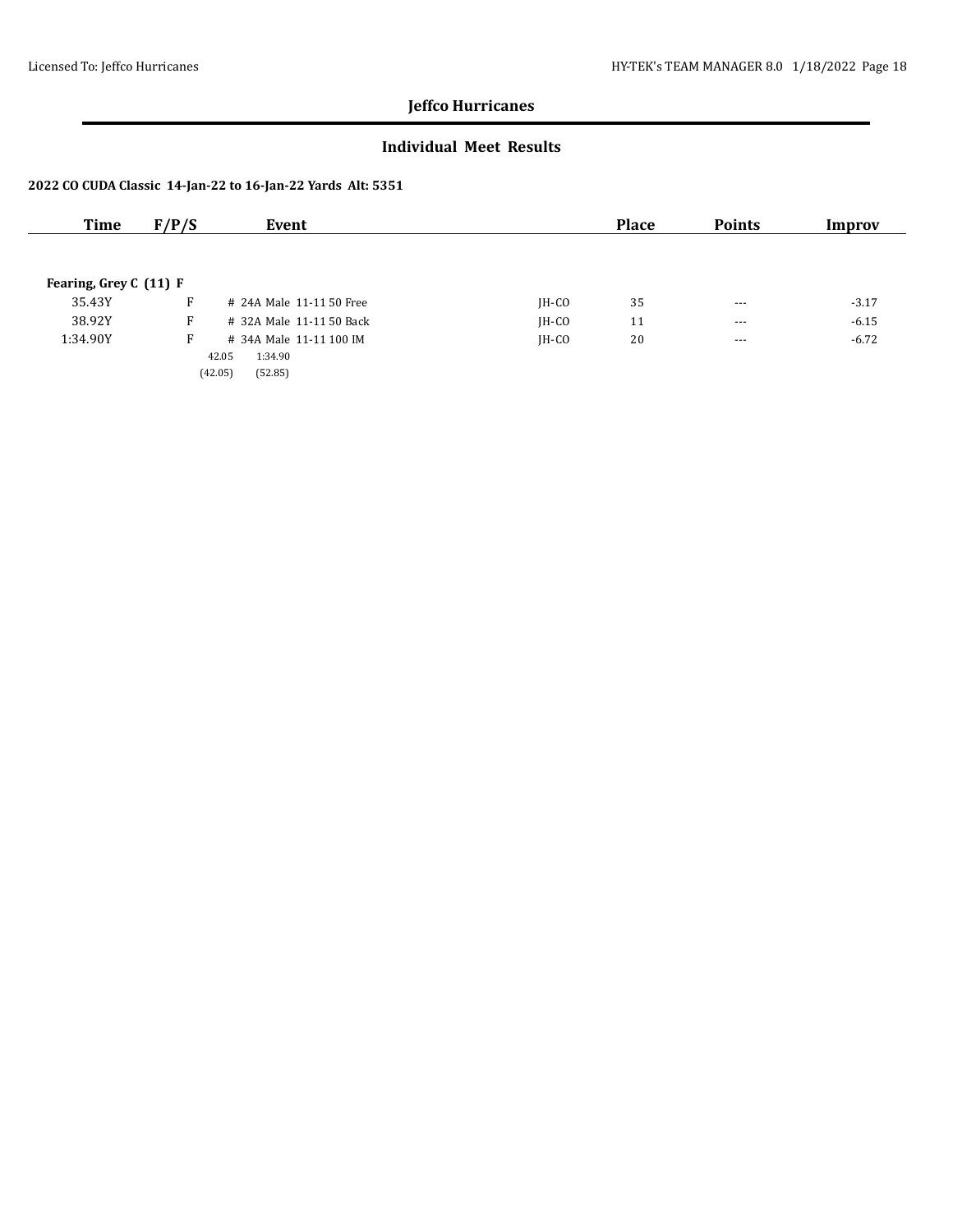### **Individual Meet Results**

| <b>Time</b>               | F/P/S<br>Event                                                                                                         |         | <b>Place</b> | <b>Points</b> | Improv   |
|---------------------------|------------------------------------------------------------------------------------------------------------------------|---------|--------------|---------------|----------|
|                           |                                                                                                                        |         |              |               |          |
| Ferguson, Hailey A (11) F |                                                                                                                        |         |              |               |          |
| 39.81Y                    | F<br># 23A Female 11-11 50 Free                                                                                        | JH-CO   | 63           | $\cdots$      | $-4.92$  |
| 1:48.14Y                  | F<br># 29A Female 11-11 100 Breast<br>51.61<br>1:48.14<br>(51.61)<br>(56.53)                                           | $IH-CO$ | 26           | $\cdots$      | $-11.00$ |
| 1:45.10Y                  | F<br># 33A Female 11-11 100 IM<br>1:45.30<br>1:45.10<br>(1:45.30)<br>(.20)                                             | $IH-CO$ | 54           | $\cdots$      | $-12.33$ |
| 51.49Y                    | F<br># 59A Female 11-11 50 Fly                                                                                         | $IH-CO$ | 47           | $---$         | $-6.26$  |
| 1:45.55Y                  | F<br># 65A Female 11-11 100 Back<br>50.93<br>1:45.55<br>(50.93)<br>(54.62)                                             | $IH-CO$ | 39           | $\cdots$      | $-6.32$  |
| 3:22.93Y                  | F<br># 71A Female 11-11 200 Free<br>44.15<br>1:37.87<br>2:31.48<br>3:22.93<br>(53.72)<br>(53.61)<br>(51.45)<br>(44.15) | $IH-CO$ | 32           | $\cdots$      | $-59.31$ |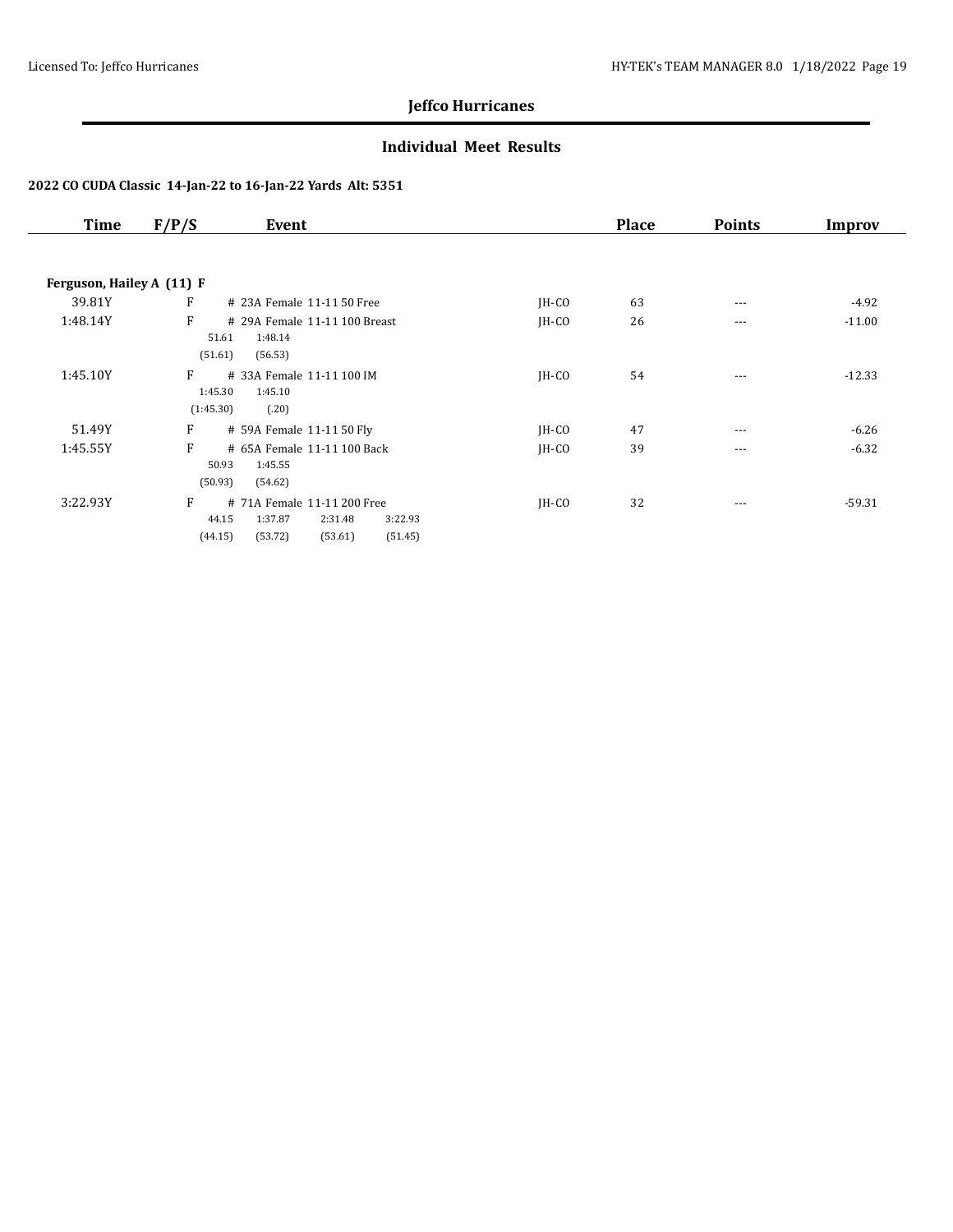### **Individual Meet Results**

| <b>Time</b>            | F/P/S<br>Event                             |         | <b>Place</b> | <b>Points</b> | Improv  |
|------------------------|--------------------------------------------|---------|--------------|---------------|---------|
|                        |                                            |         |              |               |         |
| Fisher, Aspen J (16) F |                                            |         |              |               |         |
| 27.30Y                 | $\mathbf{F}$<br># 35 Female Senior 50 Free | $IH-CO$ | 66           | $\cdots$      | 0.53    |
| 1:14.05Y               | F<br># 41 Female Senior 100 Breast         | $IH-CO$ | 15           | $\cdots$      | $-0.03$ |
|                        | 1:14.05<br>35.12                           |         |              |               |         |
|                        | (35.12)<br>(38.93)                         |         |              |               |         |
| 2:05.83Y               | F<br># 43 Female Senior 200 Free           | $IH-CO$ | 29           | $\cdots$      | 1.55    |
|                        | 1:33.35<br>29.07<br>1:00.68<br>2:05.83     |         |              |               |         |
|                        | (29.07)<br>(31.61)<br>(32.67)<br>(32.48)   |         |              |               |         |
| 59.44Y                 | F<br># 73 Female Senior 100 Free           | $IH-CO$ | 91           | $\cdots$      | 1.53    |
|                        | 28.34<br>59.44<br>(28.34)<br>(31.10)       |         |              |               |         |
| 1:07.26Y               | F<br># 79 Female Senior 100 Back           | $IH-CO$ | 73           |               |         |
|                        | 32.92<br>1:07.26                           |         |              | ---           | 0.64    |
|                        | (32.92)<br>(34.34)                         |         |              |               |         |
| 2:40.97Y               | F<br># 81 Female Senior 200 Breast         | $IH-CO$ | 20           | $\cdots$      | 2.31    |
|                        | 35.52<br>1:15.85<br>1:57.83<br>2:40.97     |         |              |               |         |
|                        | (35.52)<br>(40.33)<br>(41.98)<br>(43.14)   |         |              |               |         |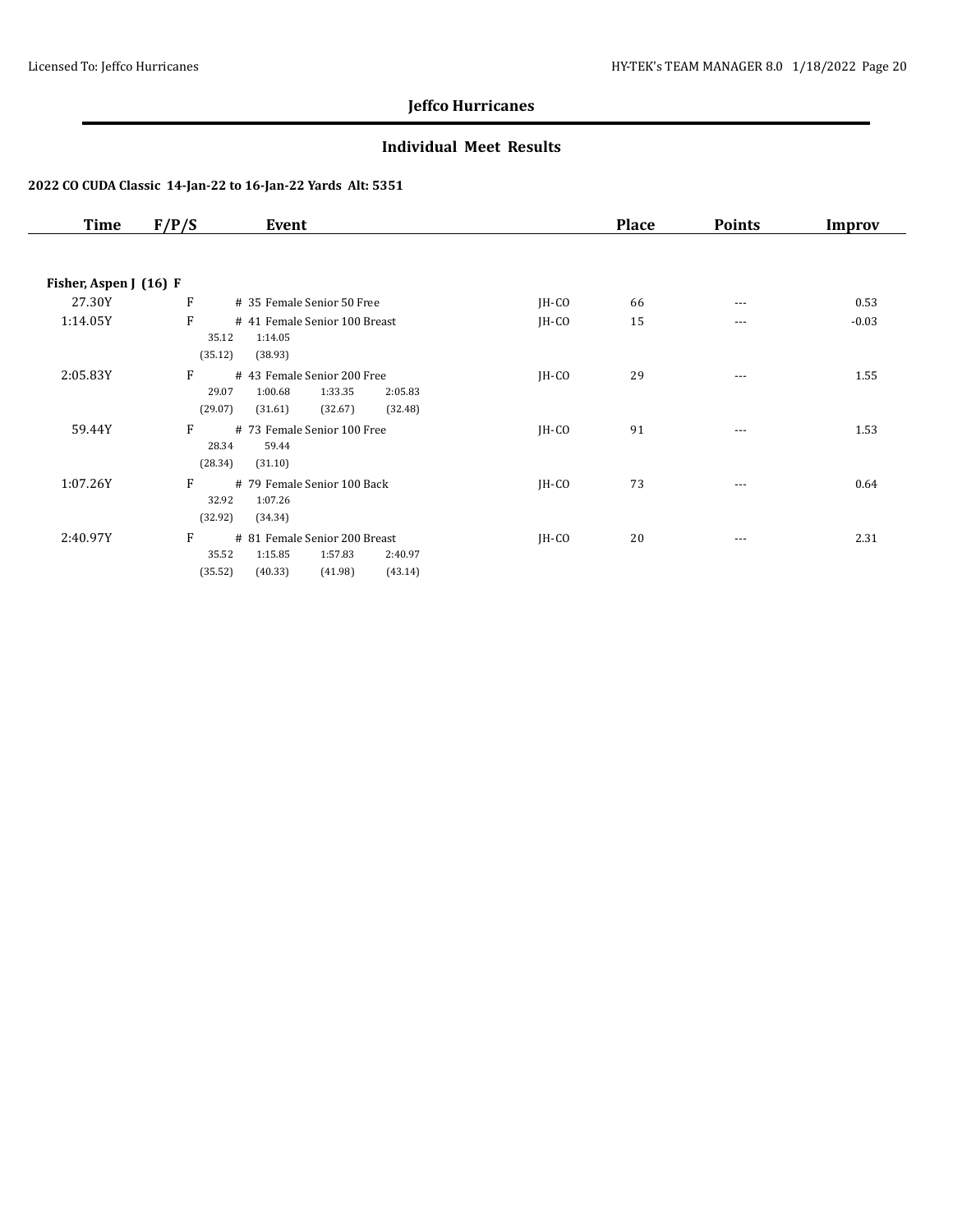### **Individual Meet Results**

| Time                   | F/P/S<br>Event                                                         |         | <b>Place</b> | <b>Points</b> | Improv   |
|------------------------|------------------------------------------------------------------------|---------|--------------|---------------|----------|
|                        |                                                                        |         |              |               |          |
| Fisher, Chris R (14) F |                                                                        |         |              |               |          |
| 1:34.40Y               | F<br># 38 Male Senior 100 Fly                                          | JH-CO   | 126          | $\cdots$      | $-15.57$ |
|                        | 1:34.40<br>42.23                                                       |         |              |               |          |
|                        | (42.23)<br>(52.17)                                                     |         |              |               |          |
| 2:54.21Y               | F<br># 40 Male Senior 200 Back                                         | $IH-CO$ | 56           | $---$         | $-15.28$ |
|                        | 41.32<br>1:25.44<br>2:11.41<br>2:54.21                                 |         |              |               |          |
|                        | (41.32)<br>(44.12)<br>(45.97)<br>(42.80)                               |         |              |               |          |
| 2:56.70Y               | F<br># 44 Male Senior 200 Free                                         | JH-CO   | 122          | $\cdots$      | $-23.96$ |
|                        | 38.94<br>1:23.99<br>2:10.60<br>2:56.70                                 |         |              |               |          |
|                        | (38.94)<br>(45.05)<br>(46.10)<br>(46.61)                               |         |              |               |          |
| 1:13.14Y               | F<br># 74 Male Senior 100 Free                                         | JH-CO   | 175          | $---$         | $-5.49$  |
|                        | 33.67<br>1:13.14<br>(33.67)<br>(39.47)                                 |         |              |               |          |
|                        |                                                                        |         |              |               |          |
| 2:58.90Y               | F<br># 78 Male Senior 200 IM<br>1:27.26<br>2:20.30<br>2:58.90<br>$---$ | JH-CO   | 114          | ---           | $-3.37$  |
|                        | (1:27.26)<br>(53.04)<br>(2:58.90)<br>$\scriptstyle\cdots$              |         |              |               |          |
| 1:17.29Y               | F<br># 80 Male Senior 100 Back                                         | $IH-CO$ | 107          | ---           | $-3.12$  |
|                        | 37.34<br>1:17.29                                                       |         |              |               |          |
|                        | (37.34)<br>(39.95)                                                     |         |              |               |          |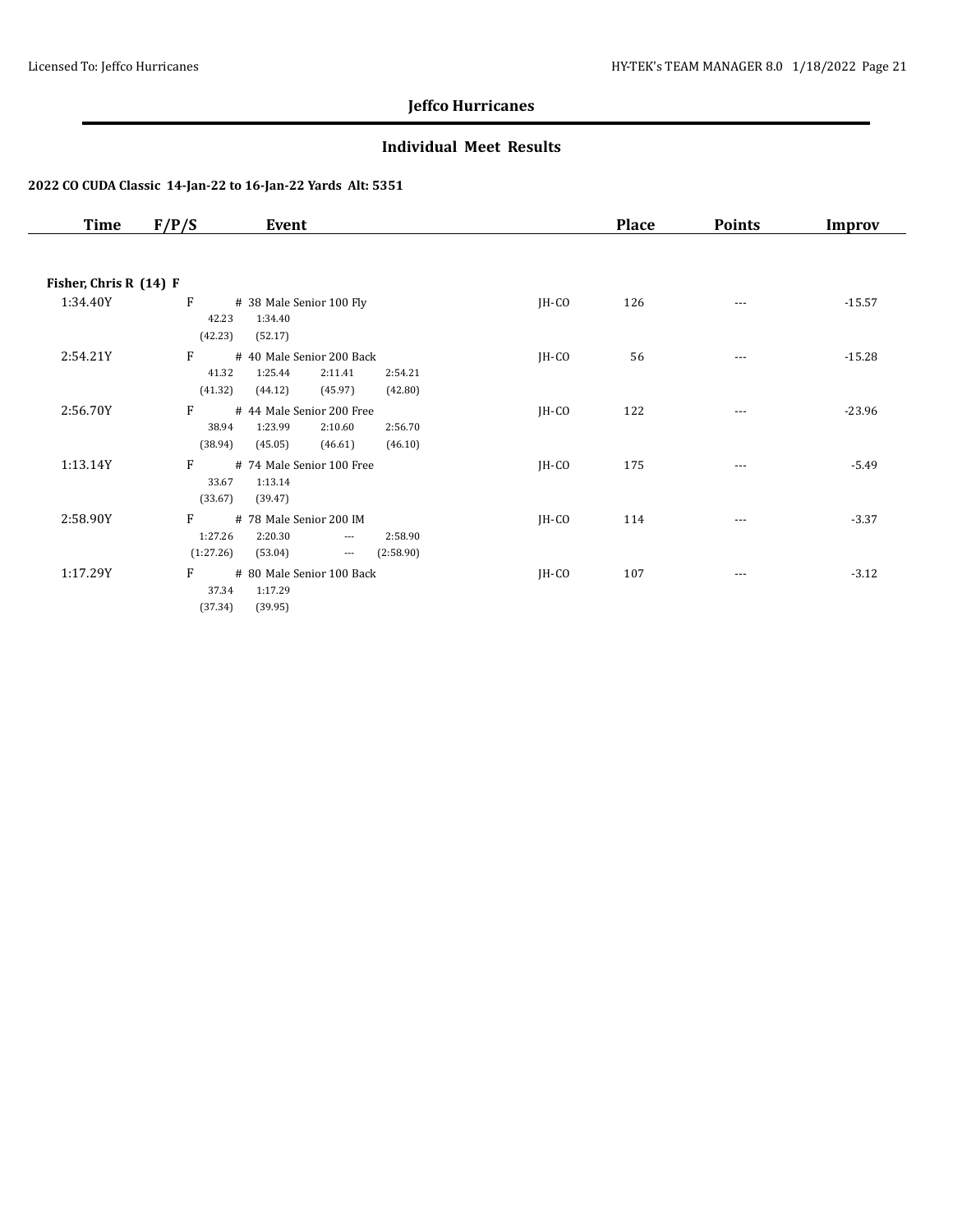### **Individual Meet Results**

| <b>Time</b>        | F/P/S                 | Event                                                                 |                      |                      |         | <b>Place</b> | <b>Points</b> | Improv   |
|--------------------|-----------------------|-----------------------------------------------------------------------|----------------------|----------------------|---------|--------------|---------------|----------|
|                    |                       |                                                                       |                      |                      |         |              |               |          |
| Fry, Layla A (9) F |                       |                                                                       |                      |                      |         |              |               |          |
| 39.89Y             | F                     | # 9D Female 9-9 50 Free                                               |                      |                      | $IH-CO$ | 17           | $\cdots$      | 0.84     |
| 1:56.29Y           | F<br>58.08<br>(58.08) | # 15D Female 9-9 100 Breast<br>1:56.29<br>(58.21)                     |                      |                      | $IH-CO$ | 9            | 2             | $\cdots$ |
| 1:47.16Y           | F<br>51.91<br>(51.91) | # 21D Female 9-9 100 IM<br>1:47.16<br>(55.25)                         |                      |                      | $IH-CO$ | 18           | $\cdots$      | 1.49     |
| 54.01Y             | F                     | # 45D Female 9-9 50 Fly                                               |                      |                      | $IH-CO$ | 19           | $---$         | 2.69     |
| 1:38.82Y           | F<br>49.97<br>(49.97) | #47D Female 9-9100 Free<br>1:38.82<br>(48.85)                         |                      |                      | $IH-CO$ | 20           | $\cdots$      | 6.13     |
| 3:30.92Y           | F<br>51.22<br>(51.22) | # 57D Female 9-9 200 Free<br>1:47.19<br>2:42.73<br>(55.54)<br>(55.97) | $\cdots$<br>$\cdots$ | 3:30.92<br>(3:30.92) | $IH-CO$ | 6            | 5             | $-9.97$  |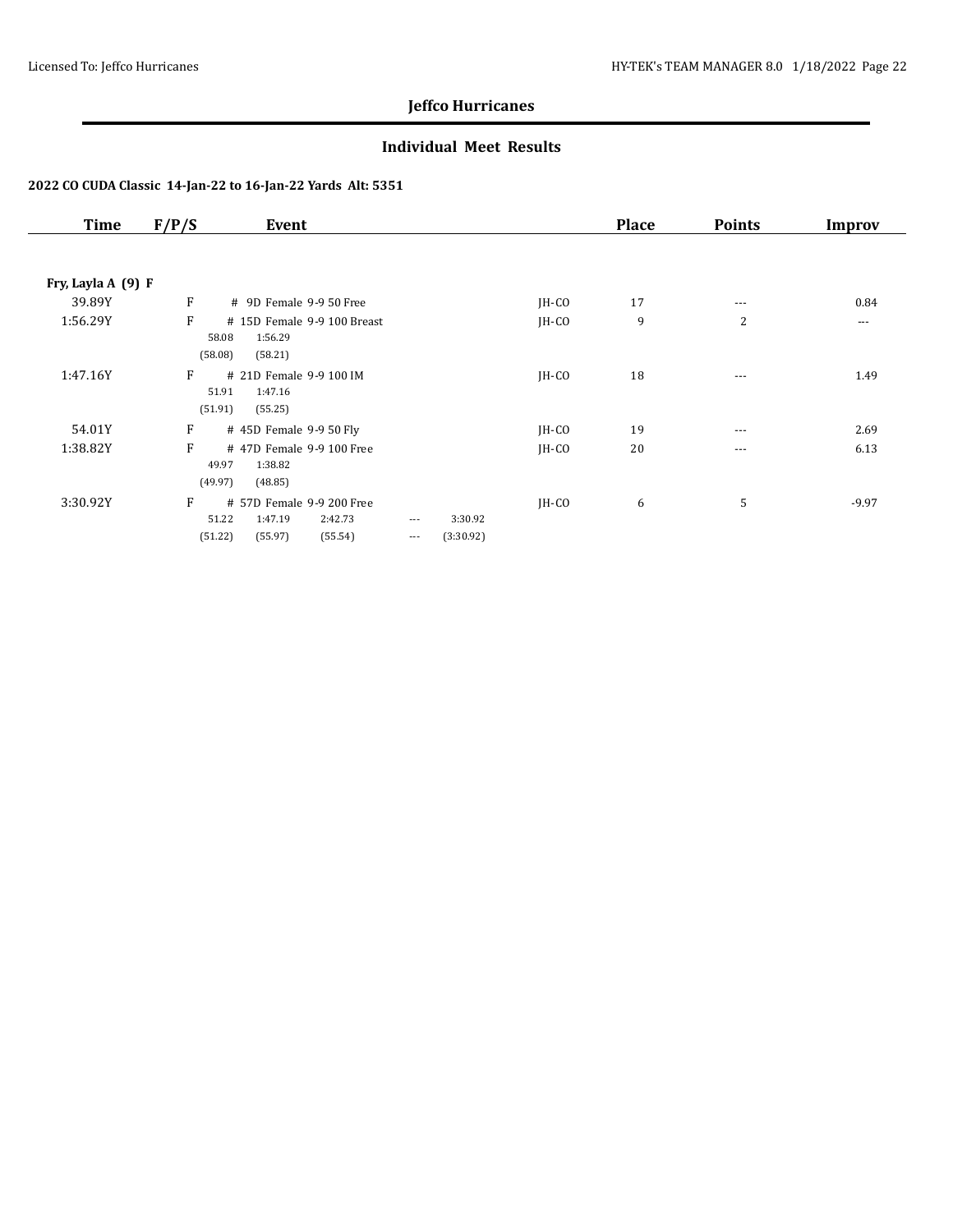### **Individual Meet Results**

| <b>Time</b>          | F/P/S | Event                                                                 |         | <b>Place</b> | <b>Points</b>  | Improv   |
|----------------------|-------|-----------------------------------------------------------------------|---------|--------------|----------------|----------|
|                      |       |                                                                       |         |              |                |          |
| Garin, Clara J (8) F |       |                                                                       |         |              |                |          |
| 58.57Y               | F     | # 9C Female 8-8 50 Free                                               | $IH-CO$ | 28           | $\cdots$       | $-19.58$ |
| 52.80Y               | F     | # 19C Female 8-8 50 Back                                              | $IH-CO$ | 7            | $\overline{4}$ | $-14.71$ |
| 2:28.54Y             | F     | # 21C Female 8-8 100 IM<br>2:28.54<br>$---$<br>(2:28.54)<br>$\cdots$  | $IH-CO$ | 7            | $\overline{4}$ | $---$    |
| 1:34.41Y DQ          | F     | # 45C Female 8-8 50 Fly                                               | $IH-CO$ | $---$        | $---$          | $---$    |
| 2:13.85Y             | F     | #47C Female 8-8 100 Free<br>2:13.85<br>$---$<br>(2:13.85)<br>$\cdots$ | $IH-CO$ | 9            | 2              | $-8.10$  |
| 1:27.26Y             | F     | # 55C Female 8-8 50 Breast                                            | $IH-CO$ | 8            | 3              | $---$    |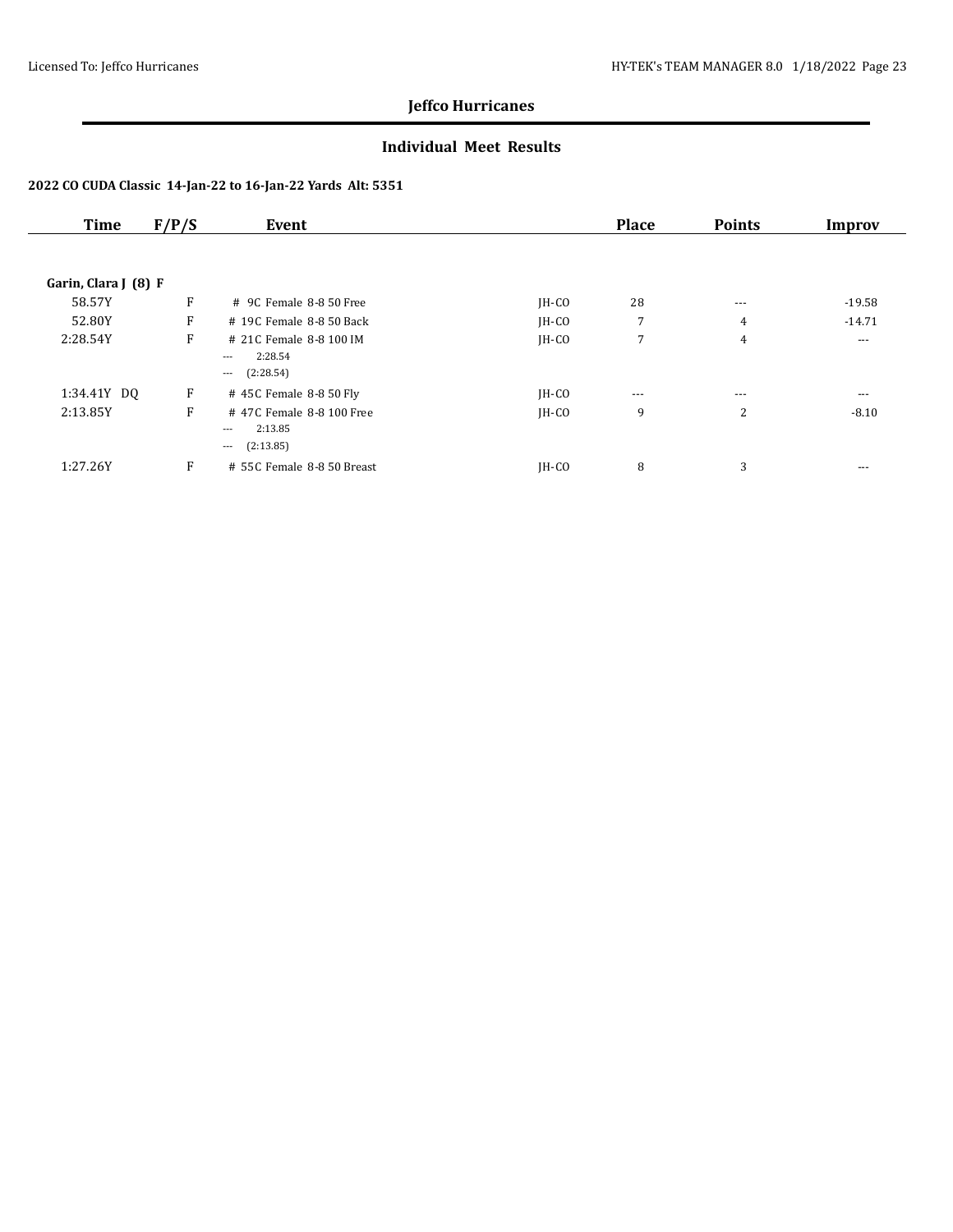### **Individual Meet Results**

| Time                 | F/P/S<br>Event                                                                                                         |         | <b>Place</b> | <b>Points</b> | Improv  |
|----------------------|------------------------------------------------------------------------------------------------------------------------|---------|--------------|---------------|---------|
|                      |                                                                                                                        |         |              |               |         |
| Garin, Evie R (13) F |                                                                                                                        |         |              |               |         |
| 32.84Y               | F<br># 35 Female Senior 50 Free                                                                                        | $IH-CO$ | 180          | $- - -$       | 1.36    |
| 2:50.91Y             | F<br># 39 Female Senior 200 Back<br>1:21.65<br>2:06.94<br>39.00<br>2:50.91<br>(39.00)<br>(45.29)<br>(43.97)<br>(42.65) | $IH-CO$ | 96           | $---$         | $-7.23$ |
| 1:32.77Y             | F<br># 41 Female Senior 100 Breast<br>45.19<br>1:32.77<br>(45.19)<br>(47.58)                                           | $IH-CO$ | 96           | $- - -$       | $-1.55$ |
| 1:10.75Y             | F<br># 73 Female Senior 100 Free<br>1:10.75<br>33.60<br>(33.60)<br>(37.15)                                             | $IH-CO$ | 198          | $- - -$       | $-2.33$ |
| 2:57.94Y             | F<br># 77 Female Senior 200 IM<br>43.22<br>1:26.52<br>2:17.01<br>2:57.94<br>(43.22)<br>(43.30)<br>(50.49)<br>(40.93)   | JH-CO   | 132          | ---           | $-4.14$ |
| 1:20.03Y             | F<br># 79 Female Senior 100 Back<br>1:20.03<br>$\cdots$<br>(1:20.03)<br>$---$                                          | $IH-CO$ | 147          | $\cdots$      | $-0.67$ |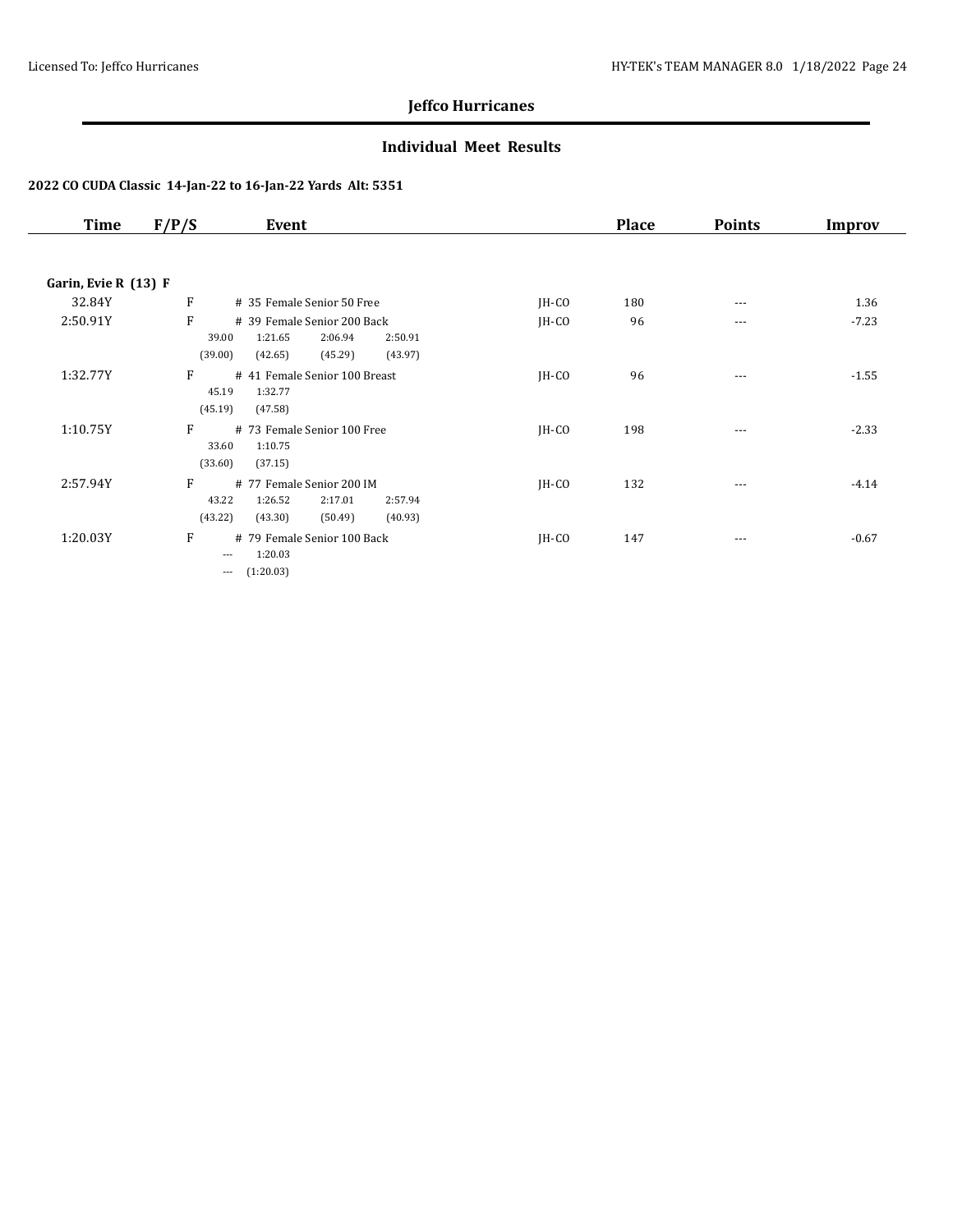### **Individual Meet Results**

| <b>Time</b>         | F/P/S<br>Event                                                             |         | <b>Place</b>   | <b>Points</b>  | Improv   |
|---------------------|----------------------------------------------------------------------------|---------|----------------|----------------|----------|
| Garin, Gus J (10) F |                                                                            |         |                |                |          |
| 36.28Y              | F<br># 10E Male 10-10 50 Free                                              | $IH-CO$ | 18             |                | $-1.27$  |
|                     |                                                                            |         |                | $\cdots$       |          |
| 1:43.40Y            | F<br># 16E Male 10-10 100 Breast<br>1:43.40<br>49.69<br>(49.69)<br>(53.71) | $IH-CO$ | 8              | 3              | $-1.46$  |
| 1:29.07Y            | F<br># 22E Male 10-10 100 IM<br>42.22<br>1:29.07<br>(42.22)<br>(46.85)     | $IH-CO$ | 5              | 6              | $-11.67$ |
| 44.63Y              | F<br>#46E Male 10-10 50 Fly                                                | JH-CO   | 8              | 3              | $-4.63$  |
| 1:27.59Y            | F<br># 52E Male 10-10 100 Back<br>1:27.59<br>43.46<br>(43.46)<br>(44.13)   | $IH-CO$ | $\overline{7}$ | $\overline{4}$ | $-7.37$  |
| 47.48Y              | F<br># 56E Male 10-10 50 Breast                                            | JH-CO   | 8              | 3              | $-2.26$  |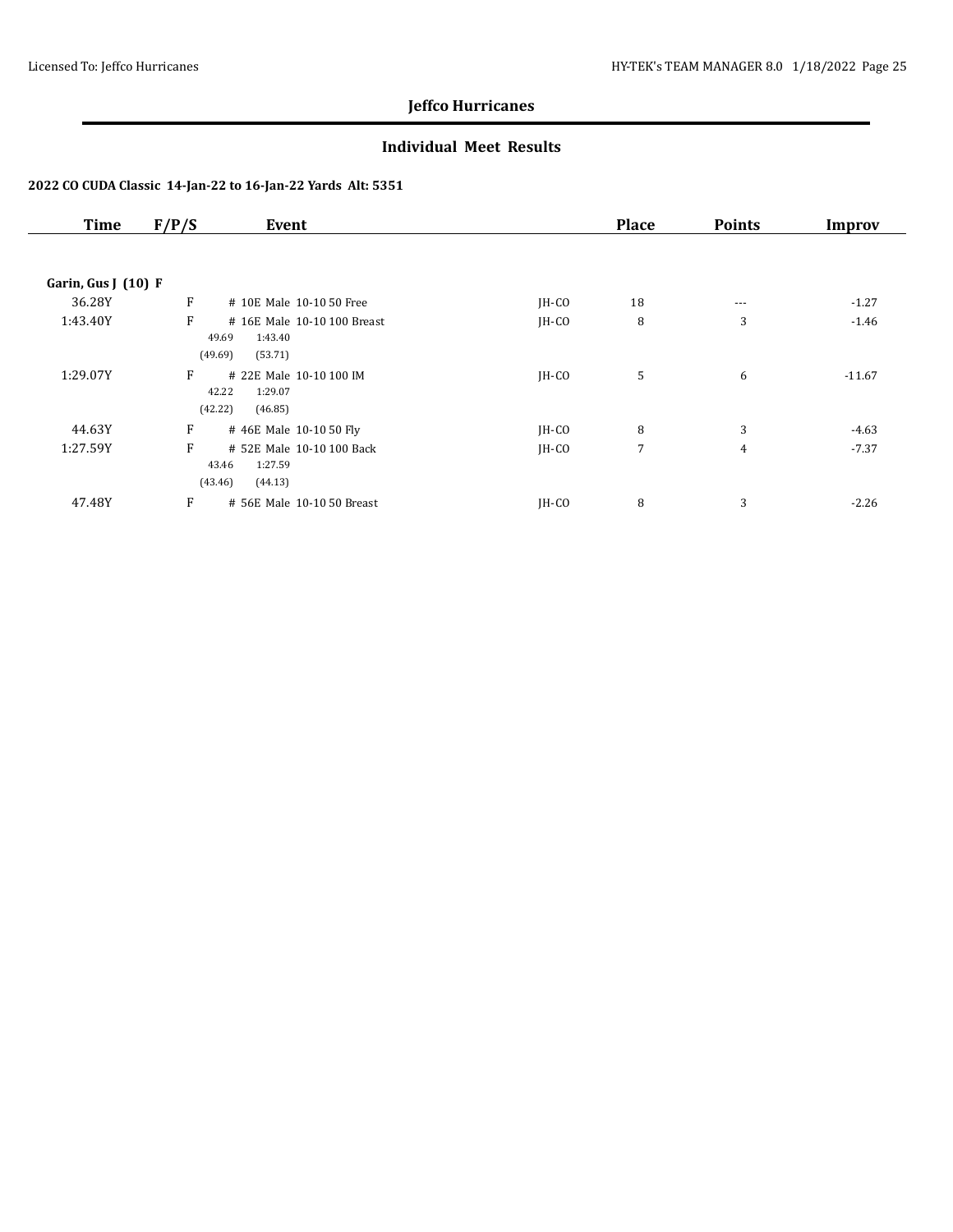### **Individual Meet Results**

| Time                  | F/P/S<br>Event                                                                                                         |         | <b>Place</b> | <b>Points</b> | Improv   |
|-----------------------|------------------------------------------------------------------------------------------------------------------------|---------|--------------|---------------|----------|
|                       |                                                                                                                        |         |              |               |          |
| Giesing, Ian D (13) F |                                                                                                                        |         |              |               |          |
| 1:22.90Y              | F<br># 38 Male Senior 100 Fly<br>1:22.90<br>38.36<br>(38.36)<br>(44.54)                                                | $IH-CO$ | 121          | $---$         | 4.61     |
| 1:24.58Y              | F<br># 42 Male Senior 100 Breast<br>1:24.58<br>40.45<br>(40.45)<br>(44.13)                                             | $IH-CO$ | 101          | $---$         | 2.62     |
| 2:19.51Y              | F<br># 44 Male Senior 200 Free<br>1:07.92<br>31.95<br>1:43.90<br>2:19.51<br>(31.95)<br>(35.97)<br>(35.98)<br>(35.61)   | $IH-CO$ | 107          | $---$         | $-14.29$ |
| 2:53.98Y              | F<br># 76 Male Senior 200 Fly<br>1:21.67<br>2:08.04<br>36.94<br>2:53.98<br>(36.94)<br>(44.73)<br>(45.94)<br>(46.37)    | $IH-CO$ | 29           | ---           | ---      |
| 2:38.26Y              | F<br># 78 Male Senior 200 IM<br>1:15.98<br>2:02.43<br>2:38.26<br>35.77<br>(35.77)<br>(40.21)<br>(35.83)<br>(46.45)     | $IH-CO$ | 104          |               | $-3.23$  |
| 2:54.33Y              | F<br># 82 Male Senior 200 Breast<br>40.66<br>1:26.06<br>2:09.63<br>2:54.33<br>(40.66)<br>(45.40)<br>(43.57)<br>(44.70) | $IH-CO$ | 51           | $\cdots$      | $-5.40$  |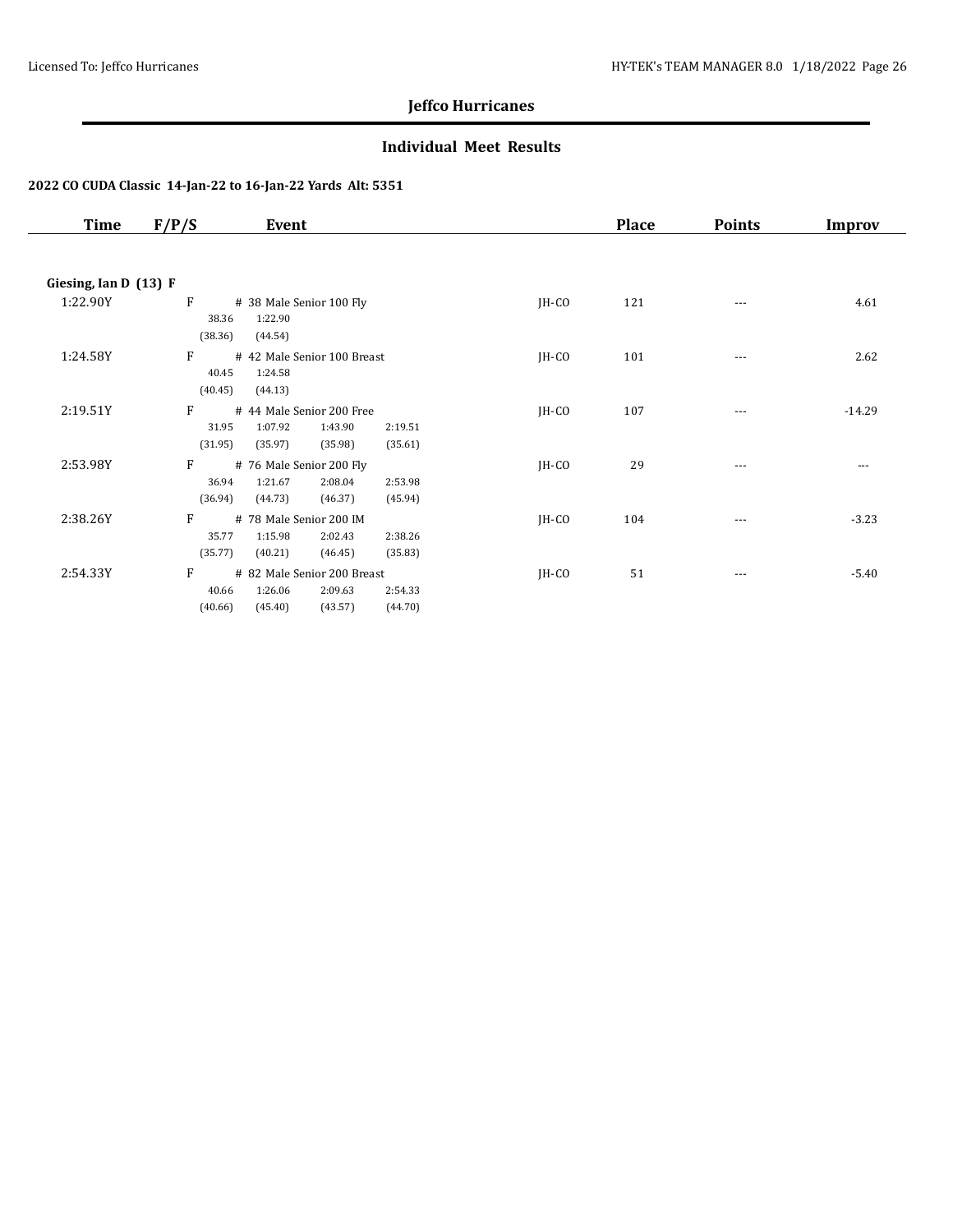### **Individual Meet Results**

| <b>Time</b>            | F/P/S<br>Event                                                               |         | <b>Place</b> | <b>Points</b> | Improv  |
|------------------------|------------------------------------------------------------------------------|---------|--------------|---------------|---------|
|                        |                                                                              |         |              |               |         |
| Harris, Maddi J (12) F |                                                                              |         |              |               |         |
| 1:21.83Y               | F<br># 27B Female 12-12 100 Fly<br>1:21.83<br>37.22<br>(37.22)<br>(44.61)    | $IH-CO$ | 10           | $\mathbf{1}$  | $-7.26$ |
| 1:39.39Y               | F<br># 29B Female 12-12 100 Breast<br>48.39<br>1:39.39<br>(48.39)<br>(51.00) | JH-CO   | 19           | $\cdots$      | $-8.00$ |
| 1:20.45Y               | F<br># 33B Female 12-12 100 IM<br>37.86<br>1:20.45<br>(37.86)<br>(42.59)     | $IH-CO$ | 28           | $---$         | $-4.10$ |
| 35.79Y                 | F<br># 59B Female 12-12 50 Fly                                               | $IH-CO$ | 27           | $\cdots$      | 0.08    |
| 1:22.02Y               | F<br># 65B Female 12-12 100 Back<br>40.38<br>1:22.02<br>(40.38)<br>(41.64)   | JH-CO   | 28           | $\cdots$      | $-8.03$ |
| 45.43Y                 | F<br># 69B Female 12-12 50 Breast                                            | $IH-CO$ | 25           | $\cdots$      | $-3.98$ |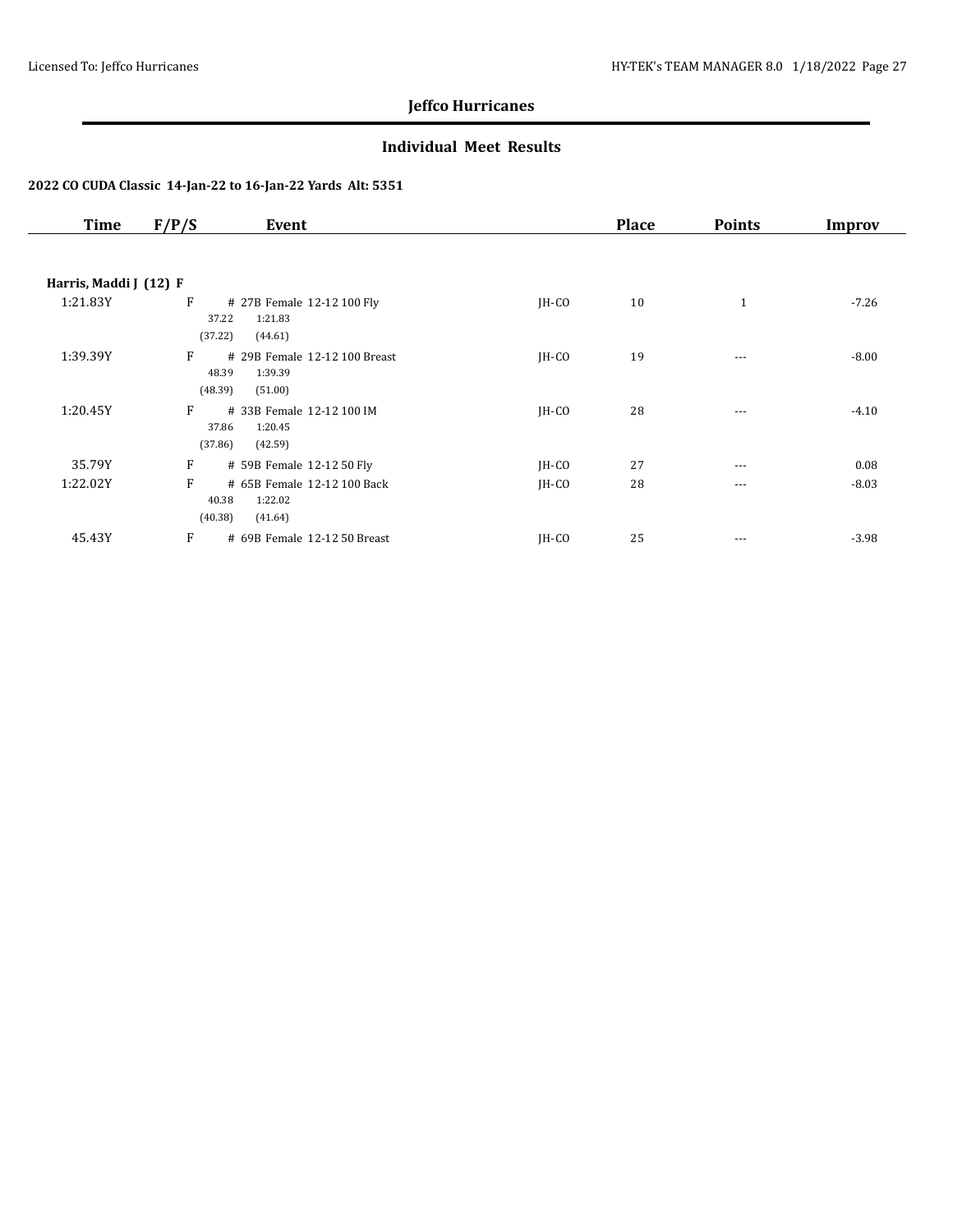### **Individual Meet Results**

| Time               | F/P/S            | Event                                    |                    |         |         | <b>Place</b> | <b>Points</b> | Improv   |
|--------------------|------------------|------------------------------------------|--------------------|---------|---------|--------------|---------------|----------|
|                    |                  |                                          |                    |         |         |              |               |          |
| Head, Ben C (14) F |                  |                                          |                    |         |         |              |               |          |
| 5:20.92Y           | F                | # 4 Male Senior 400 IM                   |                    |         | $IH-CO$ | 31           | $---$         | $---$    |
|                    | 33.02            | 1:12.56<br>1:52.01                       | 2:31.72            | 3:19.16 | 4:07.48 | 4:45.43      | 5:20.92       |          |
|                    | (33.02)          | (39.54)<br>(39.45)                       | (39.71)            | (47.44) | (48.32) | (37.95)      | (35.49)       |          |
| 1:06.19Y           | F                | # 38 Male Senior 100 Fly                 |                    |         | JH-CO   | 99           | $---$         | $-28.02$ |
|                    | 30.01            | 1:06.19                                  |                    |         |         |              |               |          |
|                    | (30.01)          | (36.18)                                  |                    |         |         |              |               |          |
| 2:28.78Y           | F                | # 40 Male Senior 200 Back                |                    |         | JH-CO   | 48           | $---$         | 1.67     |
|                    | 34.15<br>(34.15) | 1:11.61<br>1:50.10<br>(38.49)<br>(37.46) | 2:28.78<br>(38.68) |         |         |              |               |          |
|                    |                  |                                          |                    |         |         |              |               |          |
| <b>NS</b>          | F                | # 42 Male Senior 100 Breast              |                    |         | JH-CO   | $- - -$      | $---$         | $---$    |
| 56.88Y             | F                | # 74 Male Senior 100 Free<br>56.88       |                    |         | JH-CO   | 117          | $---$         | $-1.61$  |
|                    | 27.15<br>(27.15) | (29.73)                                  |                    |         |         |              |               |          |
| 2:24.65Y           | F                | # 78 Male Senior 200 IM                  |                    |         | JH-CO   | 78           |               | $-5.65$  |
|                    | 29.74            | 1:06.98<br>1:50.58                       | 2:24.65            |         |         |              | ---           |          |
|                    | (29.74)          | (37.24)<br>(43.60)                       | (34.07)            |         |         |              |               |          |
| 1:07.89Y           | F                | # 80 Male Senior 100 Back                |                    |         | JH-CO   | 81           | $---$         | $-0.82$  |
|                    | 32.97            | 1:07.89                                  |                    |         |         |              |               |          |
|                    | (32.97)          | (34.92)                                  |                    |         |         |              |               |          |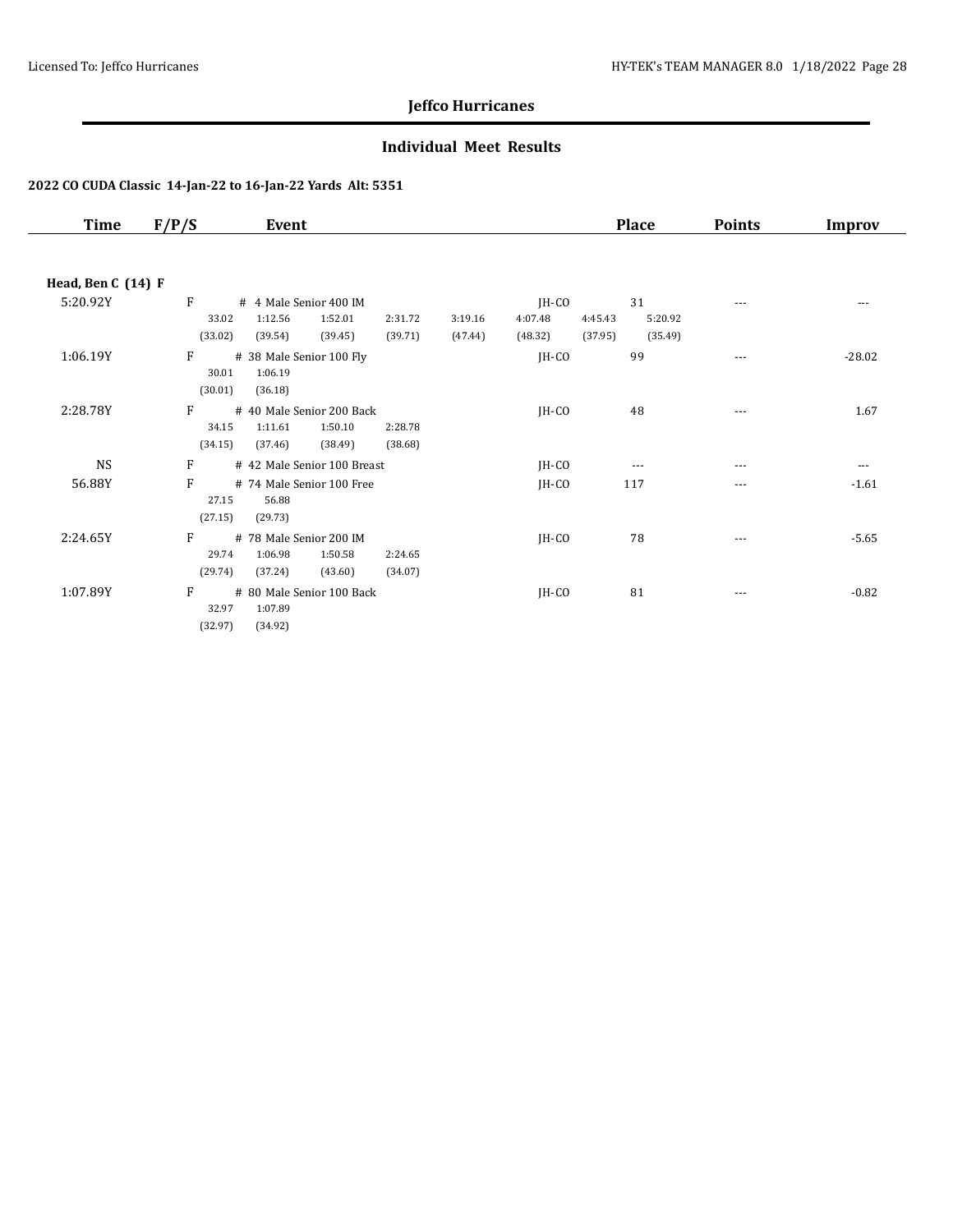### **Individual Meet Results**

| <b>Time</b>                | F/P/S<br>Event                                                                                                       |         | <b>Place</b> | <b>Points</b> | Improv   |
|----------------------------|----------------------------------------------------------------------------------------------------------------------|---------|--------------|---------------|----------|
|                            |                                                                                                                      |         |              |               |          |
| Hunnewell, Paxton I (10) F |                                                                                                                      |         |              |               |          |
| 1:49.15Y                   | F<br># 16E Male 10-10 100 Breast<br>52.77<br>1:49.15<br>(52.77)<br>(56.38)                                           | $IH-CO$ | 14           | $---$         | $-21.02$ |
| 43.76Y                     | F<br># 20E Male 10-10 50 Back                                                                                        | JH-CO   | 11           | $---$         | $-2.56$  |
| 1:34.05Y                   | F<br># 22E Male 10-10 100 IM<br>45.77<br>1:34.05<br>(45.77)<br>(48.28)                                               | $IH-CO$ | 11           | $\cdots$      | $-11.78$ |
| 1:19.03Y                   | F<br># 48E Male 10-10 100 Free<br>1:19.03<br>37.95<br>(37.95)<br>(41.08)                                             | $IH-CO$ | 11           | $\cdots$      | $-3.92$  |
| 50.56Y                     | F<br># 56E Male 10-10 50 Breast                                                                                      | $IH-CO$ | 13           | $\cdots$      | 0.69     |
| 2:56.32Y                   | F<br># 58E Male 10-10 200 Free<br>40.34<br>1:26.45<br>2:14.71<br>2:56.32<br>(40.34)<br>(46.11)<br>(48.26)<br>(41.61) | $IH-CO$ | 8            | 3             | $-24.13$ |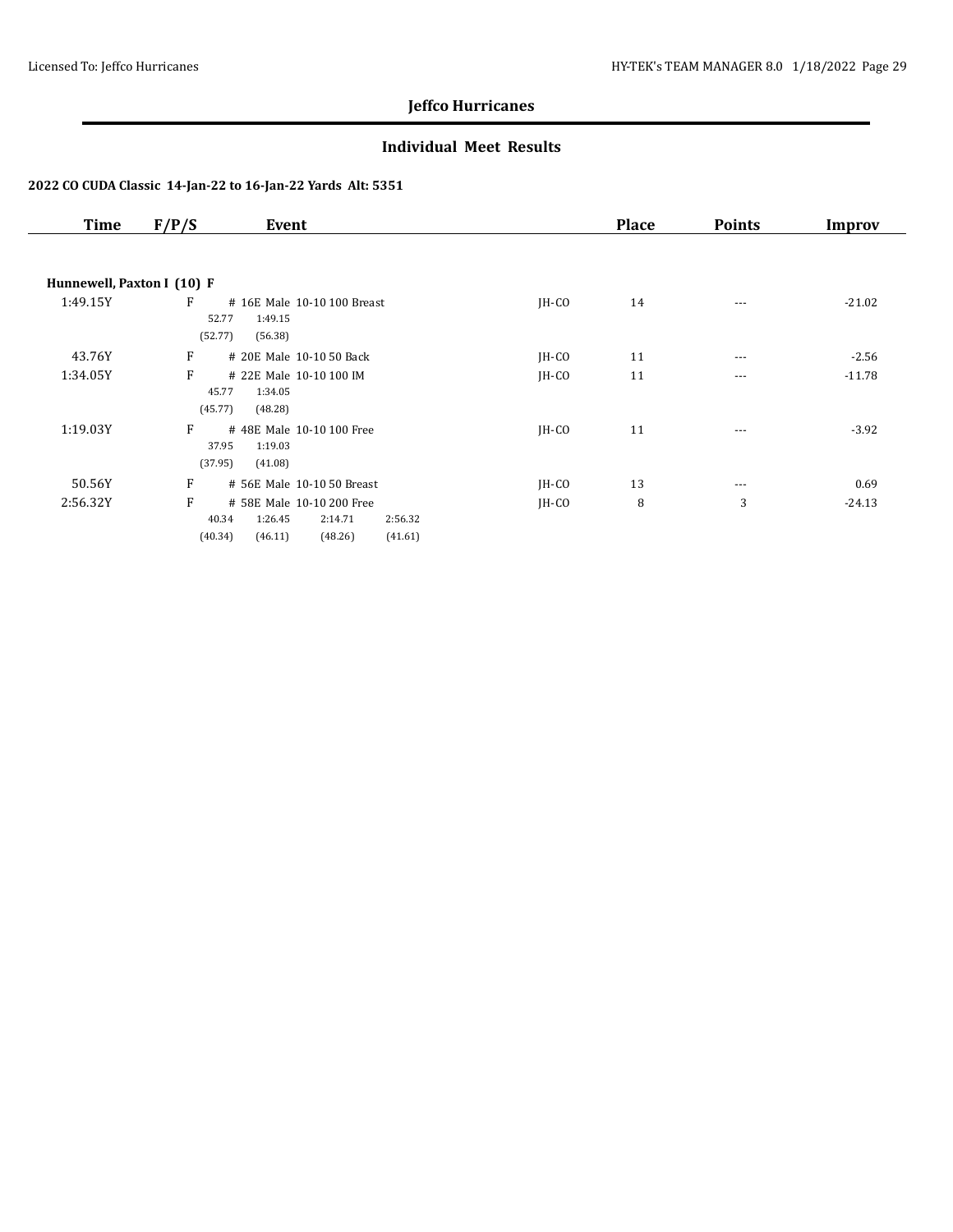### **Individual Meet Results**

| <b>Time</b>             | F/P/S                     | Event                                                                                           |         | <b>Place</b> | <b>Points</b> | Improv  |
|-------------------------|---------------------------|-------------------------------------------------------------------------------------------------|---------|--------------|---------------|---------|
|                         |                           |                                                                                                 |         |              |               |         |
| Hyslop, Hayden G (16) F |                           |                                                                                                 |         |              |               |         |
| 28.78Y                  | F                         | # 35 Female Senior 50 Free                                                                      | $IH-CO$ | 108          | $\cdots$      | $-0.17$ |
| 2:29.63Y                | F<br>35.58<br>(35.58)     | # 39 Female Senior 200 Back<br>1:13.32<br>1:51.76<br>2:29.63<br>(37.74)<br>(38.44)<br>(37.87)   | $IH-CO$ | 64           | ---           | 0.49    |
| 2:14.52Y                | F<br>31.26<br>(31.26)     | # 43 Female Senior 200 Free<br>1:05.42<br>1:40.42<br>2:14.52<br>(35.00)<br>(34.10)<br>(34.16)   | $IH-CO$ | 73           | $\cdots$      | 3.64    |
| 1:01.30Y                | F<br>29.59<br>(29.59)     | # 73 Female Senior 100 Free<br>1:01.30<br>(31.71)                                               | $IH-CO$ | 123          | $\cdots$      | 0.45    |
| 1:08.69Y                | F<br>$\cdots$<br>$\cdots$ | # 79 Female Senior 100 Back<br>1:08.69<br>(1:08.69)                                             | $IH-CO$ | 85           | ---           | $-2.74$ |
| 2:49.75Y                | F<br>38.91<br>(38.91)     | # 81 Female Senior 200 Breast<br>1:21.67<br>2:05.36<br>2:49.75<br>(42.76)<br>(43.69)<br>(44.39) | $IH-CO$ | 40           | $\cdots$      | 0.16    |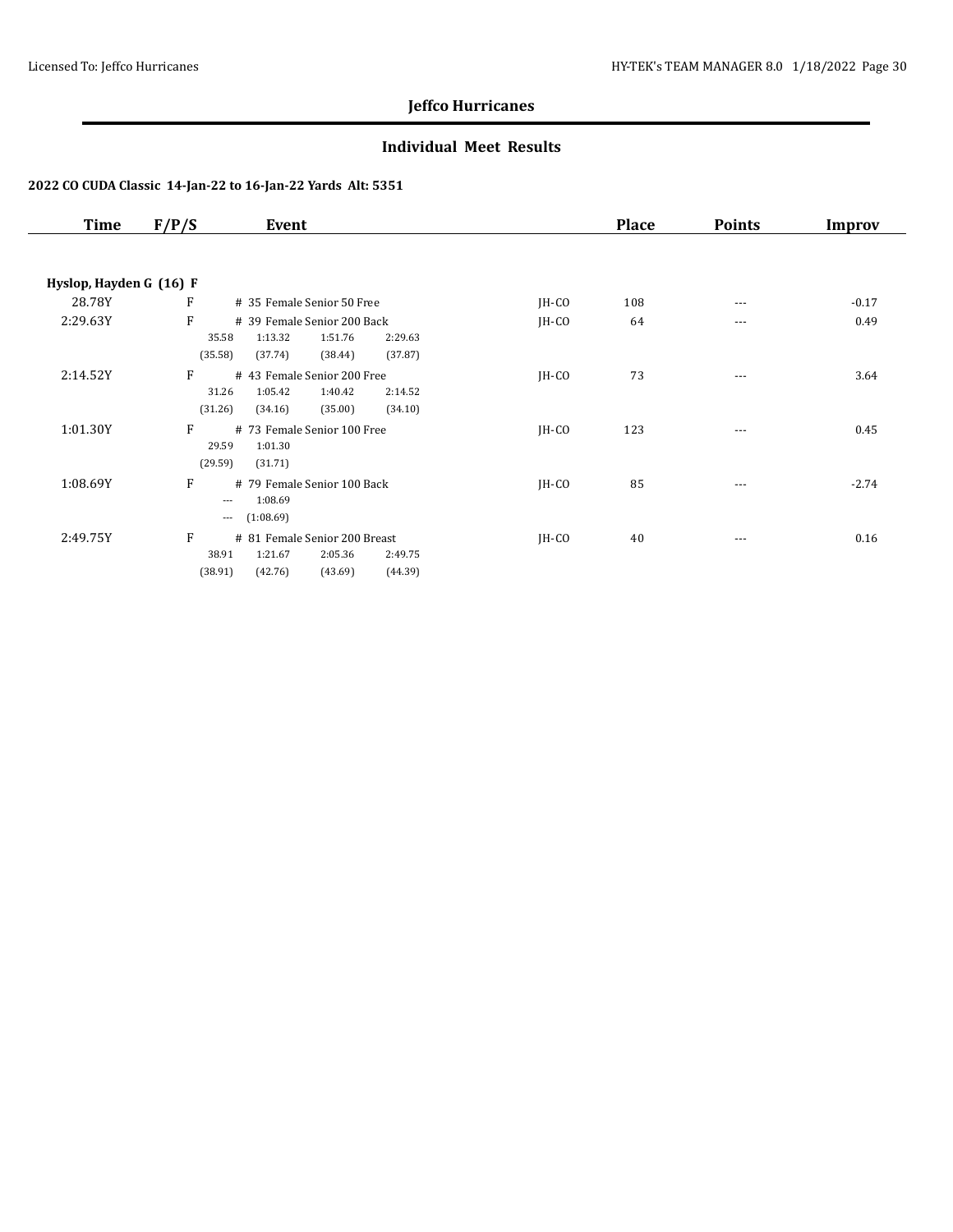### **Individual Meet Results**

| Time                  | F/P/S            | Event                                               |         | <b>Place</b> | <b>Points</b> | Improv  |
|-----------------------|------------------|-----------------------------------------------------|---------|--------------|---------------|---------|
|                       |                  |                                                     |         |              |               |         |
| Hyslop, Maya K (13) F |                  |                                                     |         |              |               |         |
| 29.86Y                | F                | # 35 Female Senior 50 Free                          | $IH-CO$ | 136          | $- - -$       | $-0.27$ |
| 1:15.99Y              | F                | # 37 Female Senior 100 Fly                          | $IH-CO$ | 73           | $---$         | $-0.29$ |
|                       | 35.33            | 1:15.99                                             |         |              |               |         |
|                       | (35.33)          | (40.66)                                             |         |              |               |         |
| 2:33.36Y              | F                | # 39 Female Senior 200 Back                         | $IH-CO$ | 69           | $- - -$       | $-9.42$ |
|                       | 36.10            | 1:15.61<br>1:55.06<br>2:33.36                       |         |              |               |         |
|                       | (36.10)          | (39.51)<br>(39.45)<br>(38.30)                       |         |              |               |         |
| 1:08.44Y              | F                | # 73 Female Senior 100 Free                         | $IH-CO$ | 187          | $\cdots$      | $-0.14$ |
|                       | 32.35<br>(32.35) | 1:08.44<br>(36.09)                                  |         |              |               |         |
|                       |                  |                                                     |         |              |               |         |
| 2:43.03Y              | F<br>34.95       | # 77 Female Senior 200 IM<br>1:15.33                | $IH-CO$ | 107          | ---           | $-3.13$ |
|                       | (34.95)          | 2:04.53<br>2:43.03<br>(40.38)<br>(49.20)<br>(38.50) |         |              |               |         |
|                       |                  |                                                     |         |              |               |         |
| 1:10.91Y              | F<br>35.18       | # 79 Female Senior 100 Back<br>1:10.91              | $IH-CO$ | 101          | $\cdots$      | $-5.06$ |
|                       | (35.18)          | (35.73)                                             |         |              |               |         |
|                       |                  |                                                     |         |              |               |         |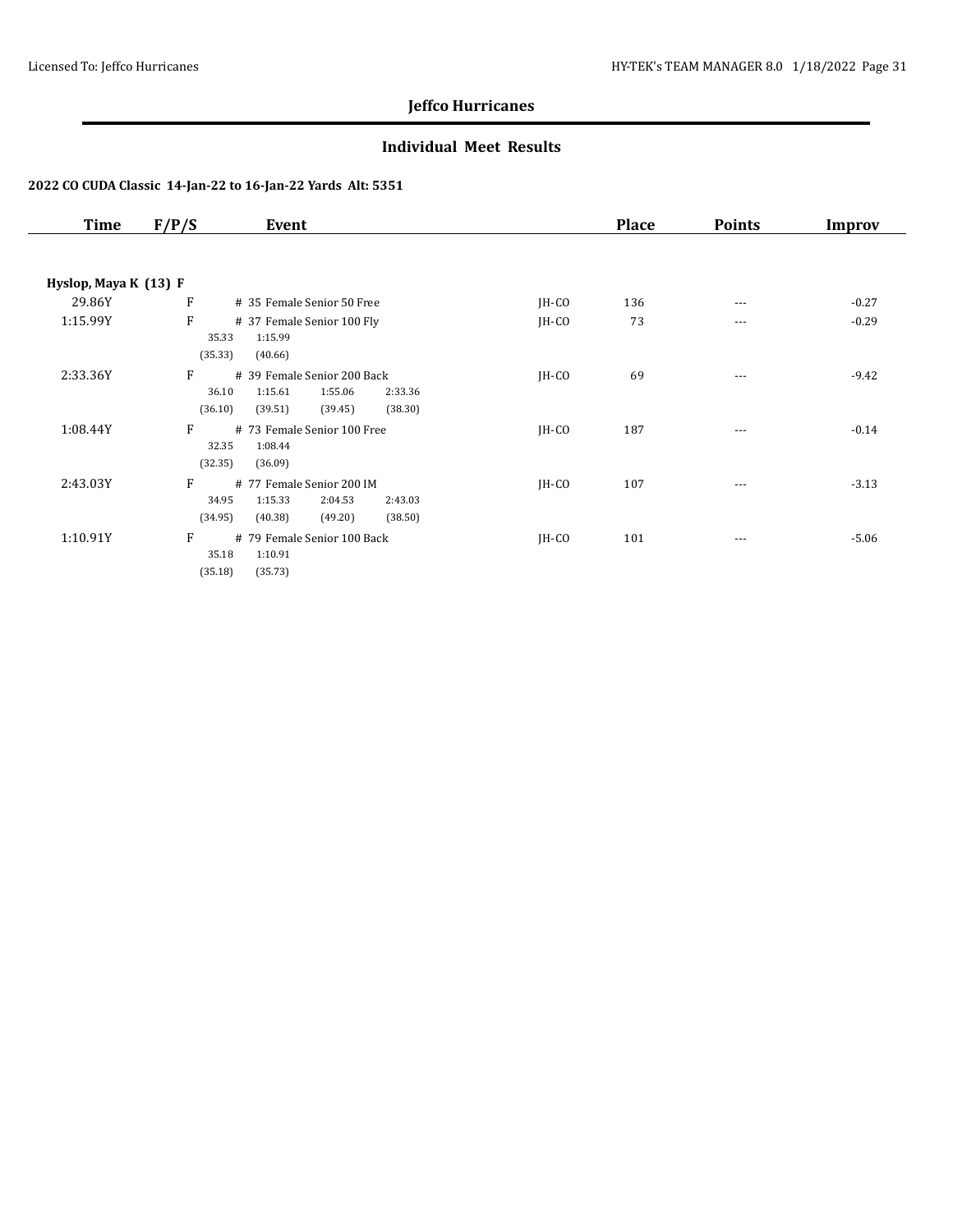### **Individual Meet Results**

| <b>Time</b>               | F/P/S<br>Event                                                                                                           |         | <b>Place</b> | <b>Points</b> | Improv  |
|---------------------------|--------------------------------------------------------------------------------------------------------------------------|---------|--------------|---------------|---------|
|                           |                                                                                                                          |         |              |               |         |
| Jacobson, Taylor M (17) F |                                                                                                                          |         |              |               |         |
| 26.67Y                    | $\mathbf{F}$<br># 35 Female Senior 50 Free                                                                               | $IH-CO$ | 41           | $\cdots$      | 0.68    |
| 2:18.89Y                  | F<br># 39 Female Senior 200 Back<br>1:07.53<br>1:43.30<br>32.80<br>2:18.89<br>(32.80)<br>(34.73)<br>(35.77)<br>(35.59)   | $IH-CO$ | 27           | $\cdots$      | $-5.67$ |
| 1:15.59Y                  | F<br># 41 Female Senior 100 Breast<br>1:15.59<br>36.11<br>(36.11)<br>(39.48)                                             | $IH-CO$ | 26           | ---           | $-0.54$ |
| 2:17.73Y                  | F<br># 75 Female Senior 200 Fly<br>1:40.69<br>1:04.65<br>30.35<br>2:17.73<br>(30.35)<br>(34.30)<br>(36.04)<br>(37.04)    | $IH-CO$ | 12           | $\cdots$      | 5.89    |
| 1:05.03Y                  | F<br># 79 Female Senior 100 Back<br>31.31<br>1:05.03<br>(31.31)<br>(33.72)                                               | $IH-CO$ | 48           | ---           | $-1.71$ |
| 2:40.49Y                  | F<br># 81 Female Senior 200 Breast<br>36.62<br>1:16.91<br>1:58.42<br>2:40.49<br>(36.62)<br>(40.29)<br>(41.51)<br>(42.07) | $IH-CO$ | 17           | $\cdots$      | $-0.42$ |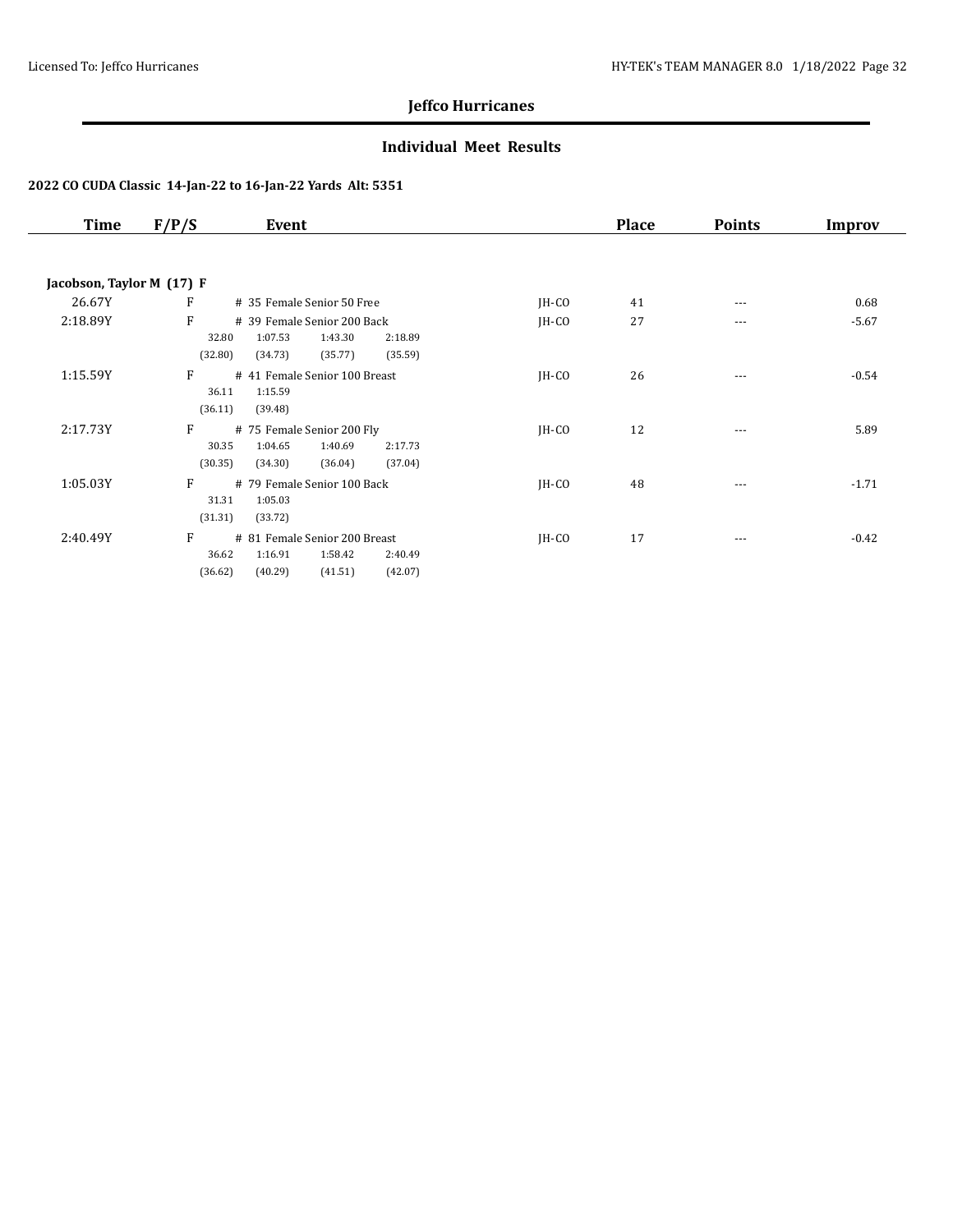### **Individual Meet Results**

| <b>Time</b>            | F/P/S<br>Event                                                             |         | <b>Place</b> | <b>Points</b> | Improv   |
|------------------------|----------------------------------------------------------------------------|---------|--------------|---------------|----------|
|                        |                                                                            |         |              |               |          |
| Jewell, Silas M (11) F |                                                                            |         |              |               |          |
| 38.50Y                 | F<br># 24A Male 11-11 50 Free                                              | $IH-CO$ | 47           | $---$         | $-1.12$  |
| 1:39.89Y DQ            | F<br># 30A Male 11-11 100 Breast<br>1:39.89<br>49.09<br>(49.09)<br>(50.80) | JH-CO   | $\cdots$     | $---$         | $\cdots$ |
| 1:31.62Y DQ            | F<br># 34A Male 11-11 100 IM<br>45.26<br>1:31.62<br>(45.26)<br>(46.36)     | $IH-CO$ | $---$        | $---$         | $---$    |
| 44.88Y DQ              | F<br># 60A Male 11-11 50 Fly                                               | $IH-CO$ | $\cdots$     | $---$         | $\cdots$ |
| 1:22.47Y               | F<br># 64A Male 11-11 100 Free<br>38.99<br>1:22.47<br>(38.99)<br>(43.48)   | JH-CO   | 30           | $\cdots$      | $-8.45$  |
| 1:45.73Y               | F<br># 66A Male 11-11 100 Back<br>1:45.73<br>52.40<br>(53.33)<br>(52.40)   | JH-CO   | 17           | $---$         | 5.13     |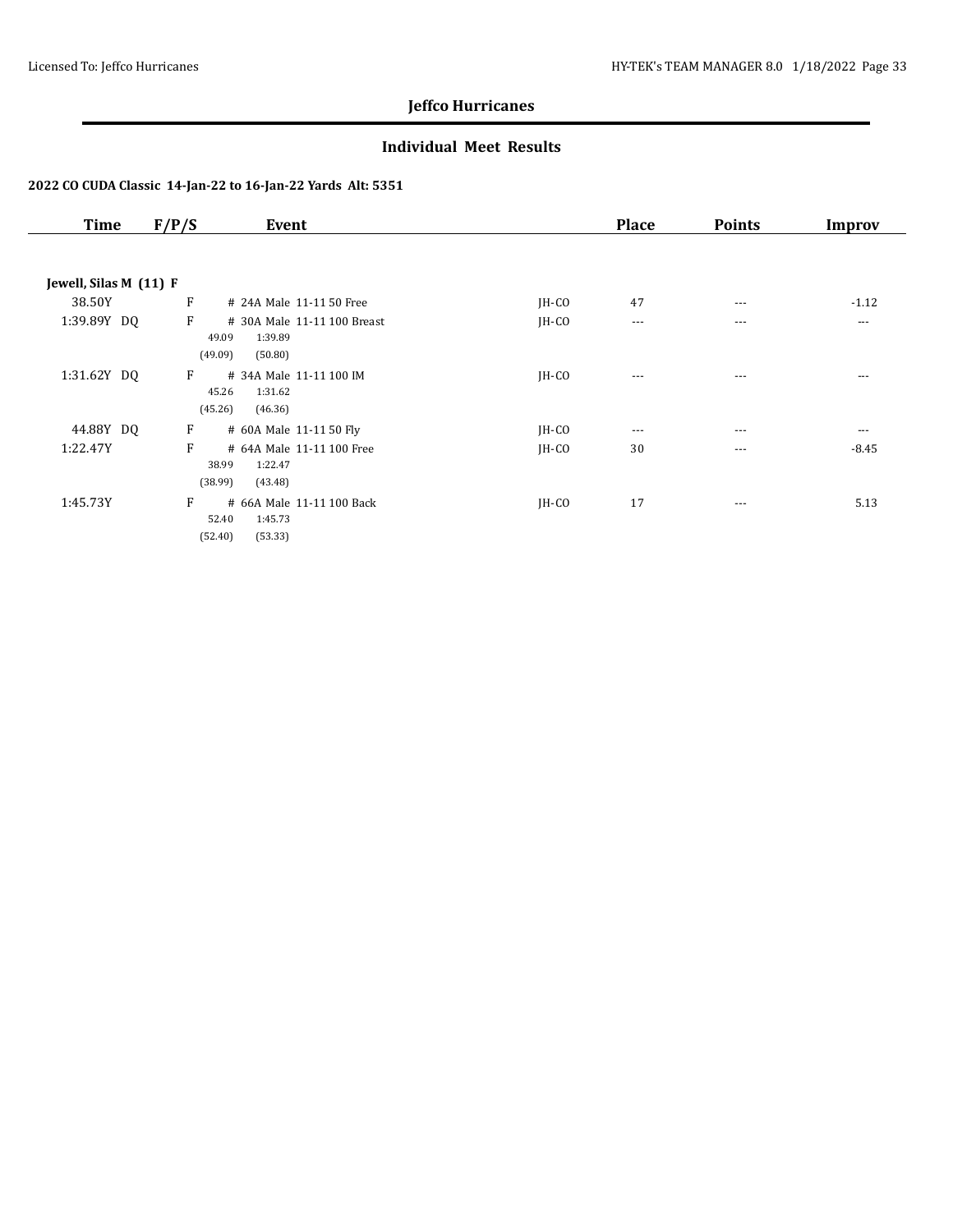### **Individual Meet Results**

| Time                  | F/P/S<br>Event                           |         | <b>Place</b> | <b>Points</b> | Improv   |
|-----------------------|------------------------------------------|---------|--------------|---------------|----------|
|                       |                                          |         |              |               |          |
| Ley, Isaac A $(12)$ F |                                          |         |              |               |          |
|                       |                                          |         |              |               |          |
| 1:02.67Y              | F<br># 64B Male 12-12 100 Free           | $IH-CO$ | 4            | 7             | $-6.94$  |
|                       | 29.81<br>1:02.67                         |         |              |               |          |
|                       | (29.81)<br>(32.86)                       |         |              |               |          |
| 38.56Y                | F<br># 70B Male 12-12 50 Breast          | $IH-CO$ | 8            | 3             | 0.34     |
| 2:19.44Y              | F<br># 72B Male 12-12 200 Free           | IH-CO   | 5            | 6             | $-21.58$ |
|                       | 32.32<br>1:08.18<br>1:44.32<br>2:19.44   |         |              |               |          |
|                       | (32.32)<br>(35.86)<br>(36.14)<br>(35.12) |         |              |               |          |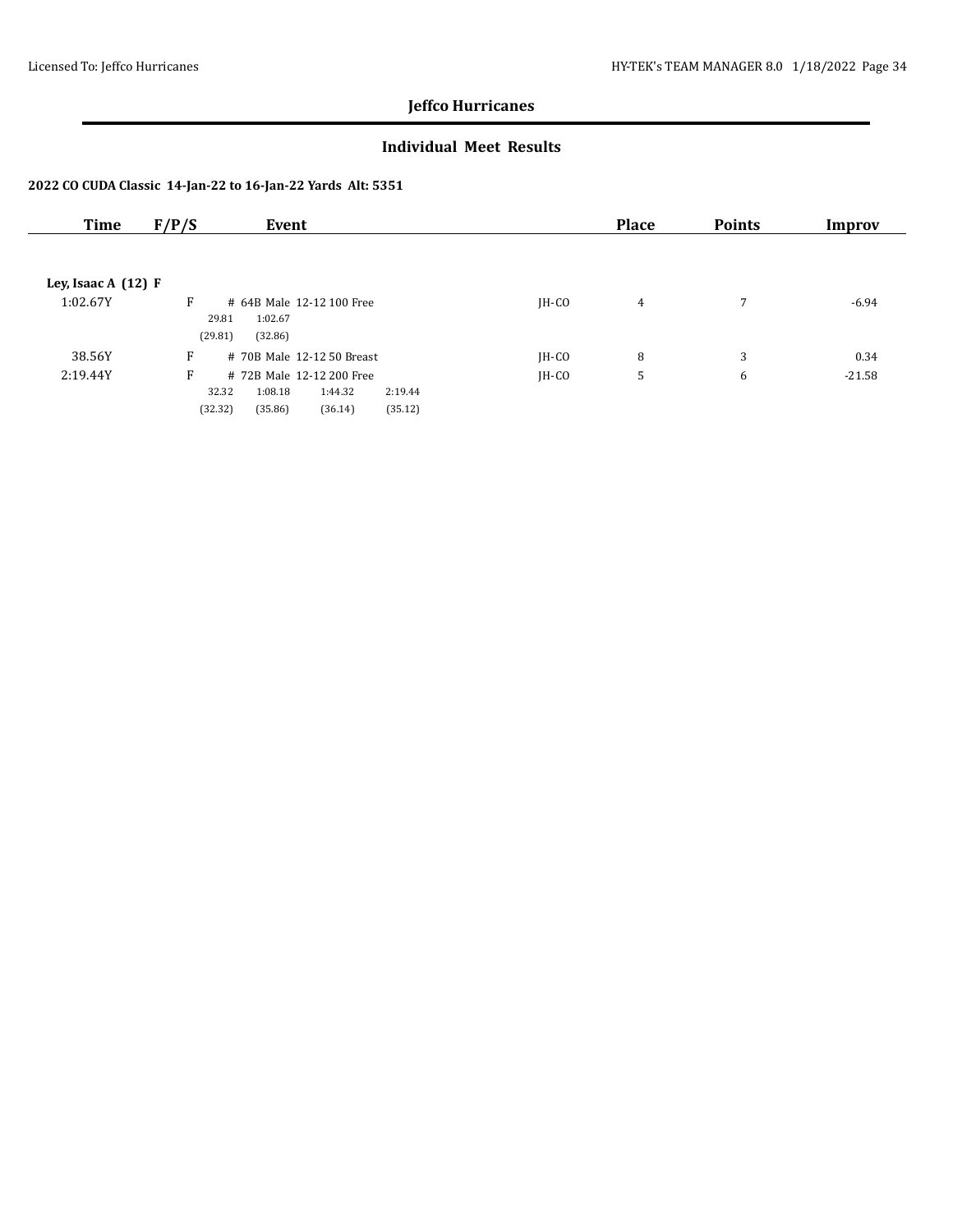### **Individual Meet Results**

| Time                   | F/P/S                 | Event                                            |         | <b>Place</b> | <b>Points</b> | Improv  |
|------------------------|-----------------------|--------------------------------------------------|---------|--------------|---------------|---------|
|                        |                       |                                                  |         |              |               |         |
| Ley, Isabella C (10) F |                       |                                                  |         |              |               |         |
| 41.06Y                 | F                     | #45E Female 10-10 50 Fly                         | $IH-CO$ | 15           | $\cdots$      | $-5.45$ |
| 1:18.94Y               | F<br>37.60<br>(37.60) | #47E Female 10-10 100 Free<br>1:18.94<br>(41.34) | $IH-CO$ | 17           | $--$          | $-2.80$ |
| 46.18Y                 | F                     | # 55E Female 10-10 50 Breast                     | $IH-CO$ | 11           | $\cdots$      | $-2.01$ |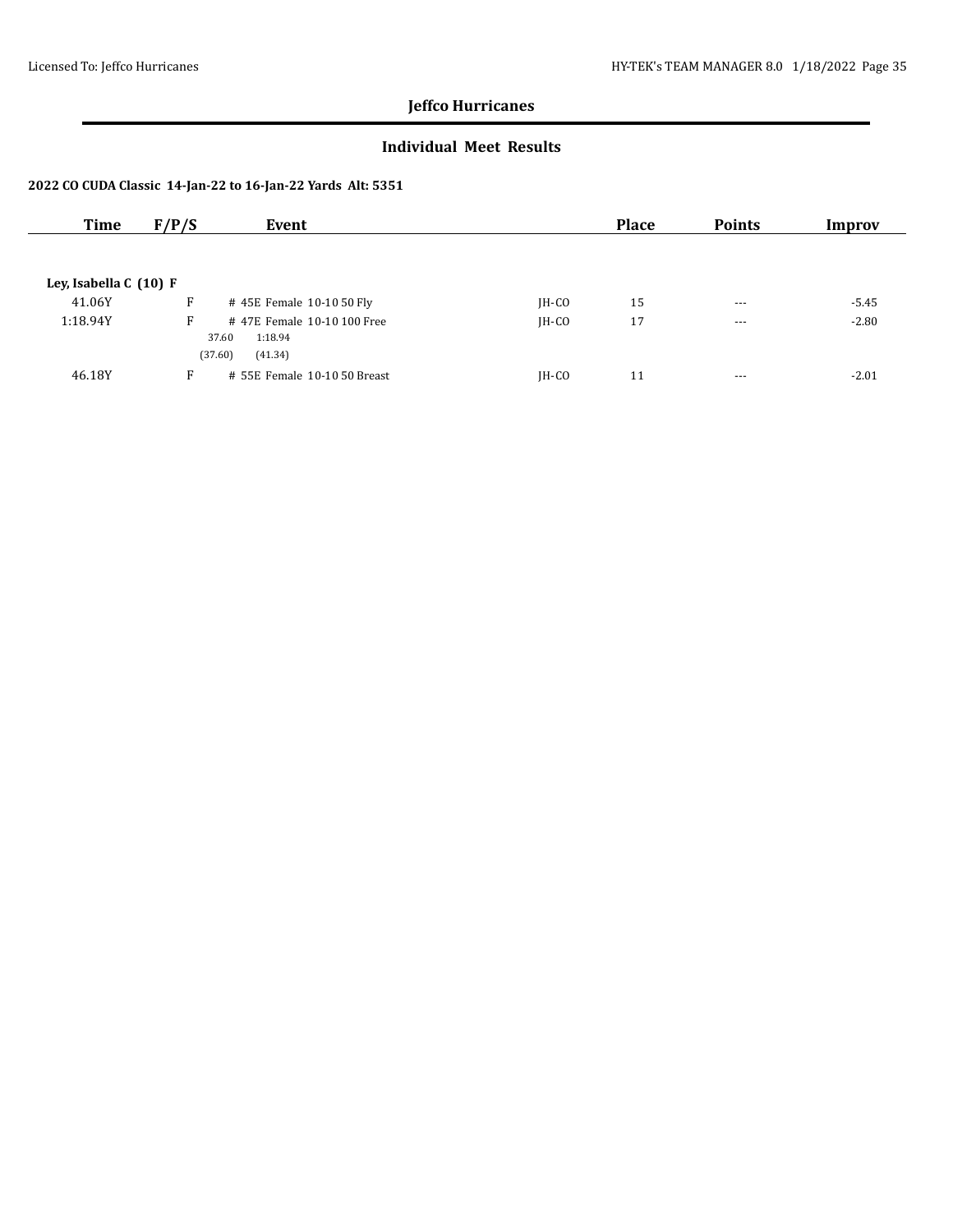### **Individual Meet Results**

| Time                 | F/P/S | Event                      |         |         |           |         | <b>Place</b> | <b>Points</b> | Improv   |
|----------------------|-------|----------------------------|---------|---------|-----------|---------|--------------|---------------|----------|
|                      |       |                            |         |         |           |         |              |               |          |
| Ley, Miriam $A(8) F$ |       |                            |         |         |           |         |              |               |          |
|                      |       |                            |         |         |           |         |              |               |          |
| 50.28Y               | F     | $\#$ 45C Female 8-8 50 Fly |         |         |           | $IH-CO$ |              | 11            | $-15.11$ |
| 1:03.50Y             | F     | # 55C Female 8-8 50 Breast |         |         |           | $IH-CO$ | 4            | 7             | 1.67     |
| 3:41.02Y             | Е.    | # 57C Female 8-8 200 Free  |         |         |           | $IH-CO$ | 3            | 8             | $-12.90$ |
|                      |       | 1:48.99<br>50.88           | 2:45.29 | $- - -$ | 3:41.02   |         |              |               |          |
|                      |       | (50.88)<br>(58.11)         | (56.30) | $- - -$ | (3:41.02) |         |              |               |          |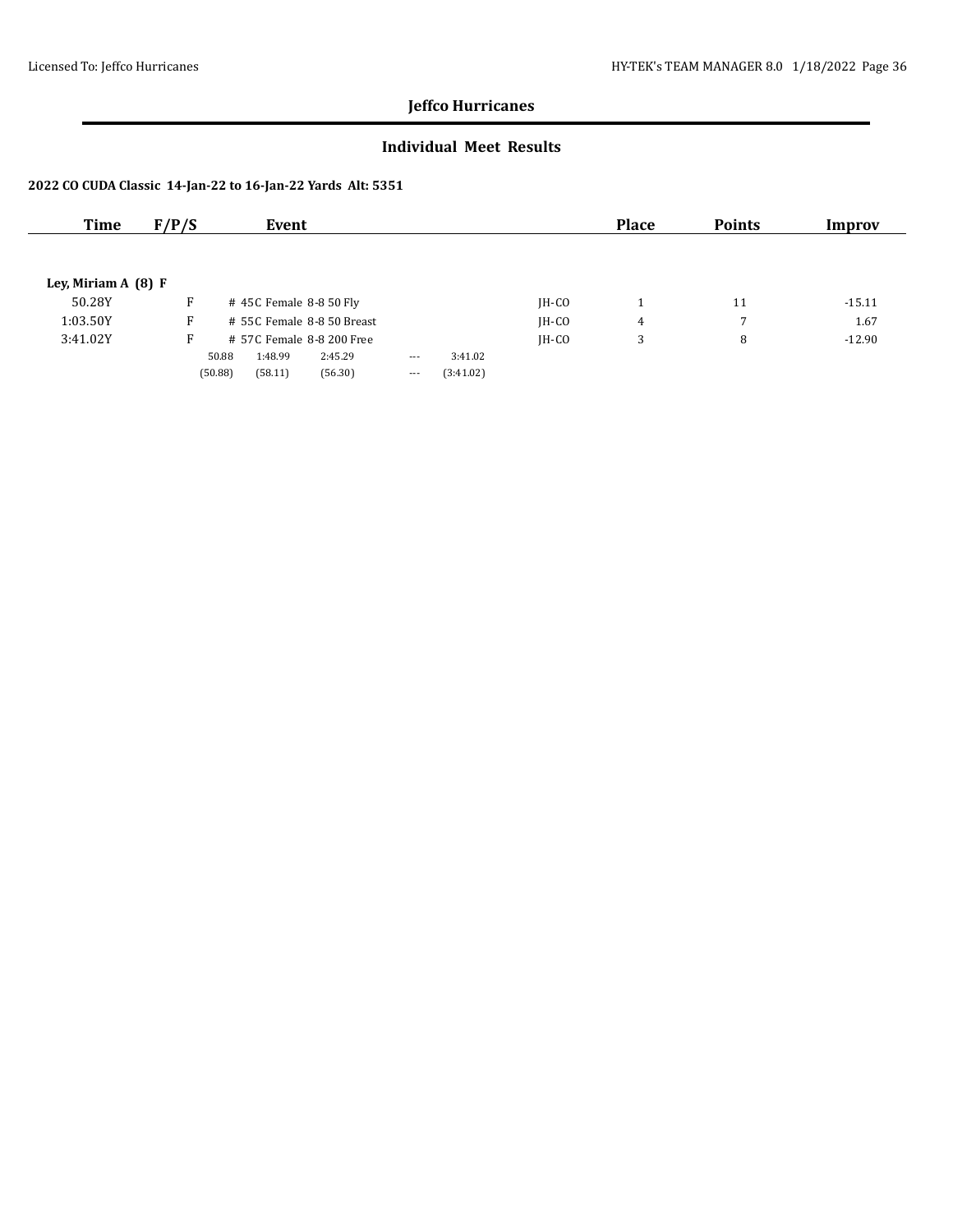### **Individual Meet Results**

| <b>Time</b>            | F/P/S<br>Event                                                                                                        |         | <b>Place</b> | <b>Points</b> | Improv   |
|------------------------|-----------------------------------------------------------------------------------------------------------------------|---------|--------------|---------------|----------|
|                        |                                                                                                                       |         |              |               |          |
| Ley, Rachel M $(17)$ F |                                                                                                                       |         |              |               |          |
| 57.02Y                 | F<br># 73 Female Senior 100 Free<br>27.49<br>57.02<br>(27.49)<br>(29.53)                                              | $IH-CO$ | 43           | $---$         | $-0.12$  |
| 2:24.81Y               | F<br># 75 Female Senior 200 Fly<br>1:07.85<br>1:46.06<br>31.43<br>2:24.81<br>(31.43)<br>(36.42)<br>(38.21)<br>(38.75) | $IH-CO$ | 23           | $---$         | $-19.24$ |
| 1:05.78Y               | F<br># 79 Female Senior 100 Back<br>1:05.78<br>32.71<br>(32.71)<br>(33.07)                                            | $IH-CO$ | 55           | $\cdots$      | $-2.02$  |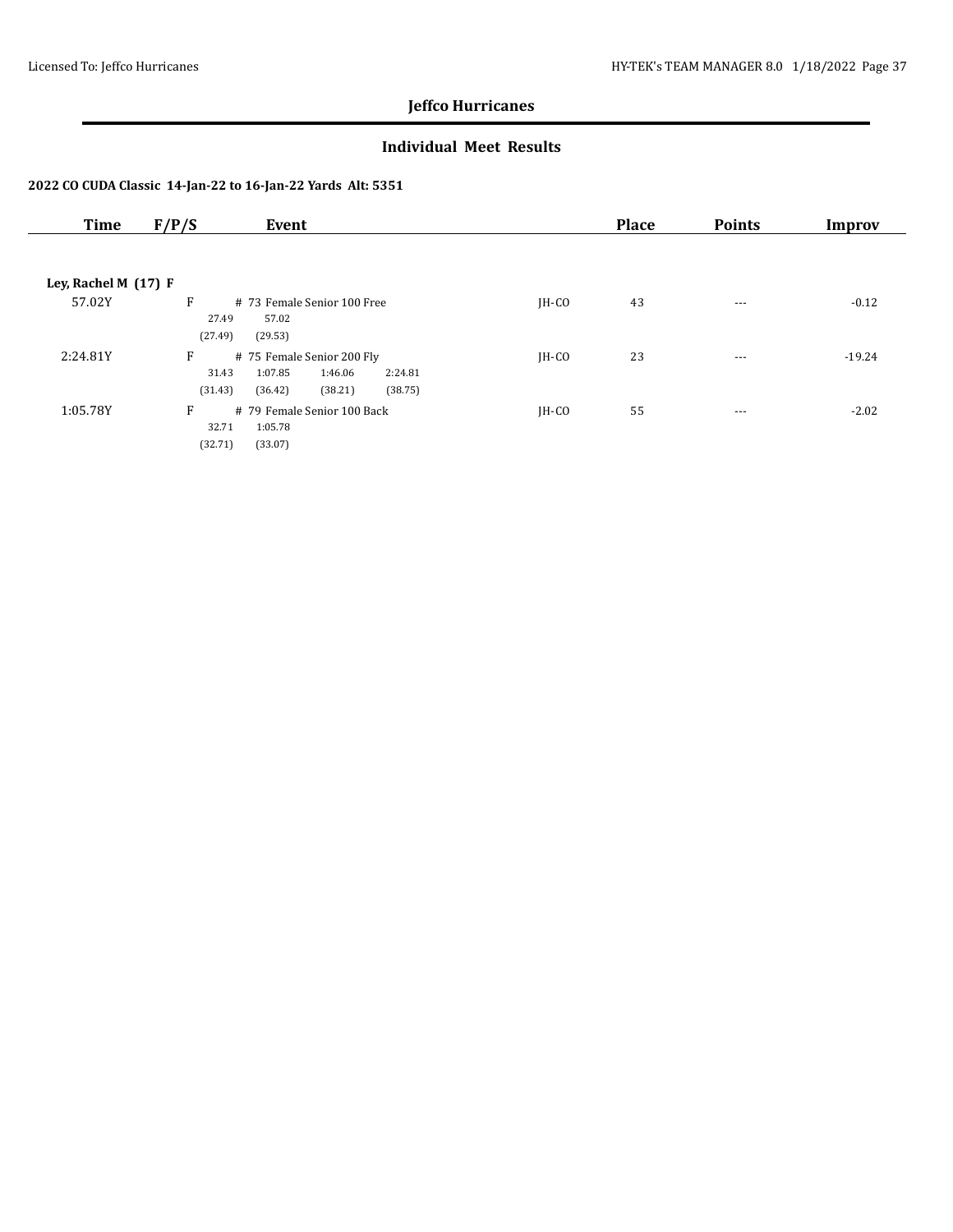### **Individual Meet Results**

| Time                  | F/P/S   | Event                       |         |         |         |         | <b>Place</b> | <b>Points</b> | Improv   |
|-----------------------|---------|-----------------------------|---------|---------|---------|---------|--------------|---------------|----------|
|                       |         |                             |         |         |         |         |              |               |          |
| Linn, Austin M (18) F |         |                             |         |         |         |         |              |               |          |
| 4:25.42Y              | F       | # 4 Male Senior 400 IM      |         |         | IH-CO   |         | 6            | 5             | $-9.34$  |
|                       | 27.34   | 59.13<br>1:34.93            | 2:10.87 | 2:47.94 | 3:25.12 | 3:56.70 | 4:25.42      |               |          |
|                       | (27.34) | (35.80)<br>(31.79)          | (35.94) | (37.07) | (37.18) | (31.58) | (28.72)      |               |          |
| 5:10.18Y              | F       | # 8 Male Senior 500 Free    |         |         | $IH-CO$ |         | 17           | $---$         | $-2.68$  |
|                       | 28.48   | 59.43<br>1:30.56            | 2:02.06 | 2:33.57 | 3:05.21 | 3:37.17 | 4:08.85      |               |          |
|                       | (28.48) | (31.13)<br>(30.95)          | (31.50) | (31.51) | (31.64) | (31.96) | (31.68)      |               |          |
|                       | 4:40.39 | 5:10.18                     |         |         |         |         |              |               |          |
|                       | (31.54) | (29.79)                     |         |         |         |         |              |               |          |
| 23.53Y                | F       | # 36 Male Senior 50 Free    |         |         | $IH-CO$ |         | 38           |               | $-0.36$  |
| 2:05.09Y              | F       | # 40 Male Senior 200 Back   |         |         | IH-CO   |         | 11           | ---           | $-17.69$ |
|                       | 29.35   | 1:01.20<br>1:33.86          | 2:05.09 |         |         |         |              |               |          |
|                       | (29.35) | (31.85)<br>(32.66)          | (31.23) |         |         |         |              |               |          |
| 1:01.84Y              | F       | # 42 Male Senior 100 Breast |         |         | JH-CO   |         | 7            | 4             | 2.34     |
|                       | 29.10   | 1:01.84                     |         |         |         |         |              |               |          |
|                       | (29.10) | (32.74)                     |         |         |         |         |              |               |          |
| 50.05Y                | F       | # 74 Male Senior 100 Free   |         |         | JH-CO   |         | 21           | $---$         | $-0.29$  |
|                       | 24.22   | 50.05                       |         |         |         |         |              |               |          |
|                       | (24.22) | (25.83)                     |         |         |         |         |              |               |          |
| 2:10.34Y DQ           | F       | # 76 Male Senior 200 Fly    |         |         | JH-CO   |         |              |               |          |
|                       | 28.09   | 58.87<br>1:31.13            | 2:10.34 |         |         |         |              |               |          |
|                       | (28.09) | (30.78)<br>(32.26)          | (39.21) |         |         |         |              |               |          |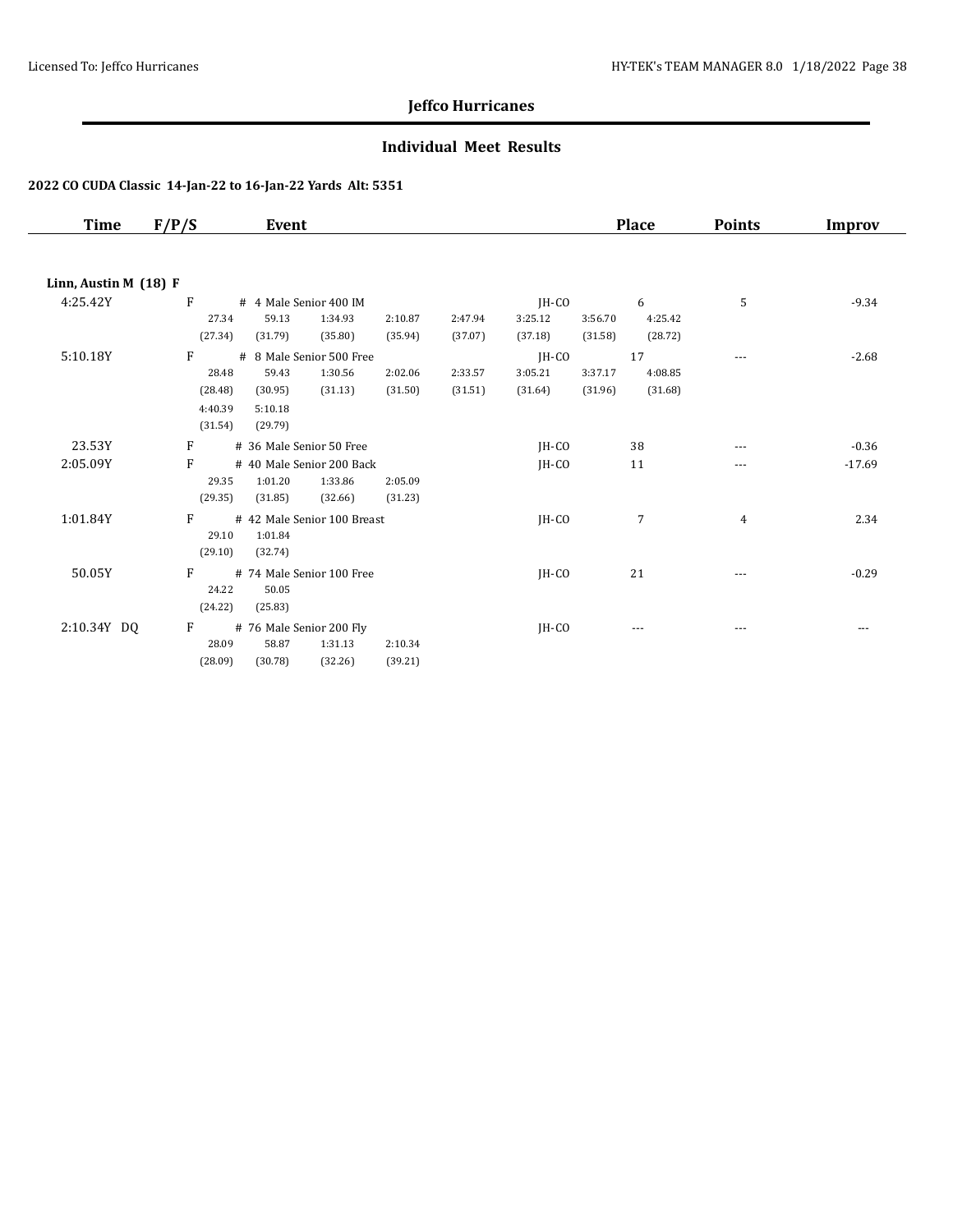### **Individual Meet Results**

| <b>Time</b>               | F/P/S<br>Event                              |                                                                       |         | <b>Place</b> | <b>Points</b> | Improv  |
|---------------------------|---------------------------------------------|-----------------------------------------------------------------------|---------|--------------|---------------|---------|
|                           |                                             |                                                                       |         |              |               |         |
| Luedecke, Braden J (12) F |                                             |                                                                       |         |              |               |         |
| 1:40.19Y                  | F<br>1:40.19<br>49.56<br>(49.56)<br>(50.63) | # 28B Male 12-12 100 Fly                                              | $IH-CO$ | 20           | $---$         | $-8.19$ |
| 41.07Y                    | F                                           | # 32B Male 12-12 50 Back                                              | $IH-CO$ | 21           | $---$         | $-0.43$ |
| 1:29.74Y DQ               | F<br>1:29.74<br>40.91<br>(40.91)<br>(48.83) | # 34B Male 12-12 100 IM                                               | $IH-CO$ | $---$        | ---           | $---$   |
| 42.30Y                    | F                                           | # 60B Male 12-12 50 Fly                                               | JH-CO   | 30           | $\cdots$      | 0.96    |
| 50.08Y                    | F                                           | # 70B Male 12-12 50 Breast                                            | JH-CO   | 25           | $---$         | $-1.24$ |
| 3:06.21Y                  | F<br>42.72<br>1:31.02<br>(42.72)<br>(48.30) | # 72B Male 12-12 200 Free<br>3:06.21<br>2:20.20<br>(49.18)<br>(46.01) | $IH-CO$ | 16           | ---           | $-4.20$ |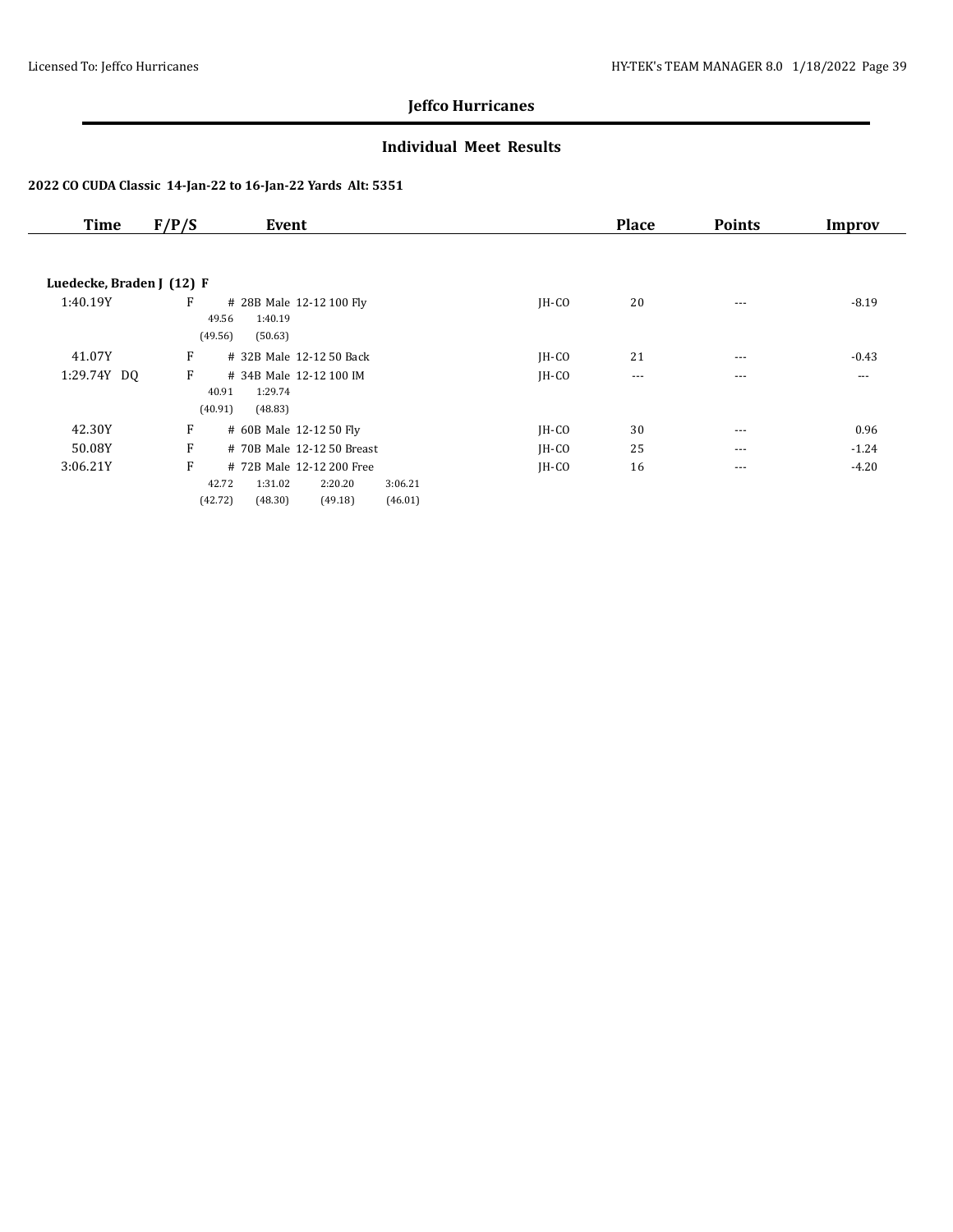### **Individual Meet Results**

|                      | Event                                                                |                  |          |           | <b>Place</b> | <b>Points</b>        | Improv   |
|----------------------|----------------------------------------------------------------------|------------------|----------|-----------|--------------|----------------------|----------|
|                      |                                                                      |                  |          |           |              |                      |          |
| Manley, Abby J (9) F |                                                                      |                  |          |           |              |                      |          |
| F                    | # 9D Female 9-9 50 Free                                              |                  |          | $IH-CO$   | 32           | $\cdots$             | $-0.40$  |
| F                    | # 19D Female 9-9 50 Back                                             |                  |          | $IH-CO$   | 25           | $- - -$              | 7.76     |
| F                    | # 21D Female 9-9 100 IM<br>1:55.91<br>$---$<br>(1:55.91)<br>$\cdots$ |                  |          | $IH-CO$   | 22           | $- - -$              | $-37.41$ |
| F                    | # 45D Female 9-9 50 Fly                                              |                  |          | $IH-CO$   | 20           | $\cdots$             | $-11.73$ |
| F                    | # 55D Female 9-9 50 Breast                                           |                  |          | $IH-CO$   | $\cdots$     | $- - -$              | $--$     |
| F                    | # 57D Female 9-9 200 Free<br>1:50.09<br>2:53.26                      | $\cdots$         | 3:51.98  | $IH-CO$   | 8            | 3                    | $-47.91$ |
|                      |                                                                      | 50.58<br>(59.51) | $\cdots$ | (3:51.98) |              | (50.58)<br>(1:03.17) |          |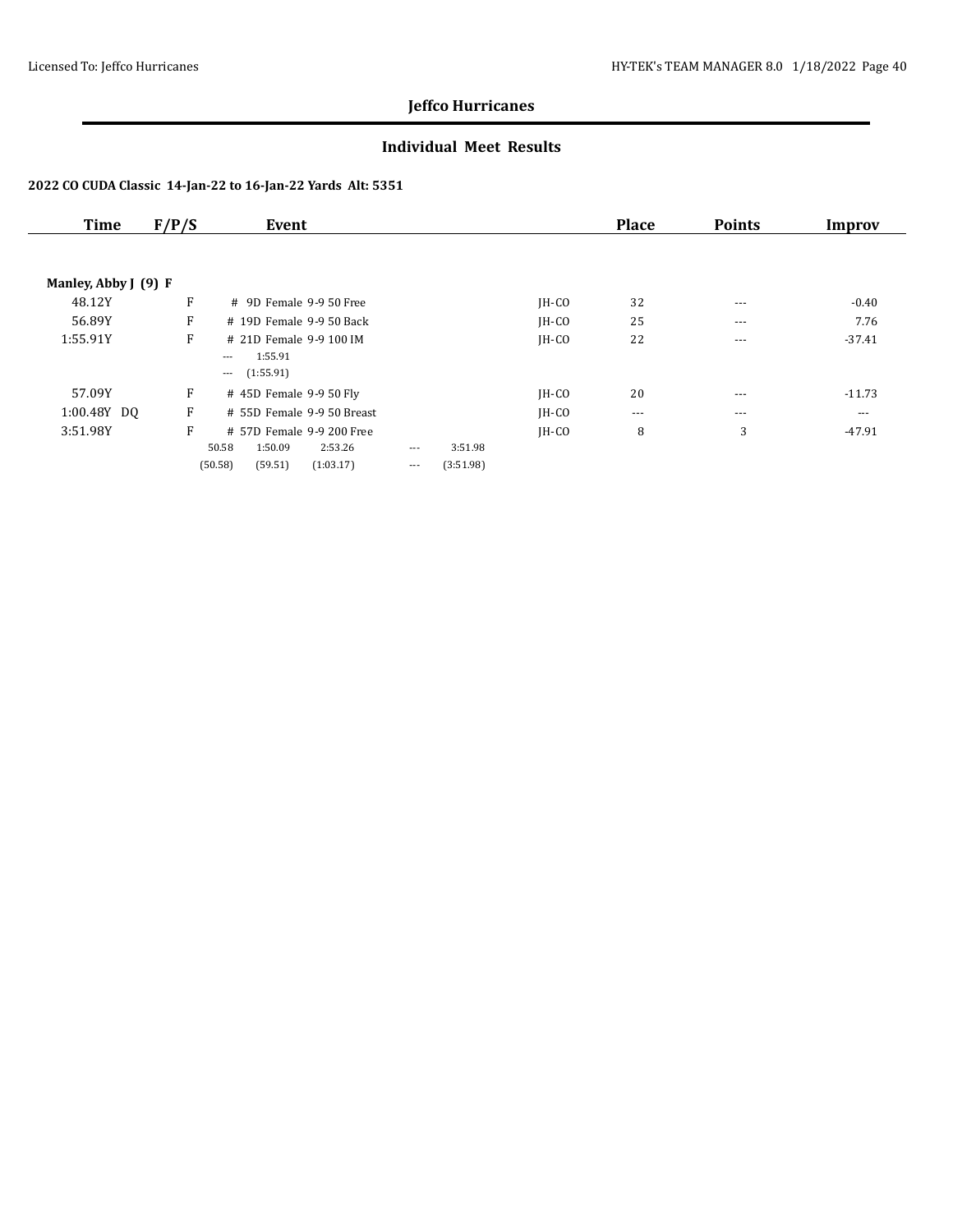### **Individual Meet Results**

| Time                     | F/P/S                                       | Event                                                                                      |                      |                    |                             | <b>Place</b>                                   | <b>Points</b> | <b>Improv</b> |
|--------------------------|---------------------------------------------|--------------------------------------------------------------------------------------------|----------------------|--------------------|-----------------------------|------------------------------------------------|---------------|---------------|
| McLuskey, Ethan E (13) F |                                             |                                                                                            |                      |                    |                             |                                                |               |               |
| 6:14.17Y                 | F<br>31.66<br>(31.66)<br>5:37.45<br>(39.39) | # 8 Male Senior 500 Free<br>1:06.88<br>1:43.60<br>(36.72)<br>(35.22)<br>6:14.17<br>(36.72) | 2:21.02<br>(37.42)   | 2:59.33<br>(38.31) | JH-CO<br>3:38.45<br>(39.12) | 40<br>4:18.67<br>4:58.06<br>(39.39)<br>(40.22) | $---$         | 15.74         |
| 26.78Y                   | F                                           | # 36 Male Senior 50 Free                                                                   |                      |                    | JH-CO                       | 125                                            | ---           | 0.02          |
| 1:09.45Y                 | F<br>32.32<br>(32.32)                       | # 38 Male Senior 100 Fly<br>1:09.45<br>(37.13)                                             |                      |                    | IH-CO                       | 108                                            | ---           | $-0.32$       |
| 1:18.72Y                 | F<br>37.78<br>(37.78)                       | # 42 Male Senior 100 Breast<br>1:18.72<br>(40.94)                                          |                      |                    | $IH-CO$                     | 83                                             | $---$         | $-2.14$       |
| 58.91Y                   | F<br>28.27<br>(28.27)                       | # 74 Male Senior 100 Free<br>58.91<br>(30.64)                                              |                      |                    | $IH-CO$                     | 135                                            |               | 1.26          |
| 2:30.58Y                 | F<br>32.11<br>(32.11)                       | # 78 Male Senior 200 IM<br>1:12.09<br>1:55.61<br>(39.98)<br>(43.52)                        | 2:30.58<br>(34.97)   |                    | $IH-CO$                     | 94                                             | ---           | 3.43          |
| 2:49.92Y                 | F<br>$---$                                  | # 82 Male Senior 200 Breast<br>$---$<br>$\qquad \qquad - -$<br>$---$                       | 2:49.92<br>(2:49.92) |                    | $IH-CO$                     | 47                                             | ---           | $-3.94$       |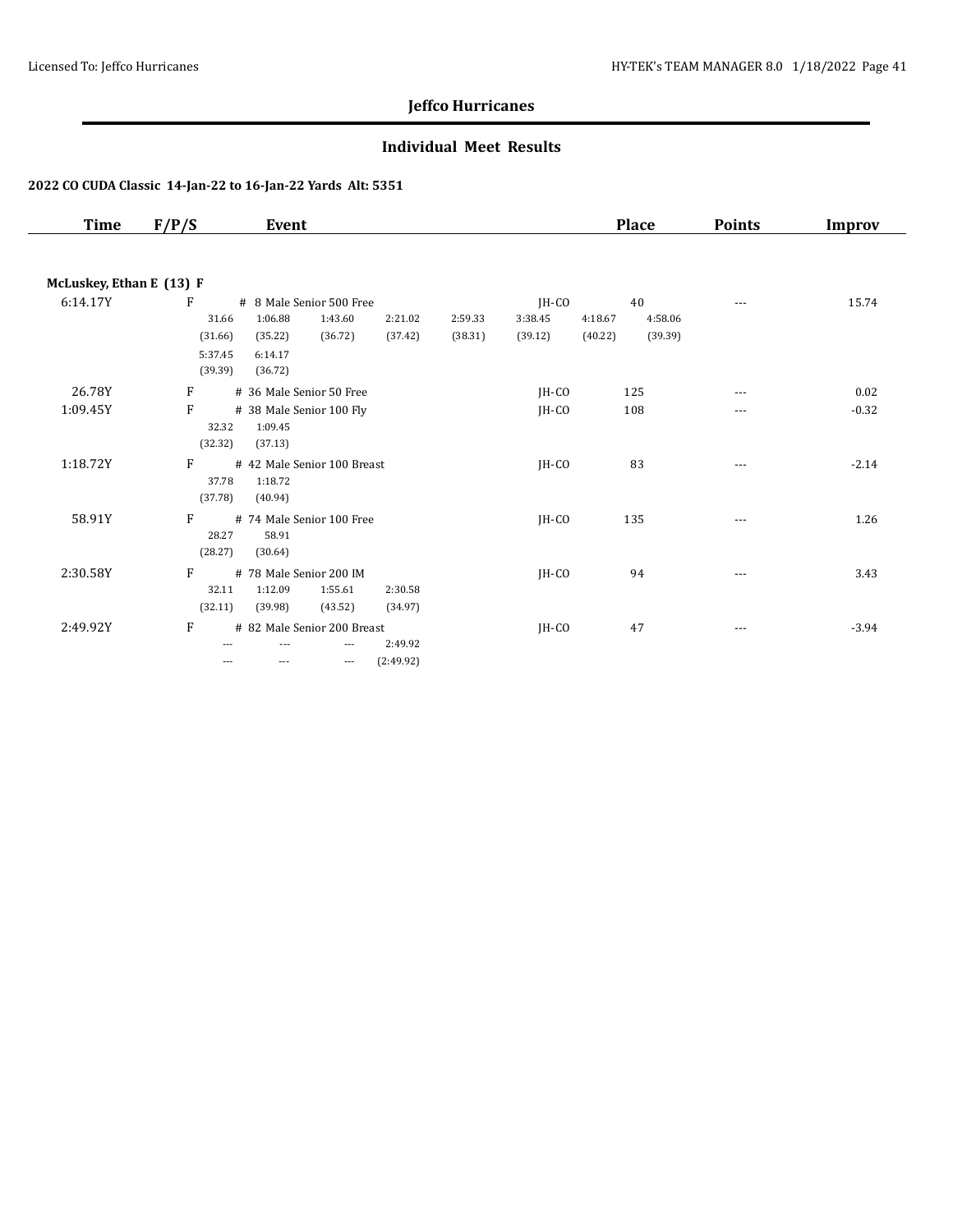### **Individual Meet Results**

| <b>Time</b>             | F/P/S | Event                       |         | <b>Place</b>         | <b>Points</b> | Improv               |
|-------------------------|-------|-----------------------------|---------|----------------------|---------------|----------------------|
|                         |       |                             |         |                      |               |                      |
| Mcneely, Maryn A (17) F |       |                             |         |                      |               |                      |
| <b>NS</b>               |       | # 35 Female Senior 50 Free  | $IH-CO$ | $- - -$              | $- - -$       | ---                  |
| <b>NS</b>               | F.    | # 73 Female Senior 100 Free | $IH-CO$ | $\sim$ $\sim$ $\sim$ | $- - -$       | $\sim$ $\sim$ $\sim$ |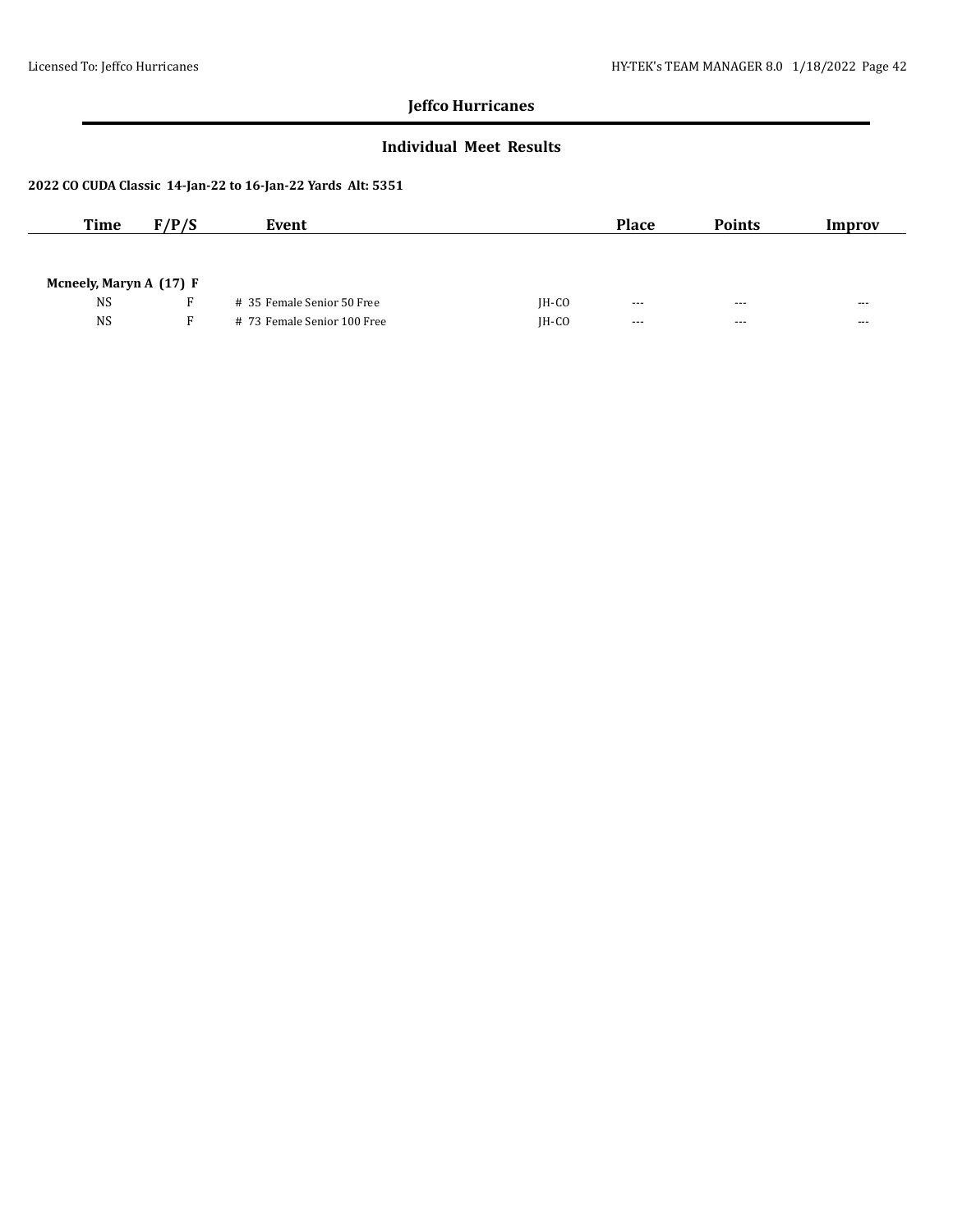### **Individual Meet Results**

| <b>Time</b>            | F/P/S | Event                      |         | <b>Place</b> | <b>Points</b> | Improv  |
|------------------------|-------|----------------------------|---------|--------------|---------------|---------|
|                        |       |                            |         |              |               |         |
| Musser, Cavin D (11) F |       |                            |         |              |               |         |
| 36.83Y                 | F     | # 24A Male 11-11 50 Free   | $IH-CO$ | 42           | $---$         | 0.06    |
| 46.63Y                 | F     | # 32A Male 11-11 50 Back   | JH-CO   | 28           | $- - -$       | $-1.32$ |
| 1:40.47Y               | F     | # 34A Male 11-11 100 IM    | $IH-CO$ | 26           | $\cdots$      | $-2.21$ |
|                        |       | 46.99<br>1:40.47           |         |              |               |         |
|                        |       | (46.99)<br>(53.48)         |         |              |               |         |
| 44.39Y                 | F     | # 60A Male 11-11 50 Fly    | $IH-CO$ | 22           | $- - -$       | $-2.53$ |
| 1:21.07Y               | F     | # 64A Male 11-11 100 Free  | $IH-CO$ | 29           | $- - -$       | $-6.38$ |
|                        |       | 1:21.07<br>37.63           |         |              |               |         |
|                        |       | (37.63)<br>(43.44)         |         |              |               |         |
| 51.12Y                 | F     | # 70A Male 11-11 50 Breast | IH-CO   | 18           | $- - -$       | $-1.57$ |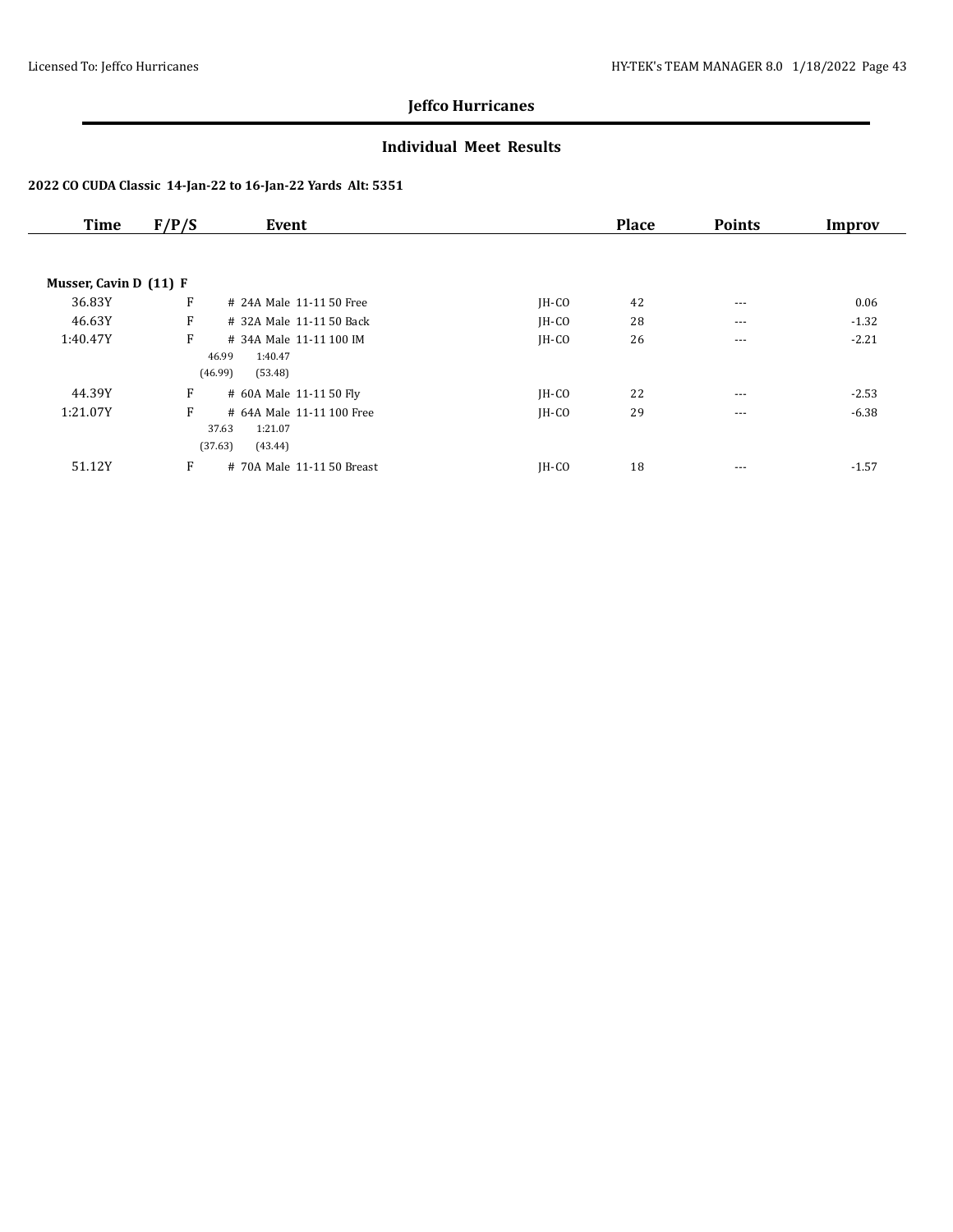### **Individual Meet Results**

| Time                   | F/P/S                  | Event                                                                                     |         | <b>Place</b> | <b>Points</b> | Improv   |
|------------------------|------------------------|-------------------------------------------------------------------------------------------|---------|--------------|---------------|----------|
|                        |                        |                                                                                           |         |              |               |          |
| Musser, Cohen W (13) F |                        |                                                                                           |         |              |               |          |
| 29.72Y                 | F                      | # 36 Male Senior 50 Free                                                                  | $IH-CO$ | 166          | $---$         | $-3.17$  |
| 1:24.99Y               | F<br>37.56             | # 38 Male Senior 100 Fly<br>1:24.99                                                       | JH-CO   | 123          | $\cdots$      | $-4.31$  |
|                        | (37.56)                | (47.43)                                                                                   |         |              |               |          |
| 1:43.66Y               | F<br>48.67<br>(48.67)  | # 42 Male Senior 100 Breast<br>1:43.66<br>(54.99)                                         | $IH-CO$ | 123          | $\cdots$      | $-4.90$  |
| 1:10.08Y               | F<br>32.83<br>(32.83)  | # 74 Male Senior 100 Free<br>1:10.08<br>(37.25)                                           | $IH-CO$ | 172          | $\cdots$      | $-5.59$  |
| 2:59.88Y               | F<br>39.97<br>(39.97)  | # 78 Male Senior 200 IM<br>1:25.02<br>2:20.95<br>2:59.88<br>(45.05)<br>(55.93)<br>(38.93) | JH-CO   | 115          | ---           | $-30.11$ |
| 1:23.43Y               | F<br>$\cdots$<br>$---$ | # 80 Male Senior 100 Back<br>1:23.43<br>(1:23.43)                                         | IH-CO   | 115          | $\cdots$      | $-3.94$  |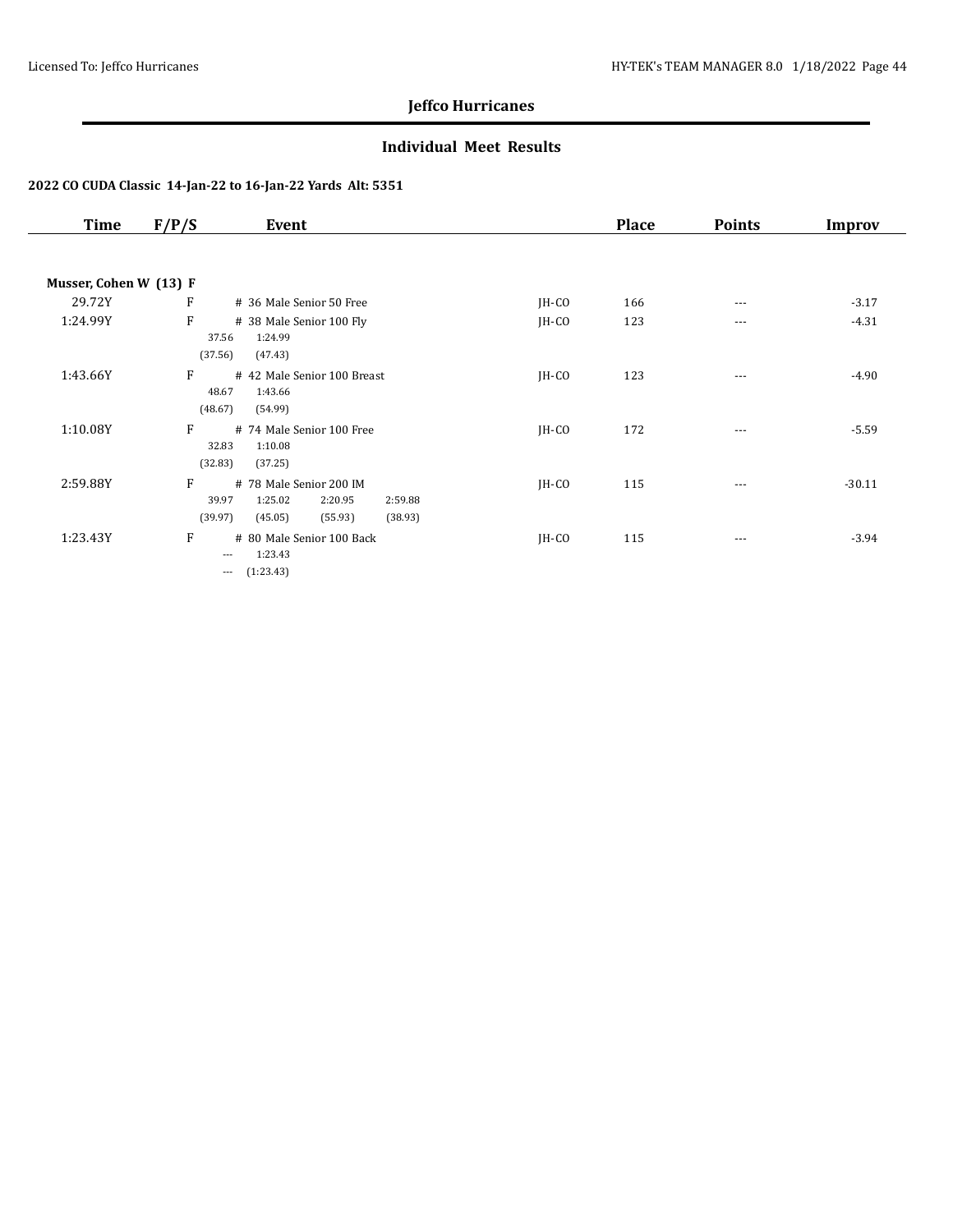### **Individual Meet Results**

| Time                 | F/P/S | Event                      |          |           |           |         | <b>Place</b> | <b>Points</b> | Improv   |
|----------------------|-------|----------------------------|----------|-----------|-----------|---------|--------------|---------------|----------|
|                      |       |                            |          |           |           |         |              |               |          |
| Musser, June L (9) F |       |                            |          |           |           |         |              |               |          |
| 52.22Y               | F     | $\#$ 9D Female 9-9.50 Free |          |           |           | $IH-CO$ | 41           | $--$          | $-0.74$  |
| 1:01.61Y             | F     | # 19D Female 9-9 50 Back   |          |           |           | IH-CO   | 31           | ---           | 0.27     |
| 2:19.93Y DQ          | F     | # 21D Female 9-9 100 IM    |          |           |           | $IH-CO$ | $\cdots$     | $---$         | $\cdots$ |
|                      |       | 1:09.83<br>2:19.93         |          |           |           |         |              |               |          |
|                      |       | (1:09.83)<br>(1:10.10)     |          |           |           |         |              |               |          |
| 1:01.61Y             | F     | # 45D Female 9-9 50 Fly    |          |           |           | $IH-CO$ | 22           | $---$         | $---$    |
| 1:01.27Y             | F     | # 55D Female 9-9 50 Breast |          |           |           | $IH-CO$ | 16           | $- - -$       | $-7.05$  |
| 4:30.71Y             | F     | # 57D Female 9-9 200 Free  |          |           |           | IH-CO   | 10           | 1             | $-22.13$ |
|                      |       | 2:09.94<br>$---$           | $\cdots$ | 3:24.96   | 4:30.71   |         |              |               |          |
|                      |       | (2:09.94)<br>$---$         | $\cdots$ | (3:24.96) | (1:05.75) |         |              |               |          |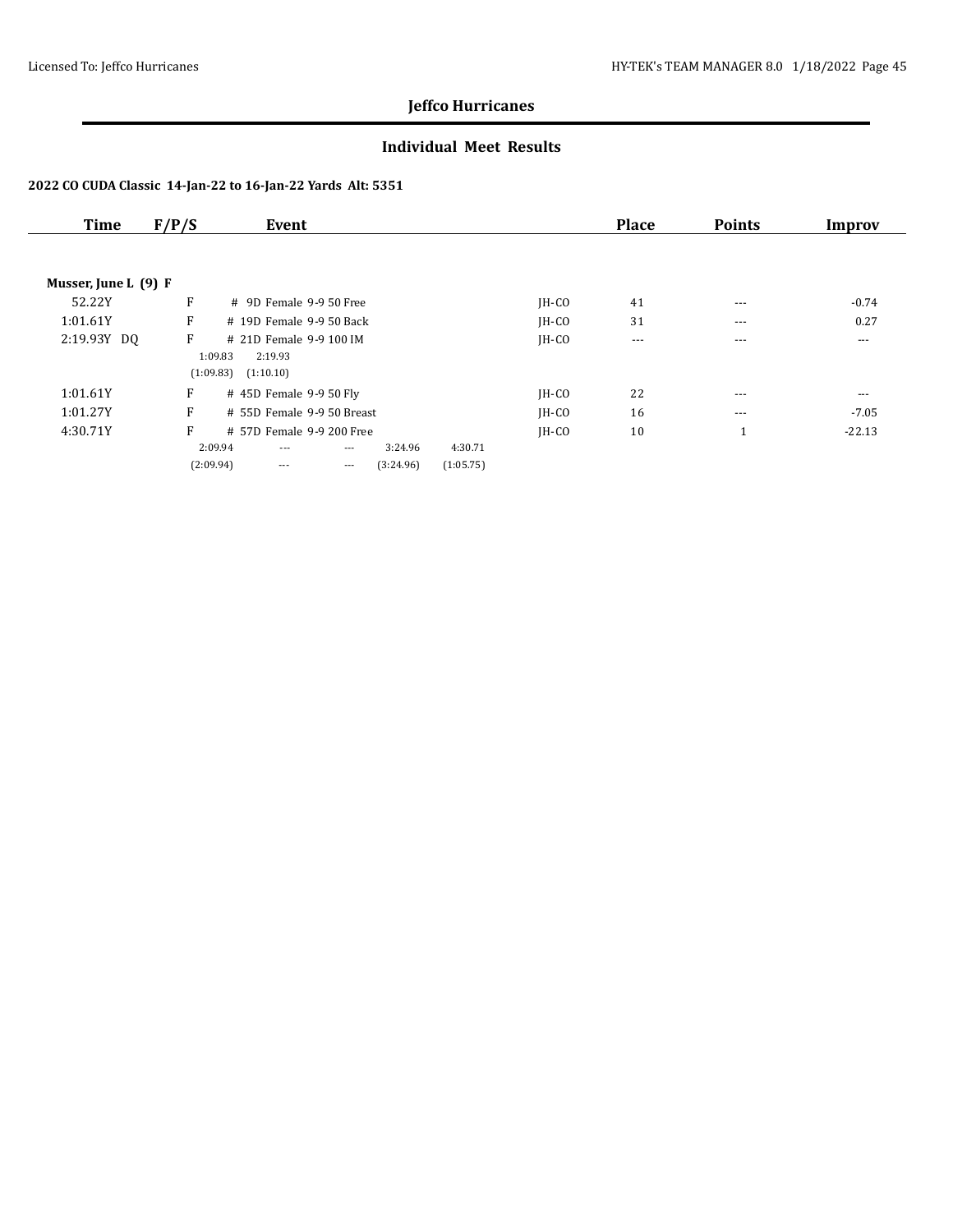### **Individual Meet Results**

| <b>Time</b>             | F/P/S | Event                       |         | <b>Place</b>         | <b>Points</b> | Improv               |
|-------------------------|-------|-----------------------------|---------|----------------------|---------------|----------------------|
|                         |       |                             |         |                      |               |                      |
| Naumer, Claire K (13) F |       |                             |         |                      |               |                      |
| <b>NS</b>               |       | # 35 Female Senior 50 Free  | $IH-CO$ | $--$                 | $--$          | $- - -$              |
| <b>NS</b>               | F.    | # 73 Female Senior 100 Free | $IH-CO$ | $\sim$ $\sim$ $\sim$ | $- - -$       | $\sim$ $\sim$ $\sim$ |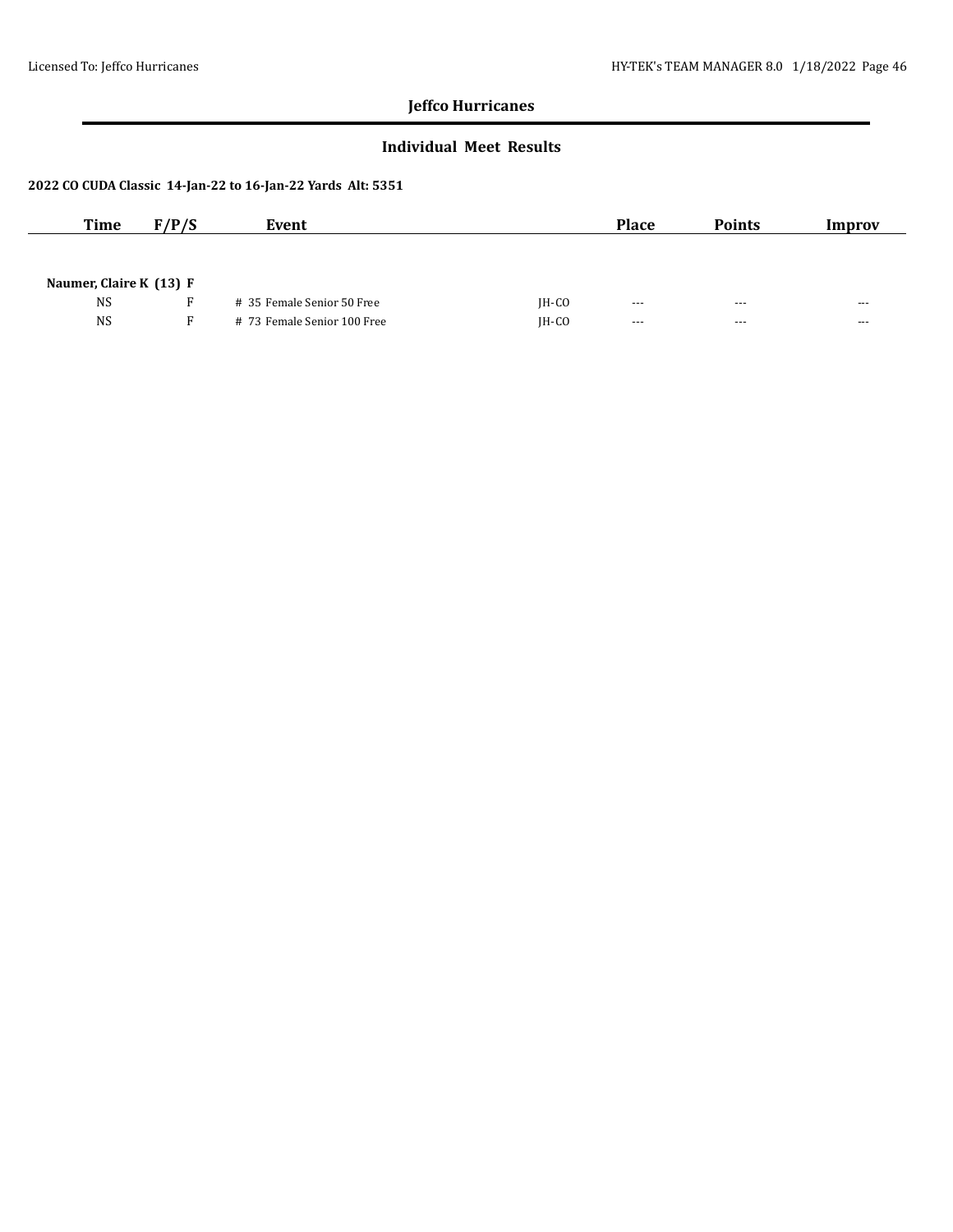### **Individual Meet Results**

| Time                       | F/P/S | Event                       |         | <b>Place</b> | <b>Points</b> | Improv |
|----------------------------|-------|-----------------------------|---------|--------------|---------------|--------|
|                            |       |                             |         |              |               |        |
| Nirshberg, Mila A $(11)$ F |       |                             |         |              |               |        |
| <b>NS</b>                  | F     | # 23A Female 11-11 50 Free  | $IH-CO$ | $- - -$      | $- - -$       | $---$  |
| <b>NS</b>                  | F     | # 31A Female 11-11 50 Back  | $IH-CO$ | $---$        | ---           | ---    |
| <b>NS</b>                  | F     | # 33A Female 11-11 100 IM   | $IH-CO$ | $- - -$      | $---$         | $---$  |
| <b>NS</b>                  | F     | # 59A Female 11-11 50 Fly   | $IH-CO$ | $---$        | $- - -$       | $---$  |
| <b>NS</b>                  | F     | # 63A Female 11-11 100 Free | $IH-CO$ | $\cdots$     | $- - -$       | $---$  |
| <b>NS</b>                  | F     | # 65A Female 11-11 100 Back | IH-CO   | $- - -$      | $- - -$       | $---$  |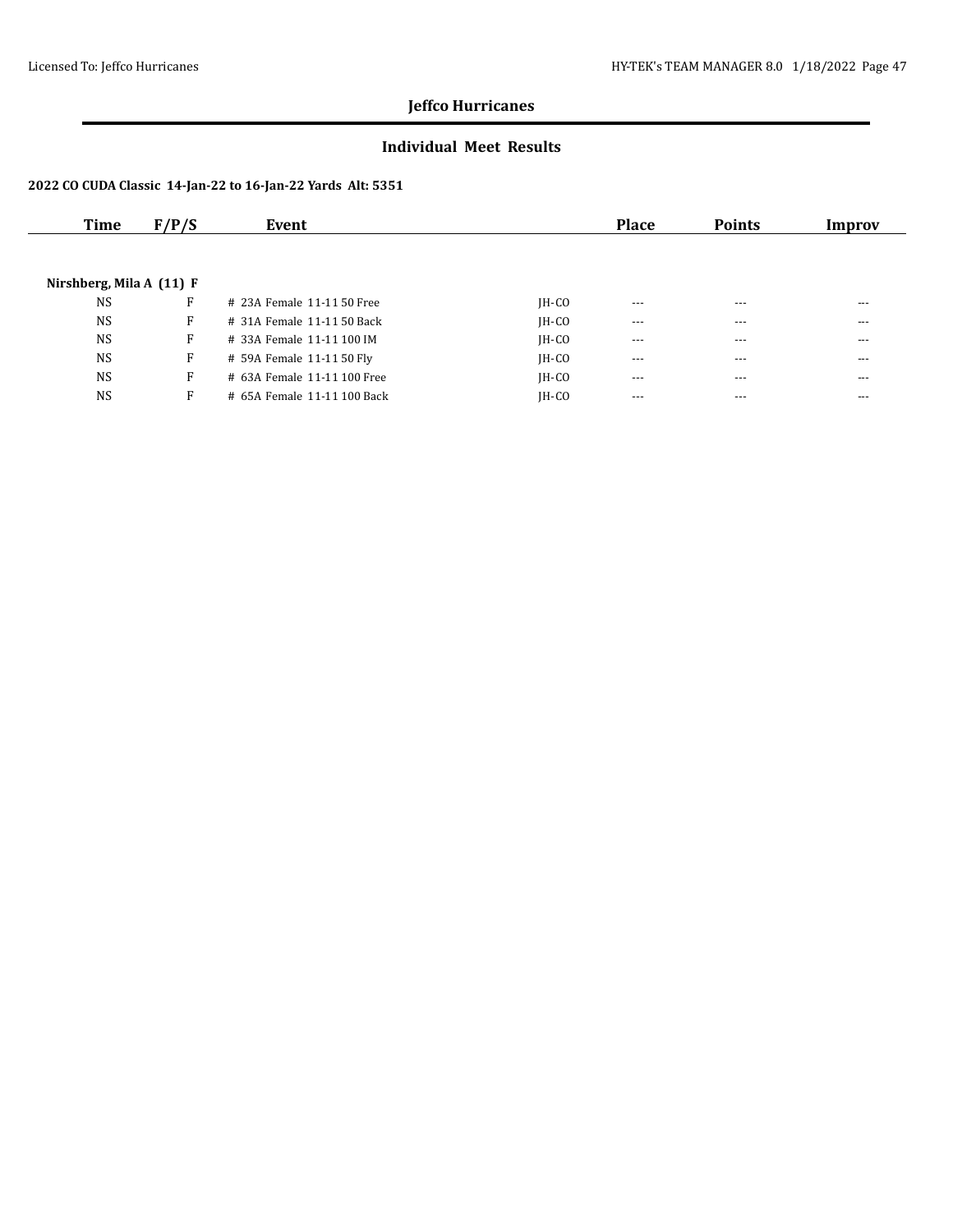### **Individual Meet Results**

| Time                  | F/P/S            | Event                                                            |         | <b>Place</b> | <b>Points</b> | Improv  |
|-----------------------|------------------|------------------------------------------------------------------|---------|--------------|---------------|---------|
|                       |                  |                                                                  |         |              |               |         |
| Parks, Rowan A (13) F |                  |                                                                  |         |              |               |         |
| 29.64Y                | F                | # 35 Female Senior 50 Free                                       | $IH-CO$ | 133          | $- - -$       | 0.80    |
| 1:57.98Y              | F                | # 41 Female Senior 100 Breast                                    | $IH-CO$ | 120          | $---$         | 9.75    |
|                       | 56.19            | 1:57.98                                                          |         |              |               |         |
|                       | (56.19)          | (1:01.79)                                                        |         |              |               |         |
| 2:31.84Y              | F                | # 43 Female Senior 200 Free                                      | $IH-CO$ | 127          | $\cdots$      | 1.80    |
|                       | 34.11            | 1:13.03<br>1:54.22<br>2:31.84                                    |         |              |               |         |
|                       | (34.11)          | (41.19)<br>(37.62)<br>(38.92)                                    |         |              |               |         |
| 1:05.21Y              | F                | # 73 Female Senior 100 Free                                      | $IH-CO$ | 165          | $- - -$       | $-1.76$ |
|                       | 31.35<br>(31.35) | 1:05.21                                                          |         |              |               |         |
|                       |                  | (33.86)                                                          |         |              |               |         |
| 3:12.77Y              | F<br>45.00       | # 77 Female Senior 200 IM                                        | $IH-CO$ | 138          | ---           | $-3.46$ |
|                       | (45.00)          | 1:33.80<br>2:37.57<br>3:12.77<br>(48.80)<br>(1:03.77)<br>(35.20) |         |              |               |         |
|                       |                  |                                                                  |         |              |               |         |
| 1:28.38Y              | F<br>43.00       | # 79 Female Senior 100 Back<br>1:28.38                           | $IH-CO$ | 165          | $\cdots$      | $-3.90$ |
|                       | (43.00)          | (45.38)                                                          |         |              |               |         |
|                       |                  |                                                                  |         |              |               |         |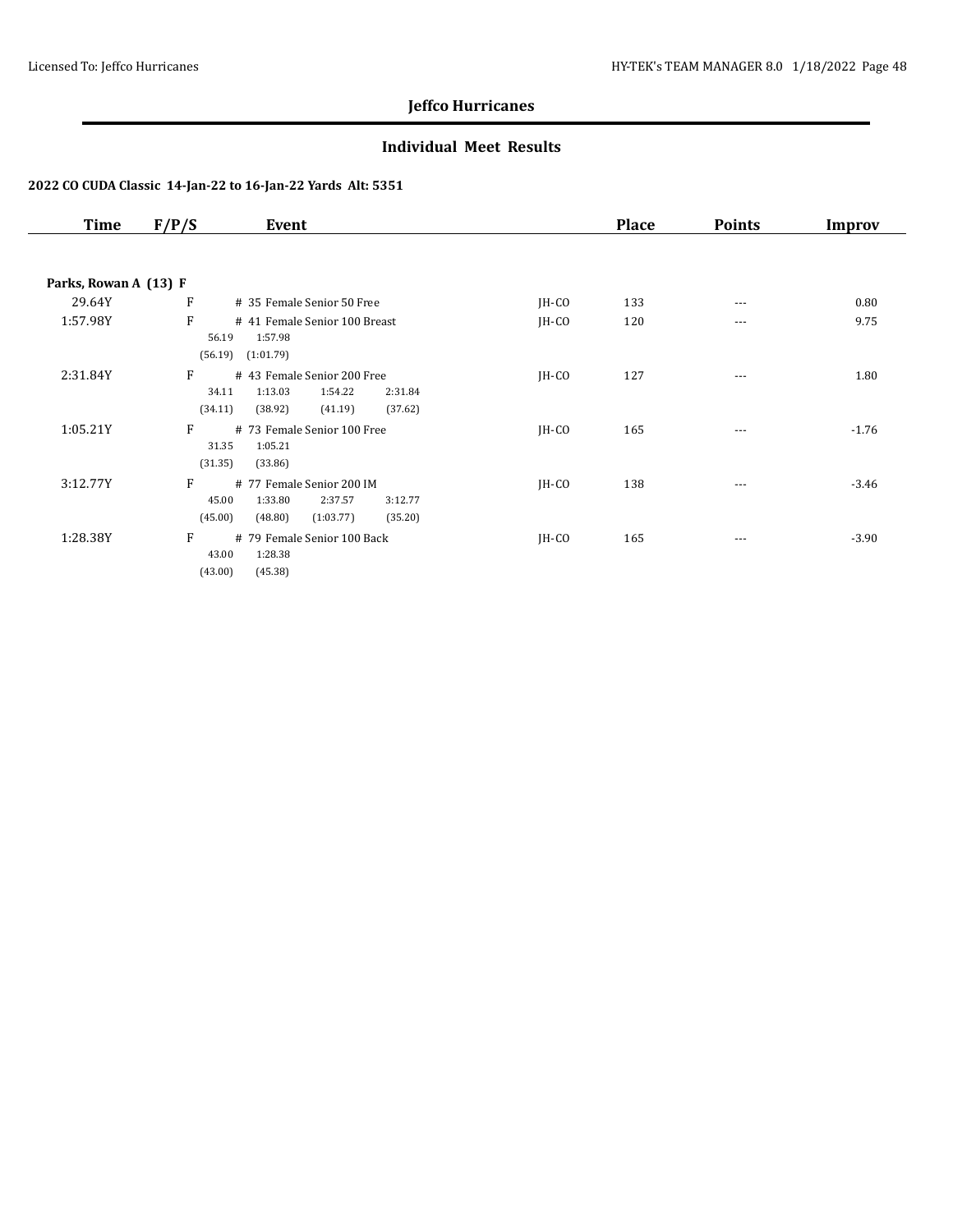### **Individual Meet Results**

| Time                 | F/P/S                                | Event                                                                                                     |         | <b>Place</b> | <b>Points</b> | Improv  |
|----------------------|--------------------------------------|-----------------------------------------------------------------------------------------------------------|---------|--------------|---------------|---------|
|                      |                                      |                                                                                                           |         |              |               |         |
| Patel, Maya E (15) F |                                      |                                                                                                           |         |              |               |         |
| 28.17Y               | F                                    | # 35 Female Senior 50 Free                                                                                | $IH-CO$ | 92           | $- - -$       | 1.30    |
| 1:18.83Y DQ          | F<br>37.71                           | # 41 Female Senior 100 Breast<br>1:18.83                                                                  | $IH-CO$ | $---$        | $---$         | $- - -$ |
| 2:10.65Y             | (37.71)<br>F<br>$\cdots$<br>$\cdots$ | (41.12)<br># 43 Female Senior 200 Free<br>1:03.66<br>2:10.65<br>$  -$<br>(1:03.66)<br>(2:10.65)<br>$\sim$ | $IH-CO$ | 53           | $- - -$       | 3.91    |
| 1:00.02Y             | F<br>28.45<br>(28.45)                | # 73 Female Senior 100 Free<br>1:00.02<br>(31.57)                                                         | $IH-CO$ | 100          | $- - -$       | 1.34    |
| 2:28.55Y             | F<br>32.74<br>(32.74)                | # 75 Female Senior 200 Fly<br>1:49.70<br>1:10.83<br>2:28.55<br>(38.09)<br>(38.87)<br>(38.85)              | $IH-CO$ | 29           | ---           | $-7.87$ |
| 2:47.27Y             | F<br>38.78<br>(38.78)                | # 81 Female Senior 200 Breast<br>1:21.58<br>2:04.79<br>2:47.27<br>(42.80)<br>(43.21)<br>(42.48)           | $IH-CO$ | 31           | $\cdots$      | $-2.13$ |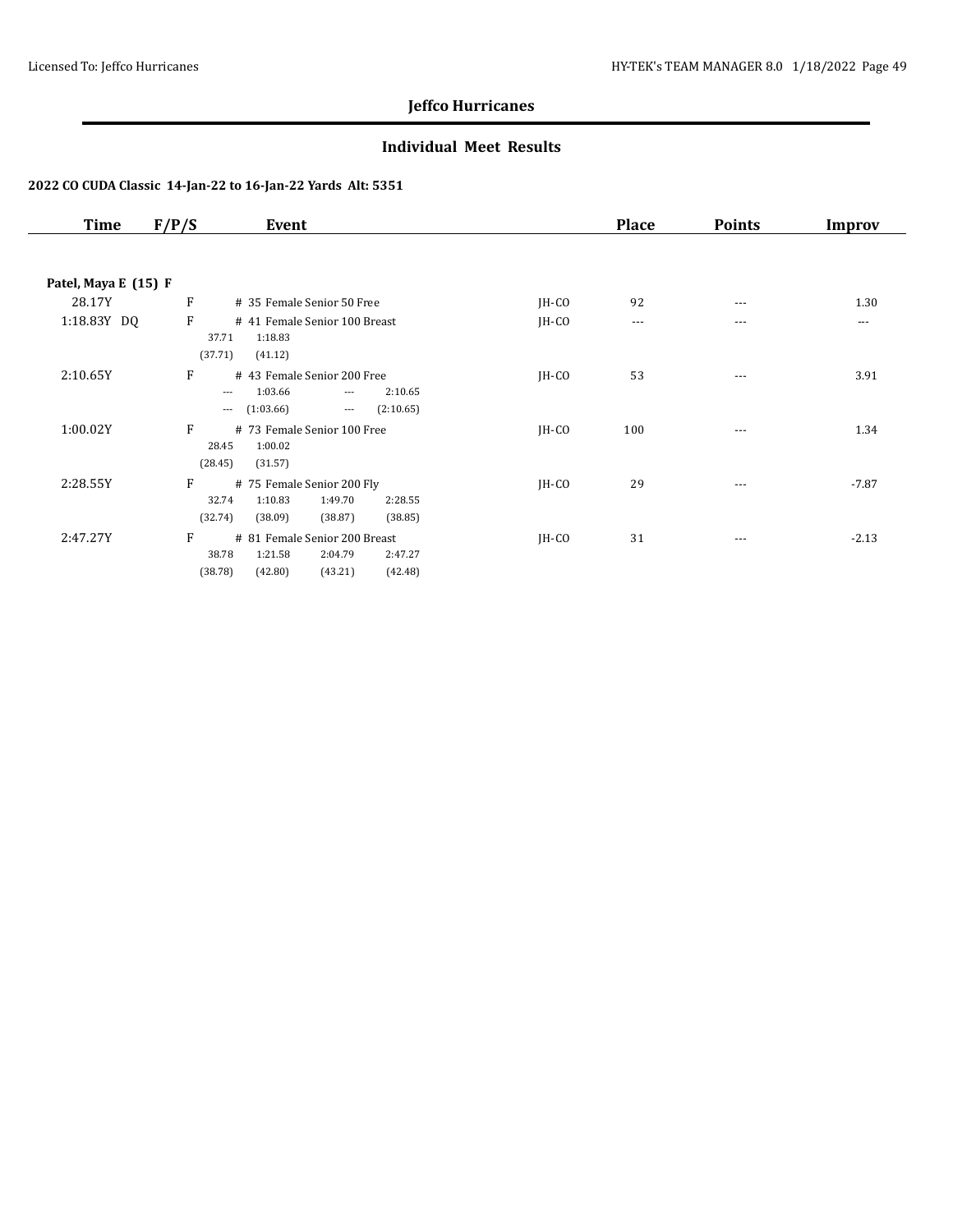### **Individual Meet Results**

| Time                    | F/P/S | Event                       |         | <b>Place</b> | <b>Points</b> | Improv |
|-------------------------|-------|-----------------------------|---------|--------------|---------------|--------|
|                         |       |                             |         |              |               |        |
|                         |       |                             |         |              |               |        |
| Peterson, Owen M (12) F |       |                             |         |              |               |        |
| <b>NS</b>               | F     | # 28B Male 12-12 100 Fly    | $IH-CO$ | $\cdots$     | $- - -$       | $---$  |
| <b>NS</b>               | F     | # 30B Male 12-12 100 Breast | $IH-CO$ | $- - -$      | $- - -$       | $---$  |
| <b>NS</b>               | F     | # 34B Male 12-12 100 IM     | $IH-CO$ | $---$        | $- - -$       | $---$  |
| <b>NS</b>               | F     | # 66B Male 12-12 100 Back   | $IH-CO$ | $- - -$      | $- - -$       | $---$  |
| <b>NS</b>               | F     | # 70B Male 12-12 50 Breast  | $IH-CO$ | $---$        | ---           | ---    |
| <b>NS</b>               | F     | # 72B Male 12-12 200 Free   | $IH-CO$ | $- - -$      | $- - -$       | $---$  |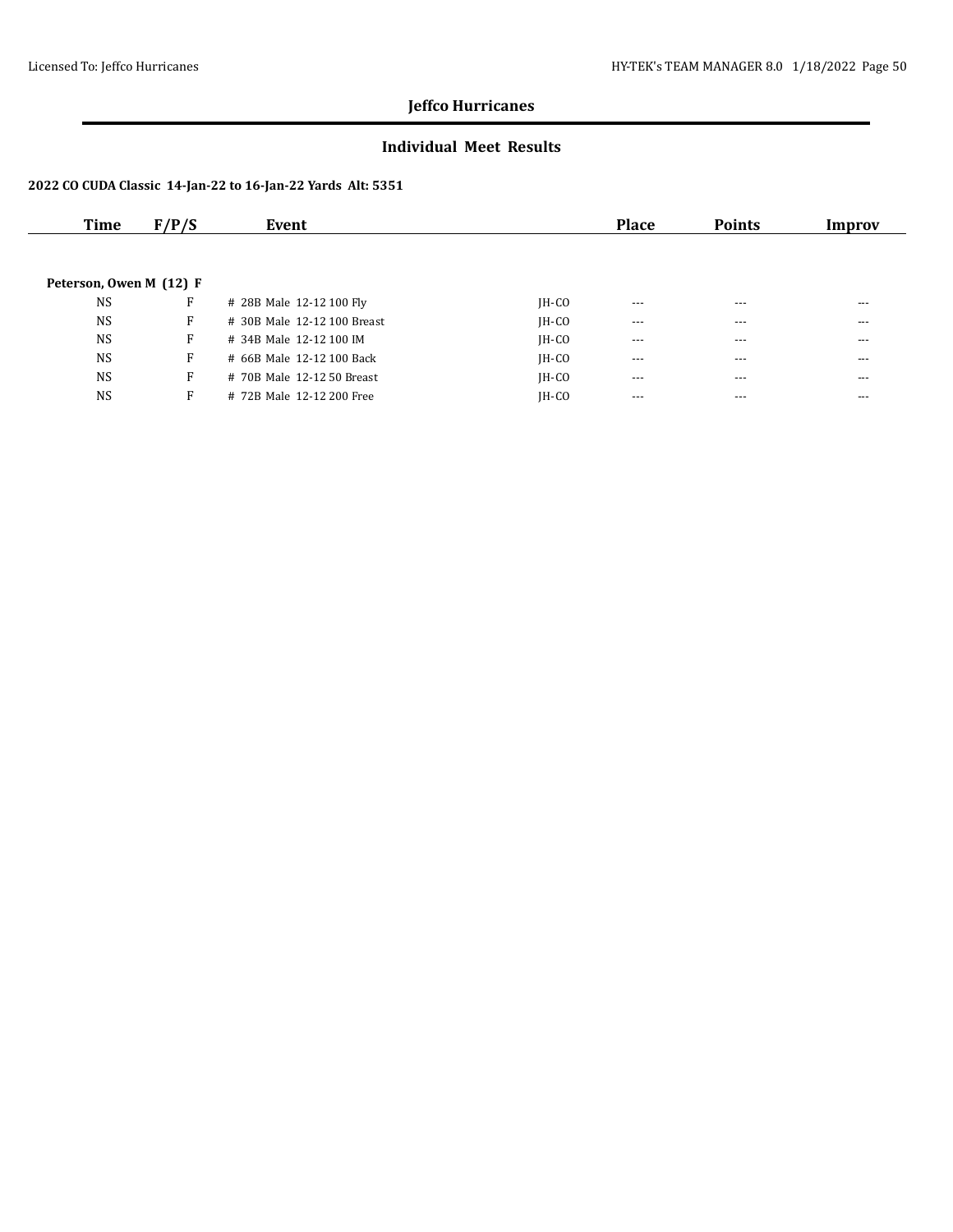### **Individual Meet Results**

| <b>Time</b>               | F/P/S | Event                             |          |           |         | <b>Place</b> | <b>Points</b> | Improv   |
|---------------------------|-------|-----------------------------------|----------|-----------|---------|--------------|---------------|----------|
| Prendergast, Nora B (8) F |       |                                   |          |           |         |              |               |          |
| 55.18Y                    | F     | # 9C Female 8-8 50 Free           |          |           | $IH-CO$ | 26           | $---$         | 2.50     |
| 1:01.51Y                  | F     | # 19C Female 8-8 50 Back          |          |           | JH-CO   | 17           | $\cdots$      | 3.56     |
| 2:26.28Y DO               | F     | # 21C Female 8-8 100 IM           |          |           | IH-CO   | $\cdots$     | $---$         | $--$     |
|                           |       | 2:26.28<br>1:10.75                |          |           |         |              |               |          |
|                           |       | (1:10.75)<br>(1:15.53)            |          |           |         |              |               |          |
| 1:17.41Y DQ               | F     | # 45C Female 8-8 50 Fly           |          |           | $IH-CO$ | $\cdots$     | $---$         | $\cdots$ |
| 2:16.38Y                  | F     | # 51C Female 8-8 100 Back         |          |           | $IH-CO$ | 3            | 8             | 5.02     |
|                           |       | 1:07.85<br>2:16.38                |          |           |         |              |               |          |
|                           |       | (1:07.85)<br>(1:08.53)            |          |           |         |              |               |          |
| 4:07.69Y                  | F     | # 57C Female 8-8 200 Free         |          |           | $IH-CO$ | 5            | 6             | $-11.83$ |
|                           |       | 2:05.31<br>3:08.74<br>59.69       | $\cdots$ | 4:07.69   |         |              |               |          |
|                           |       | (59.69)<br>(1:05.62)<br>(1:03.43) | $\cdots$ | (4:07.69) |         |              |               |          |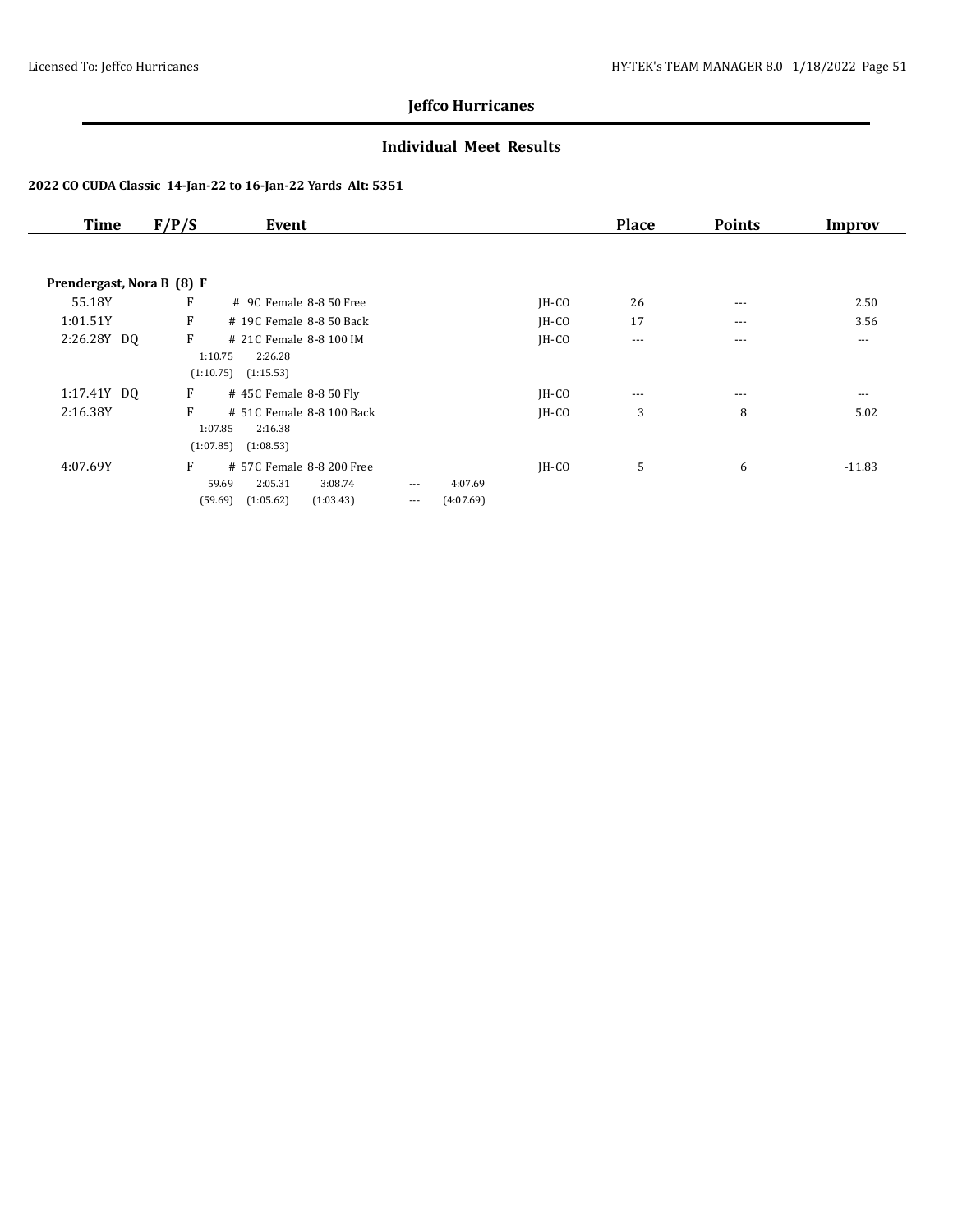### **Individual Meet Results**

| <b>Time</b>           | F/P/S                 | Event                                           |         | <b>Place</b> | <b>Points</b> | Improv  |
|-----------------------|-----------------------|-------------------------------------------------|---------|--------------|---------------|---------|
| Pulioff, Tom C (12) F |                       |                                                 |         |              |               |         |
| 37.66Y                | F                     | # 24B Male 12-12 50 Free                        | JH-CO   | 45           | $\cdots$      | $-3.67$ |
| 42.97Y                | F                     | # 32B Male 12-12 50 Back                        | $IH-CO$ | 25           | $\cdots$      | $-3.22$ |
| 1:34.49Y              | F<br>42.10<br>(42.10) | # 34B Male 12-12 100 IM<br>1:34.49<br>(52.39)   | JH-CO   | 33           | $- - -$       | $---$   |
| 1:33.10Y              | F<br>46.40<br>(46.40) | # 64B Male 12-12 100 Free<br>1:33.10<br>(46.70) | $IH-CO$ | 34           | $--$          | $-6.17$ |
| 1:34.89Y              | F<br>46.95<br>(46.95) | # 66B Male 12-12 100 Back<br>1:34.89<br>(47.94) | $IH-CO$ | 23           | $---$         | $-8.83$ |
| 50.68Y                | F                     | # 70B Male 12-12 50 Breast                      | $IH-CO$ | 26           | $\cdots$      | $-4.44$ |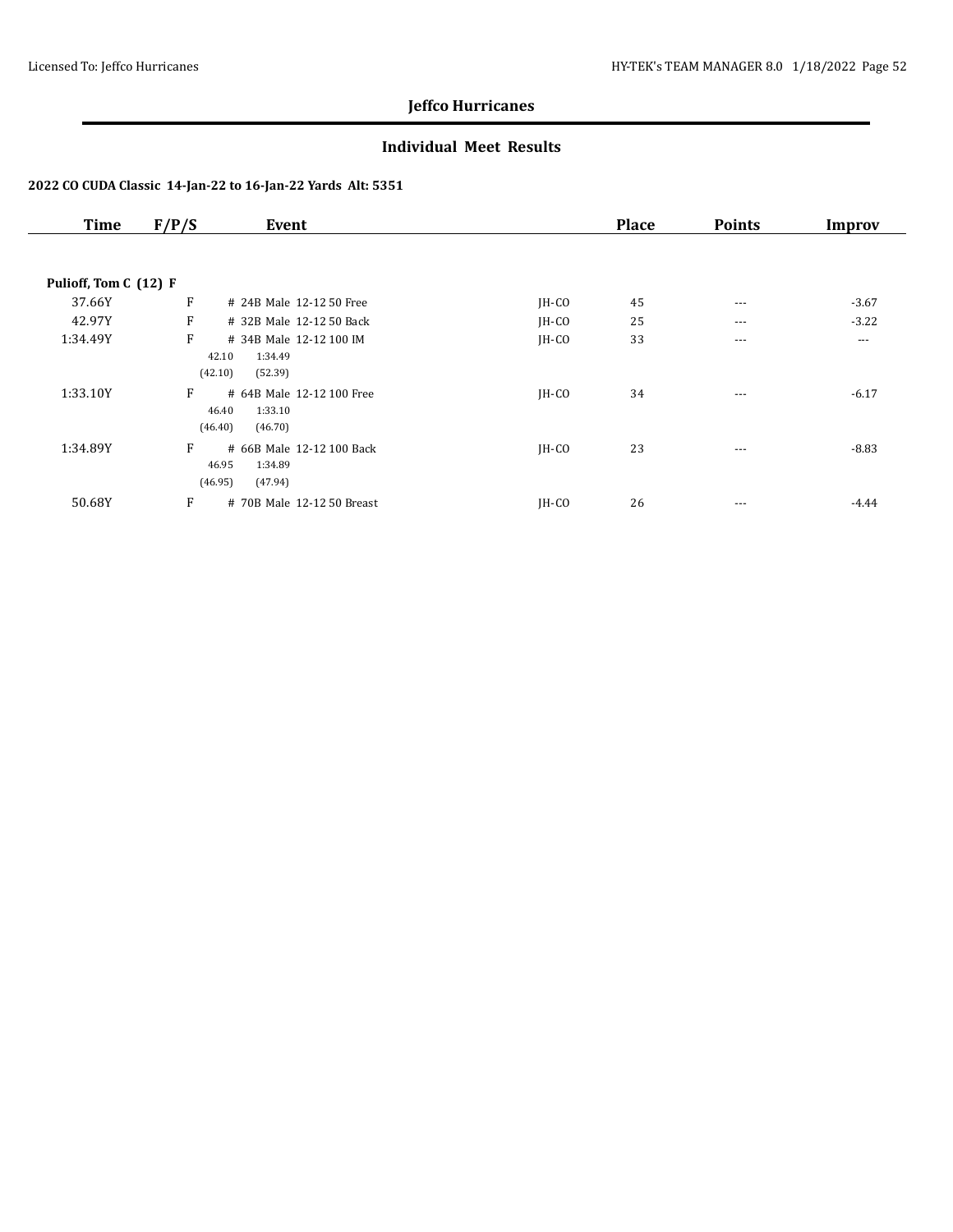### **Individual Meet Results**

| <b>Time</b>             | F/P/S<br>Event                                                                                                       |         | <b>Place</b> | <b>Points</b> | Improv   |
|-------------------------|----------------------------------------------------------------------------------------------------------------------|---------|--------------|---------------|----------|
|                         |                                                                                                                      |         |              |               |          |
| Pursley, Eddie J (12) F |                                                                                                                      |         |              |               |          |
| 1:24.61Y                | F<br># 28B Male 12-12 100 Fly<br>1:24.61<br>38.66<br>(38.66)<br>(45.95)                                              | $IH-CO$ | 18           | $---$         | $---$    |
| 34.25Y                  | F<br># 32B Male 12-12 50 Back                                                                                        | $IH-CO$ | 7            | 4             | $-0.13$  |
| 1:19.01Y                | F<br># 34B Male 12-12 100 IM<br>35.87<br>1:19.01<br>(35.87)<br>(43.14)                                               | $IH-CO$ | 15           | $\cdots$      | $-12.04$ |
| 36.28Y                  | F<br># 60B Male 12-12 50 Fly                                                                                         | JH-CO   | 22           | $\cdots$      | $-16.52$ |
| 1:14.83Y                | F<br># 66B Male 12-12 100 Back<br>1:14.83<br>36.30<br>(36.30)<br>(38.53)                                             | $IH-CO$ | 6            | 5             | 1.71     |
| 2:26.25Y                | F<br># 72B Male 12-12 200 Free<br>33.56<br>1:11.49<br>1:49.92<br>2:26.25<br>(33.56)<br>(37.93)<br>(38.43)<br>(36.33) | $IH-CO$ | 9            | 2             | $-88.80$ |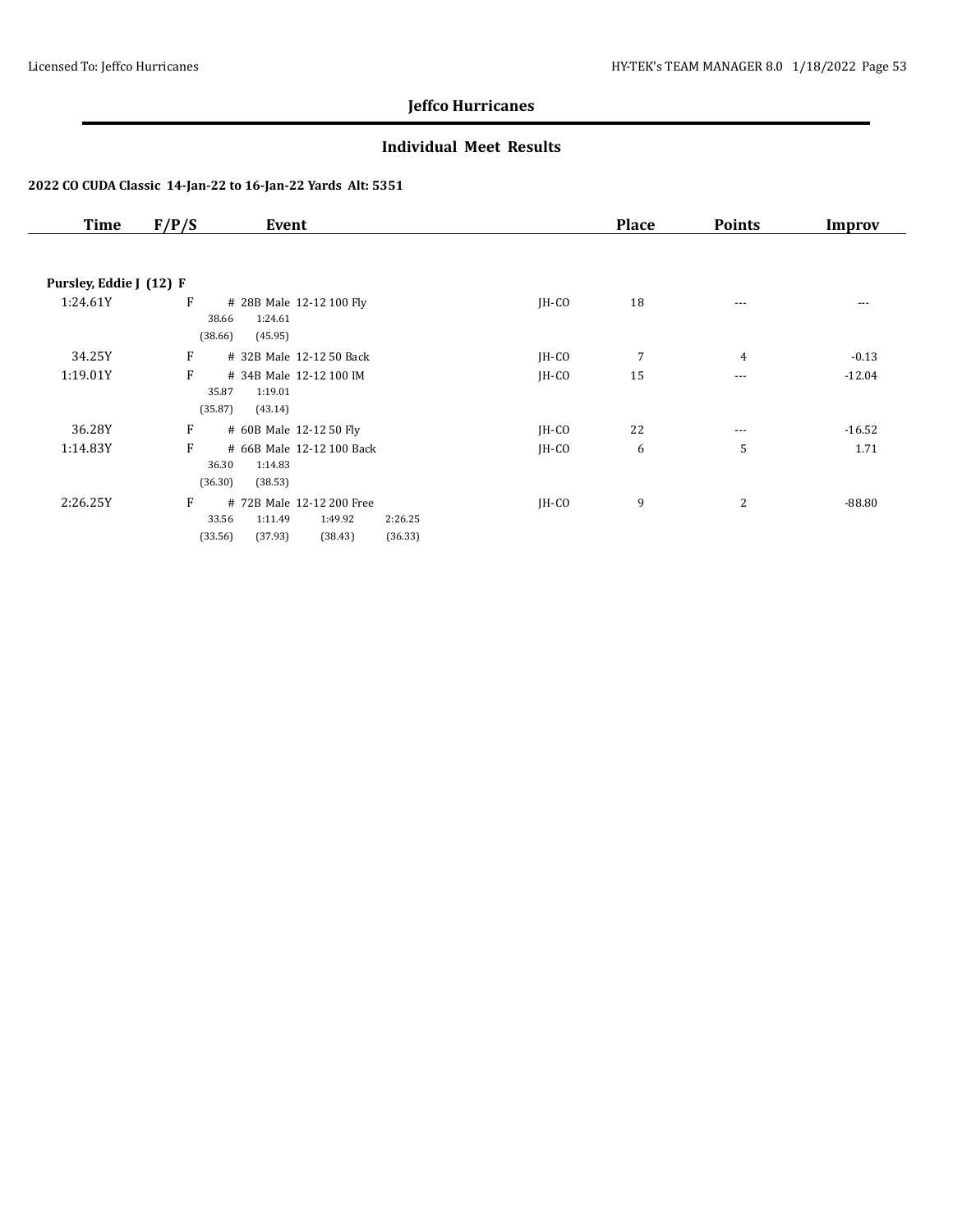### **Individual Meet Results**

| Time                     | F/P/S | Event                                 |         | <b>Place</b> | <b>Points</b> | Improv   |
|--------------------------|-------|---------------------------------------|---------|--------------|---------------|----------|
|                          |       |                                       |         |              |               |          |
| Pursley, Johnnie D (7) F |       |                                       |         |              |               |          |
| 1:02.52Y                 | F     | # 10B Male 7-7 50 Free                | $IH-CO$ | 10           | 1             | $-11.96$ |
| 49.37Y DQ                | F     | # 12B Male 7-7 25 Fly                 | IH-CO   | $\cdots$     | $---$         | $---$    |
| 1:14.19Y                 | F     | # 20B Male 7-7 50 Back                | $IH-CO$ | 8            | 3             | $-14.30$ |
| 2:29.30Y                 | F     | #48B Male 7-7 100 Free                | $IH-CO$ | 2            | 9             | 1.20     |
|                          |       | 2:29.30<br>$\cdots$<br>$---$          |         |              |               |          |
|                          |       | (2:29.30)<br>$\cdots$<br>$---$<br>--- |         |              |               |          |
| 23.60Y                   | F     | # 50B Male 7-7 25 Free                | $IH-CO$ | 8            | 3             | $---$    |
| 44.07Y DO                | F     | # 54B Male 7-7 25 Breast              | IH-CO   | $---$        | ---           | $---$    |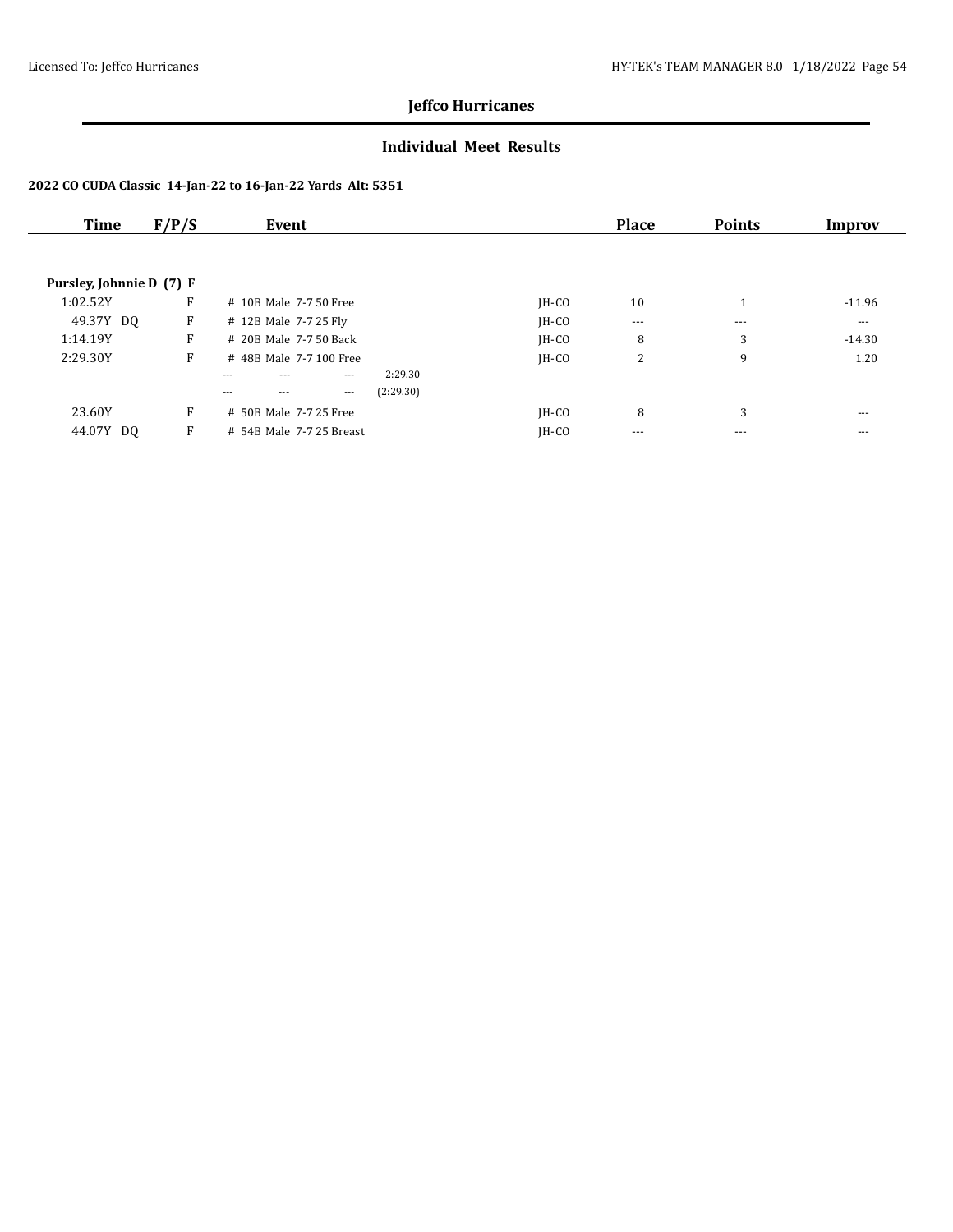### **Individual Meet Results**

| <b>Time</b>           | F/P/S<br>Event                                                             |         | <b>Place</b> | <b>Points</b>  | Improv  |
|-----------------------|----------------------------------------------------------------------------|---------|--------------|----------------|---------|
|                       |                                                                            |         |              |                |         |
| Pursley, Ruby C (9) F |                                                                            |         |              |                |         |
| 38.01Y                | F<br># 9D Female 9-9 50 Free                                               | $IH-CO$ | 12           | $---$          | $-2.47$ |
| 1:51.12Y              | F<br># 15D Female 9-9 100 Breast<br>1:51.12<br>53.30<br>(53.30)<br>(57.82) | $IH-CO$ | 7            | $\overline{4}$ | $-5.40$ |
| 1:39.90Y              | F<br># 21D Female 9-9 100 IM<br>48.63<br>1:39.90<br>(48.63)<br>(51.27)     | JH-CO   | 10           | $\mathbf{1}$   | $-9.14$ |
| 48.90Y                | F<br># 45D Female 9-9 50 Fly                                               | $IH-CO$ | 14           | $---$          | $-1.27$ |
| 1:25.97Y              | F<br>#47D Female 9-9 100 Free<br>40.98<br>1:25.97<br>(40.98)<br>(44.99)    | $IH-CO$ | 7            | $\overline{4}$ | $-3.31$ |
| 52.37Y                | F<br># 55D Female 9-9 50 Breast                                            | JH-CO   | 9            | $\overline{2}$ | 3.66    |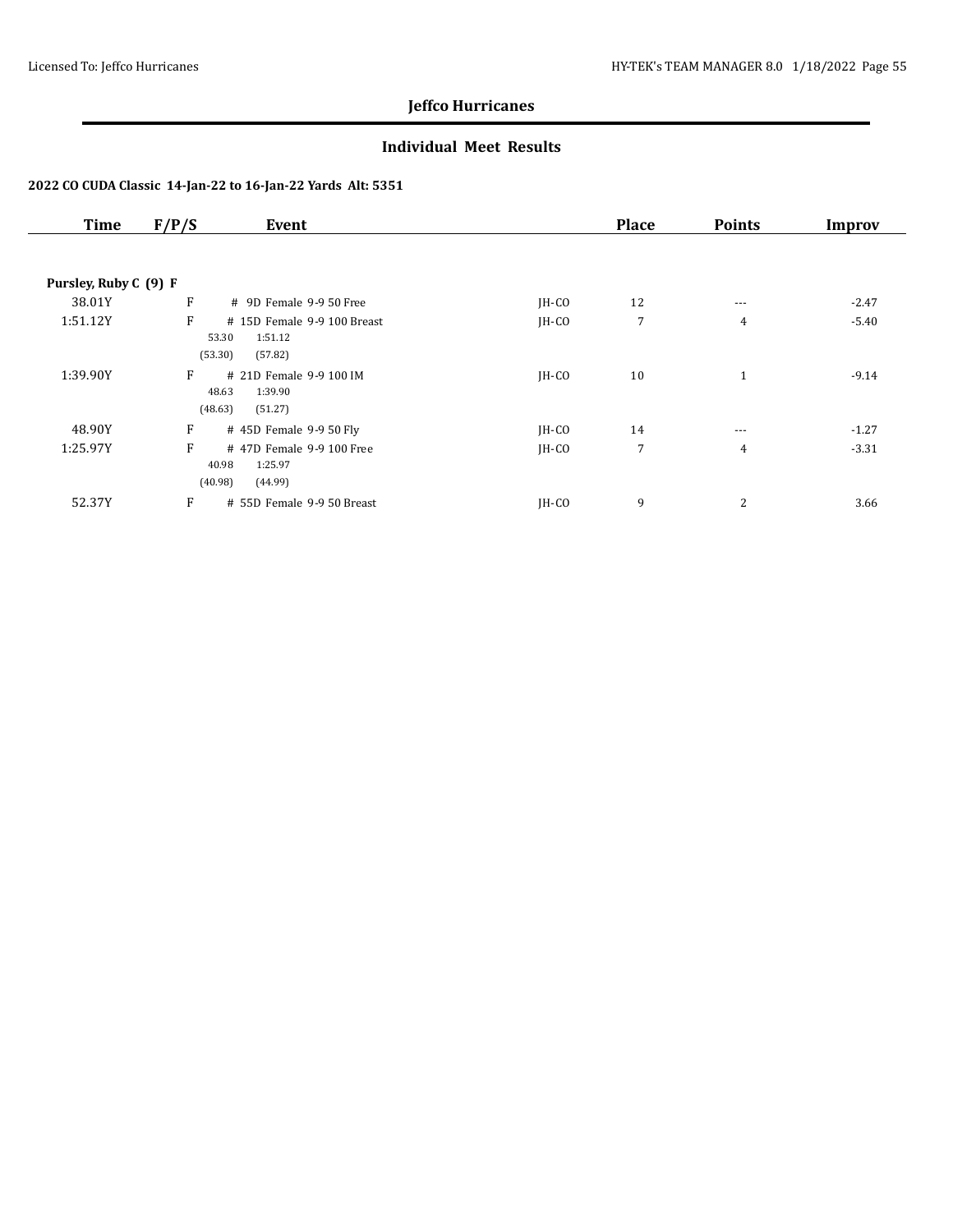### **Individual Meet Results**

| Time                     | F/P/S | Event                         |         | <b>Place</b> | <b>Points</b> | Improv  |
|--------------------------|-------|-------------------------------|---------|--------------|---------------|---------|
|                          |       |                               |         |              |               |         |
|                          |       |                               |         |              |               |         |
| Quinn, Caroline M (11) F |       |                               |         |              |               |         |
| <b>NS</b>                | F     | # 23A Female 11-11 50 Free    | $IH-CO$ | $---$        | $- - -$       | ---     |
| <b>NS</b>                | F     | # 29A Female 11-11 100 Breast | $IH-CO$ | $\cdots$     | $\cdots$      | $- - -$ |
| <b>NS</b>                | F     | # 33A Female 11-11 100 IM     | $IH-CO$ | ---          | $- - -$       | ---     |
| <b>NS</b>                | F     | # 59A Female 11-11 50 Fly     | $IH-CO$ | $\cdots$     | $\cdots$      | $- - -$ |
| <b>NS</b>                | F     | # 63A Female 11-11 100 Free   | $IH-CO$ | $---$        | ---           | ---     |
| <b>NS</b>                | F     | # 65A Female 11-11 100 Back   | $IH-CO$ | $---$        | $- - -$       | ---     |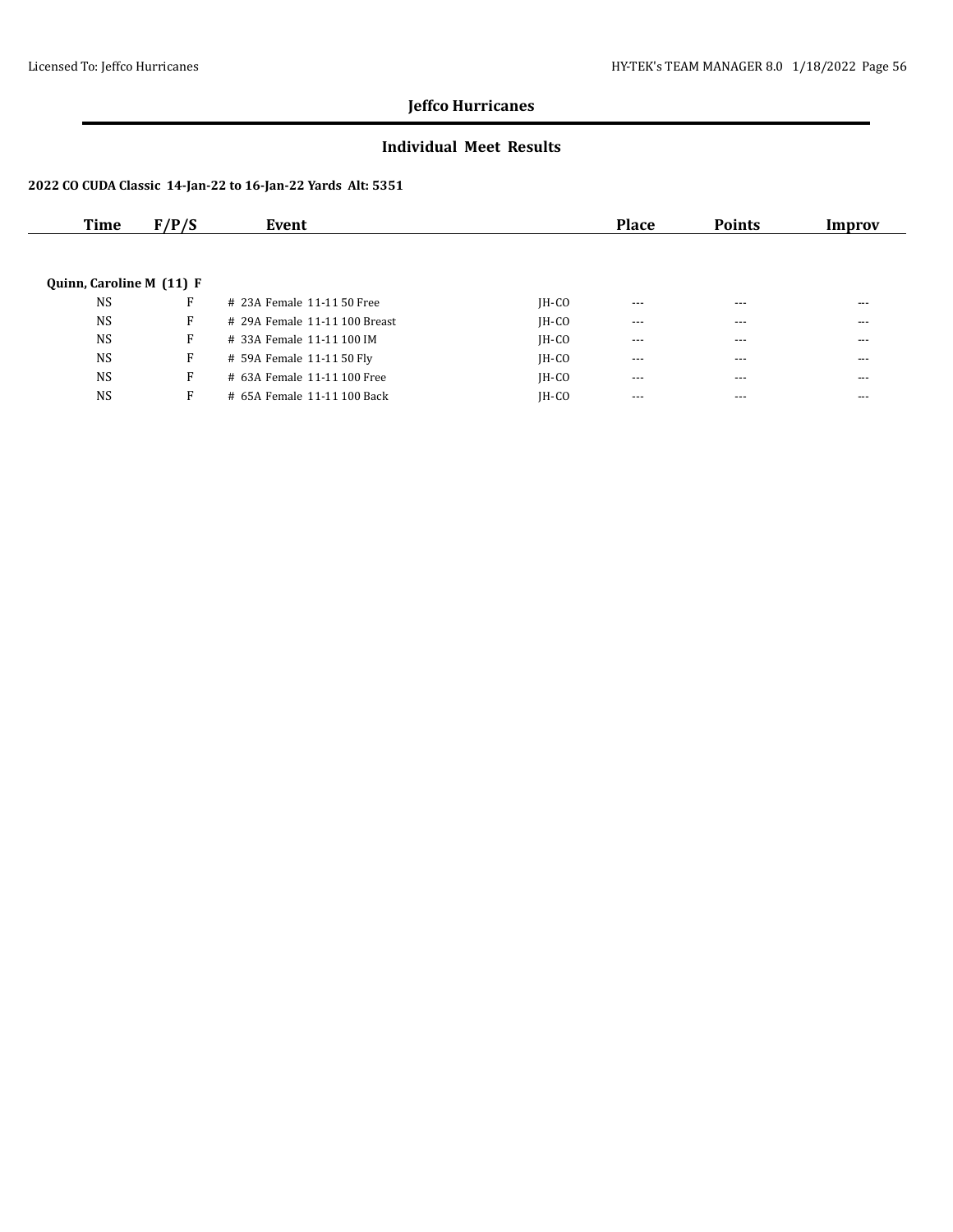### **Individual Meet Results**

| <b>Time</b> | F/P/S                    | Event                                                                     |                    |                    |                               |                    | <b>Place</b>             | <b>Points</b>  | Improv   |  |  |  |
|-------------|--------------------------|---------------------------------------------------------------------------|--------------------|--------------------|-------------------------------|--------------------|--------------------------|----------------|----------|--|--|--|
|             | Reyes, Isabella M (11) F |                                                                           |                    |                    |                               |                    |                          |                |          |  |  |  |
| 5:41.50Y    | F<br>35.88<br>(35.88)    | # 3 Female Senior 400 IM<br>1:19.00<br>2:02.80<br>(43.12)<br>(43.80)      | 2:46.80<br>(44.00) | 3:34.88<br>(48.08) | $IH-CO$<br>4:24.30<br>(49.42) | 5:04.43<br>(40.13) | 37<br>5:41.50<br>(37.07) |                | $-0.62$  |  |  |  |
| 1:14.12Y    | F<br>34.90<br>(34.90)    | # 27A Female 11-11 100 Fly<br>1:14.12<br>(39.22)                          |                    |                    | $IH-CO$                       |                    | 6                        | 5              | $-0.27$  |  |  |  |
| 1:24.98Y    | F<br>40.44<br>(40.44)    | # 29A Female 11-11 100 Breast<br>1:24.98<br>(44.54)                       |                    |                    | JH-CO                         |                    | 3                        | 8              | $-0.79$  |  |  |  |
| 1:15.79Y    | F<br>36.58<br>(36.58)    | # 33A Female 11-11 100 IM<br>1:15.79<br>(39.21)                           |                    |                    | $IH-CO$                       |                    | 9                        | 1.5            | $-0.69$  |  |  |  |
| 32.25Y      | F                        | # 59A Female 11-11 50 Fly                                                 |                    |                    | $IH-CO$                       |                    | 4                        | $\overline{7}$ | $-0.31$  |  |  |  |
| 3:05.23Y    | F<br>40.72<br>(40.72)    | # 61A Female 11-11 200 Breast<br>1:27.04<br>2:16.06<br>(46.32)<br>(49.02) | 3:05.23<br>(49.17) |                    | JH-CO                         |                    | 3                        | 8              | $\cdots$ |  |  |  |
| 38.86Y      | F                        | # 69A Female 11-11 50 Breast                                              |                    |                    | JH-CO                         |                    | 4                        | 7              | 0.36     |  |  |  |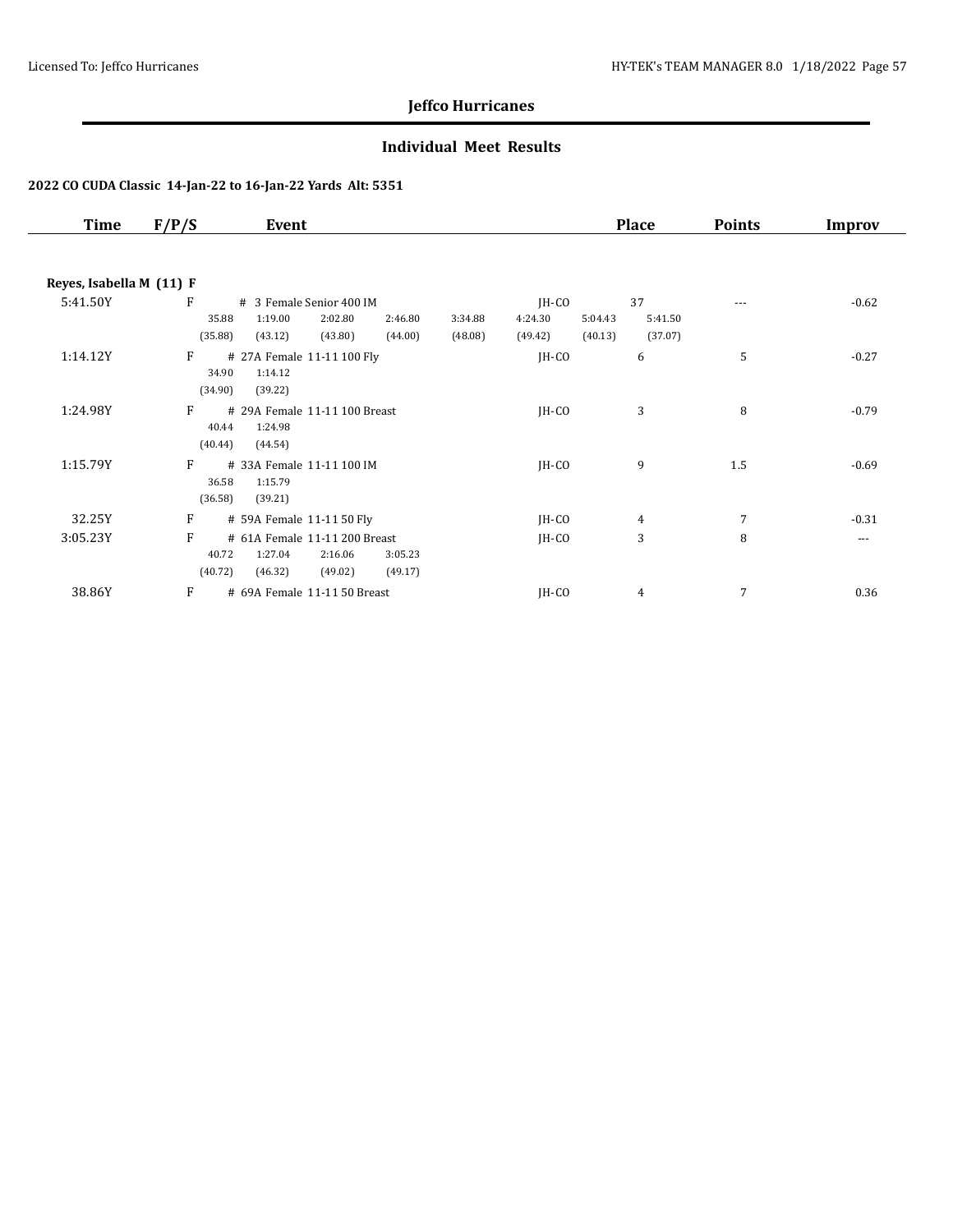### **Individual Meet Results**

| Time                   | F/P/S | Event                      |         | <b>Place</b> | <b>Points</b> | Improv   |
|------------------------|-------|----------------------------|---------|--------------|---------------|----------|
|                        |       |                            |         |              |               |          |
| Richards, Ruby P (7) F |       |                            |         |              |               |          |
| 44.61Y                 | F     | $\#$ 9B Female 7-7.50 Free | $IH-CO$ | 4            | 7             | $-11.21$ |
| 56.01Y                 | F     | # 19B Female 7-7 50 Back   | $IH-CO$ | 4            | 7             | $-2.18$  |
| 2:17.49Y               | F     | # 21B Female 7-7 100 IM    | $IH-CO$ | 6            | 5             | $\cdots$ |
|                        |       | 1:12.93<br>2:17.49         |         |              |               |          |
|                        |       | (1:12.93)<br>(1:04.56)     |         |              |               |          |
| <b>NS</b>              | F     | # 45B Female 7-7 50 Fly    | $IH-CO$ | $---$        | $- - -$       | $- - -$  |
| <b>NS</b>              | F     | #47B Female 7-7 100 Free   | $IH-CO$ | $---$        | $---$         | $---$    |
| <b>NS</b>              | F     | # 55B Female 7-7 50 Breast | $IH-CO$ | ---          | $--$          | $---$    |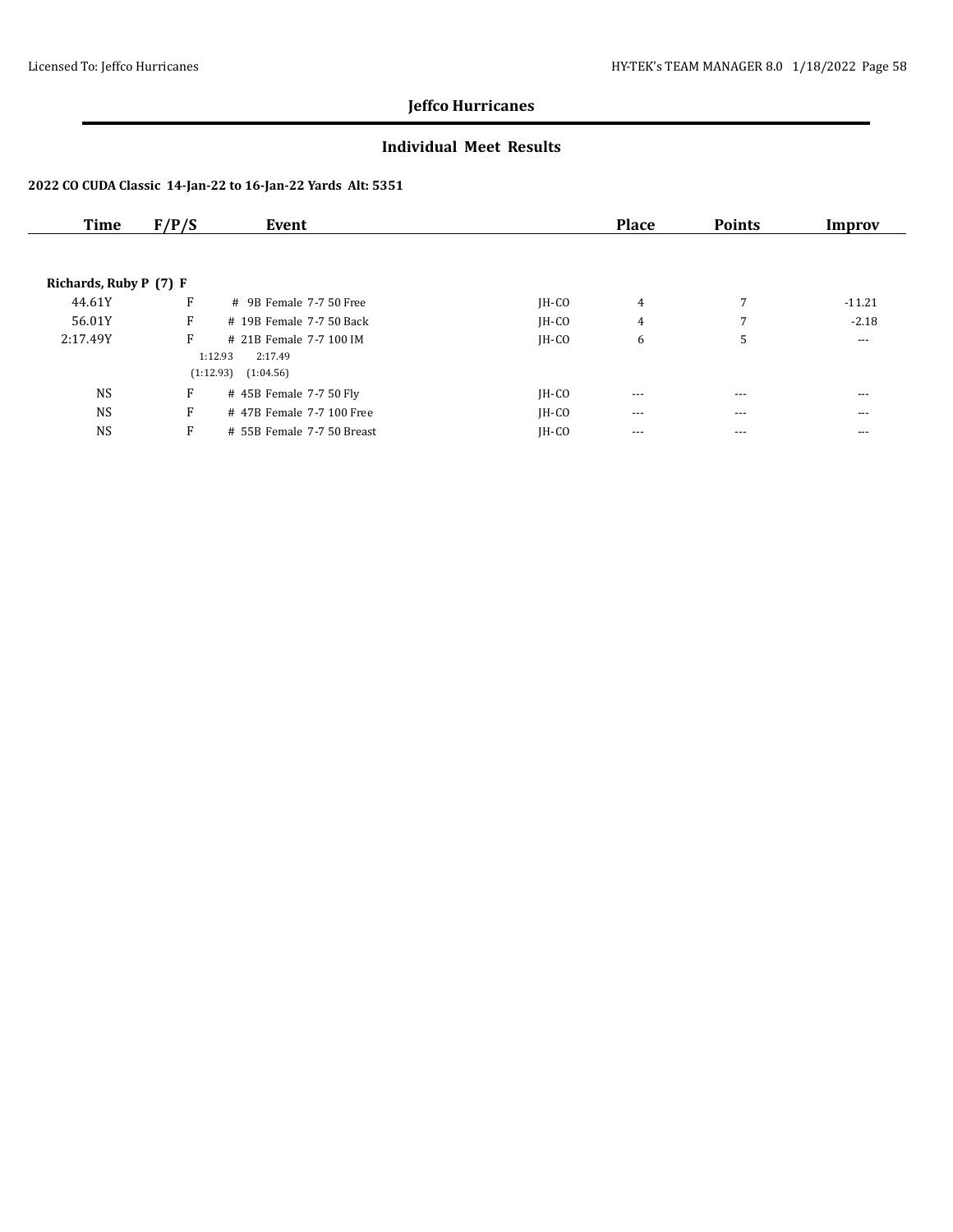### **Individual Meet Results**

| Time                     | F/P/S    | Event                       |         |         |         |         |         | <b>Place</b> | <b>Points</b>        | Improv  |
|--------------------------|----------|-----------------------------|---------|---------|---------|---------|---------|--------------|----------------------|---------|
|                          |          |                             |         |         |         |         |         |              |                      |         |
| Riddle, Tallaby K (13) F |          |                             |         |         |         |         |         |              |                      |         |
| 5:34.59Y                 | F        | # 3 Female Senior 400 IM    |         |         |         | IH-CO   |         | 33           |                      | $-7.99$ |
|                          | 33.12    | 1:15.32                     | 1:55.68 | 2:35.73 | 3:26.68 | 4:18.93 | 4:57.00 | 5:34.59      |                      |         |
|                          | (33.12)  | (42.20)                     | (40.36) | (40.05) | (50.95) | (52.25) | (38.07) | (37.59)      |                      |         |
| 5:49.42Y                 | F        | # 7 Female Senior 500 Free  |         |         |         | JH-CO   |         | 20           | $\sim$ $\sim$ $\sim$ | 0.75    |
|                          | 31.64    | 1:07.11                     | 1:42.81 | 2:18.38 | 2:54.47 | 3:30.41 | 4:04.70 | 4:39.11      |                      |         |
|                          | (31.64)  | (35.47)                     | (35.70) | (35.57) | (36.09) | (35.94) | (34.29) | (34.41)      |                      |         |
|                          | 5:14.86  | 5:49.42                     |         |         |         |         |         |              |                      |         |
|                          | (35.75)  | (34.56)                     |         |         |         |         |         |              |                      |         |
| 26.56Y                   | F        | # 35 Female Senior 50 Free  |         |         |         | $IH-CO$ |         | 37           |                      | $-0.97$ |
| 2:19.27Y                 | F        | # 39 Female Senior 200 Back |         |         |         | IH-CO   |         | 29           | ---                  | $-2.77$ |
|                          | 32.24    | 1:07.48                     | 1:43.56 | 2:19.27 |         |         |         |              |                      |         |
|                          | (32.24)  | (35.24)                     | (36.08) | (35.71) |         |         |         |              |                      |         |
| 2:07.99Y                 | F        | # 43 Female Senior 200 Free |         |         |         | $IH-CO$ |         | 36           | $---$                | 1.20    |
|                          | $---$    | 1:01.32                     | 1:34.99 | 2:07.99 |         |         |         |              |                      |         |
|                          | $\cdots$ | (1:01.32)                   | (33.67) | (33.00) |         |         |         |              |                      |         |
| 58.98Y                   | F        | # 73 Female Senior 100 Free |         |         |         | IH-CO   |         | 81           | ---                  | $-0.18$ |
|                          | 27.85    | 58.98                       |         |         |         |         |         |              |                      |         |
|                          | (27.85)  | (31.13)                     |         |         |         |         |         |              |                      |         |
| 1:05.61Y                 | F        | # 79 Female Senior 100 Back |         |         |         | IH-CO   |         | 51           | $---$                | 0.04    |
|                          | 32.03    | 1:05.61                     |         |         |         |         |         |              |                      |         |
|                          | (32.03)  | (33.58)                     |         |         |         |         |         |              |                      |         |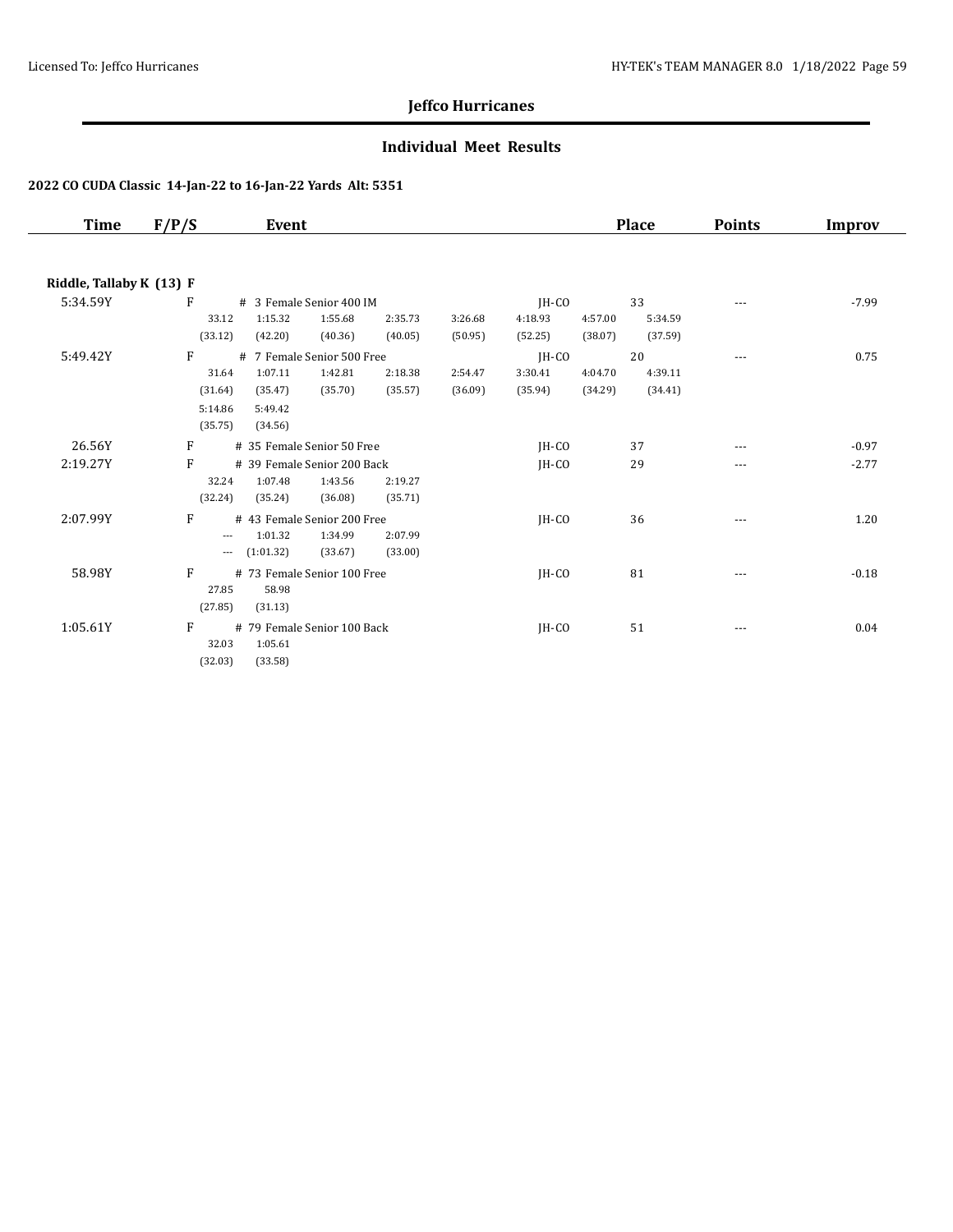### **Individual Meet Results**

| Time                    | F/P/S | Event                      |         | <b>Place</b> | <b>Points</b> | Improv               |
|-------------------------|-------|----------------------------|---------|--------------|---------------|----------------------|
|                         |       |                            |         |              |               |                      |
| Rouse, Caroline E (9) F |       |                            |         |              |               |                      |
| 1:19.44Y                | F     | # 9D Female 9-9 50 Free    | $IH-CO$ | 46           | $- - -$       | $-16.61$             |
| 1:34.78Y                | F     | $#$ 19D Female 9-9.50 Back | $IH-CO$ | 34           | $- - -$       | $-1.29$              |
| <b>NS</b>               | F     | # 21D Female 9-9 100 IM    | $IH-CO$ | $\cdots$     | $- - -$       | $\sim$ $\sim$ $\sim$ |
| 1:57.12Y                | F     | $\#$ 45D Female 9-9 50 Fly | $IH-CO$ | 24           | $- - -$       | 11.82                |
| <b>NS</b>               | F     | # 47D Female 9-9 100 Free  | $IH-CO$ | $\cdots$     | $\cdots$      | $  -$                |
| 2:55.65Y                | F     | # 51D Female 9-9 100 Back  | $IH-CO$ | 13           | $- - -$       | $- - -$              |
|                         |       | 2:55.65<br>---             |         |              |               |                      |
|                         |       | (2:55.65)<br>$---$         |         |              |               |                      |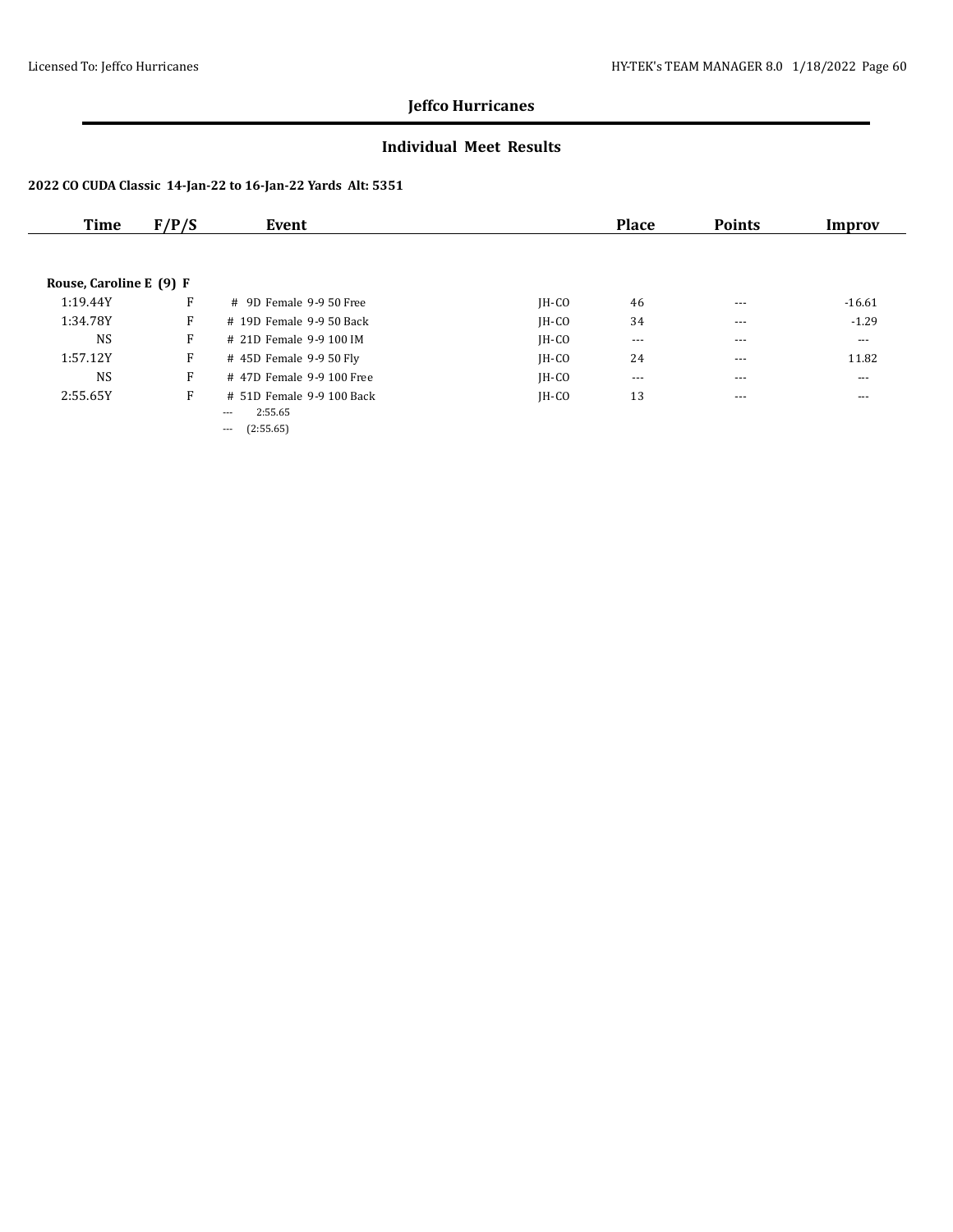### **Individual Meet Results**

| Time                    | F/P/S | Event                      |         | <b>Place</b> | <b>Points</b> | Improv   |
|-------------------------|-------|----------------------------|---------|--------------|---------------|----------|
|                         |       |                            |         |              |               |          |
|                         |       |                            |         |              |               |          |
| Rowland, Harper L (9) F |       |                            |         |              |               |          |
| <b>NS</b>               | F     | $\#$ 9D Female 9-9.50 Free | $IH-CO$ | $- - -$      | $---$         | $---$    |
| <b>NS</b>               | F     | # 19D Female 9-9 50 Back   | $IH-CO$ | $--$         | $\cdots$      | $\cdots$ |
| <b>NS</b>               | F     | # 21D Female 9-9 100 IM    | $IH-CO$ | $\cdots$     | $- - -$       | $---$    |
| <b>NS</b>               | F     | #45D Female 9-950 Fly      | $IH-CO$ | $\cdots$     | $- - -$       | $---$    |
| <b>NS</b>               | F     | # 55D Female 9-9 50 Breast | $IH-CO$ | $- - -$      | $- - -$       | $---$    |
| <b>NS</b>               | F     | # 57D Female 9-9 200 Free  | $IH-CO$ | $---$        | $- - -$       | ---      |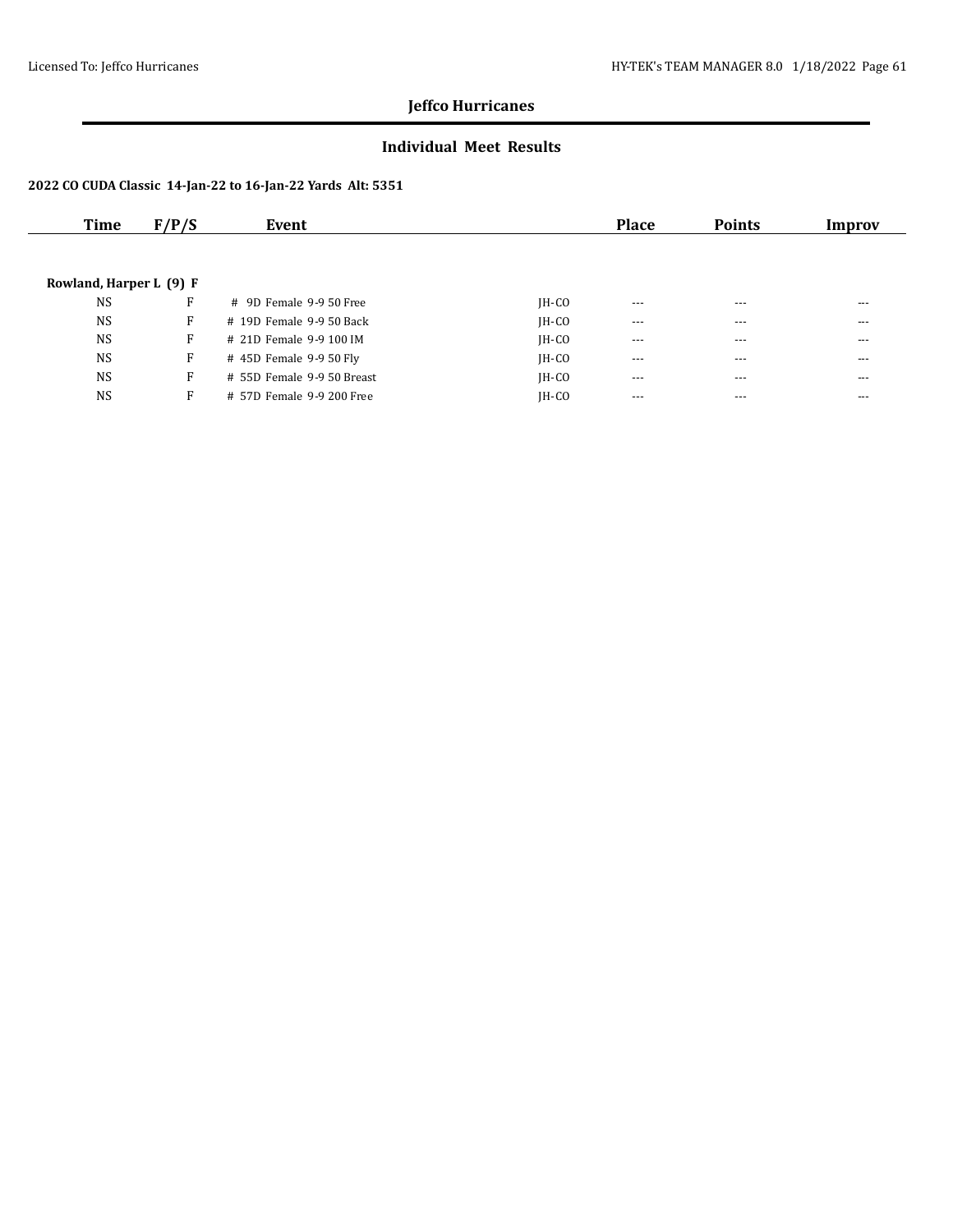### **Individual Meet Results**

| <b>Time</b>            | F/P/S | Event                        |                       |           |         | <b>Place</b> | <b>Points</b> | Improv   |
|------------------------|-------|------------------------------|-----------------------|-----------|---------|--------------|---------------|----------|
|                        |       |                              |                       |           |         |              |               |          |
| Ryan, Jievani M (10) F |       |                              |                       |           |         |              |               |          |
| 46.41Y                 | F     | # 9E Female 10-10 50 Free    |                       |           | $IH-CO$ | 67           | $--$          | $-3.39$  |
| 51.05Y                 | F     | # 19E Female 10-10 50 Back   |                       |           | $IH-CO$ | 38           | ---           | -4.84    |
| 1:47.72Y               | F     | # 21E Female 10-10 100 IM    |                       |           | $IH-CO$ | 40           | $--$          | $-19.50$ |
|                        |       | 1:47.72<br>51.02             |                       |           |         |              |               |          |
|                        |       | (51.02)<br>(56.70)           |                       |           |         |              |               |          |
| 51.34Y                 | F     | #45E Female 10-10 50 Fly     |                       |           | $IH-CO$ | 28           | $\cdots$      | $-11.46$ |
| 56.06Y                 | F     | # 55E Female 10-10 50 Breast |                       |           | $IH-CO$ | 27           | $- - -$       | $-3.59$  |
| 4:11.30Y               | F     | # 57E Female 10-10 200 Free  |                       |           | $IH-CO$ | 29           | $---$         | $-23.58$ |
|                        |       | 51.32<br>1:58.95             | 4:17.09<br>$\cdots$   | 4:11.30   |         |              |               |          |
|                        |       | (51.32)<br>(1:07.63)         | (2:18.14)<br>$\cdots$ | (4:11.30) |         |              |               |          |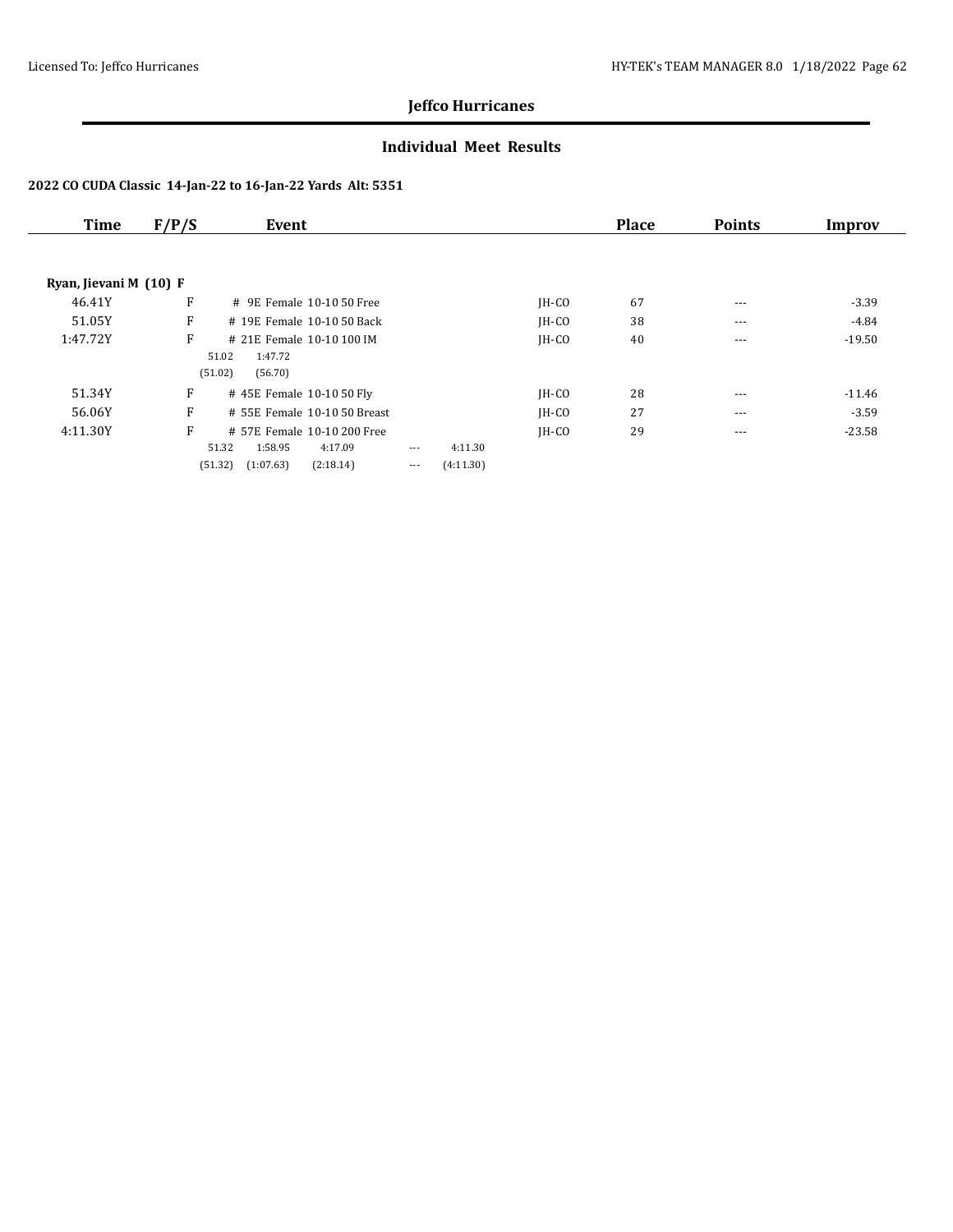### **Individual Meet Results**

| <b>Time</b>            | F/P/S            | Event                                  |         | <b>Place</b> | <b>Points</b> | Improv  |
|------------------------|------------------|----------------------------------------|---------|--------------|---------------|---------|
|                        |                  |                                        |         |              |               |         |
| Sleeper, Bell G (15) F |                  |                                        |         |              |               |         |
| 26.62Y                 | $\mathbf{F}$     | # 35 Female Senior 50 Free             | $IH-CO$ | 39           | $\cdots$      | 0.40    |
| 1:05.21Y               | F                | # 37 Female Senior 100 Fly             | $IH-CO$ | 32           | ---           | 2.88    |
|                        | 29.56            | 1:05.21                                |         |              |               |         |
|                        | (29.56)          | (35.65)                                |         |              |               |         |
| 2:09.11Y               | F                | # 43 Female Senior 200 Free            | $IH-CO$ | 45           | ---           | $-0.14$ |
|                        | 29.08            | 1:01.60<br>1:35.40<br>2:09.11          |         |              |               |         |
|                        | (29.08)          | (32.52)<br>(33.80)<br>(33.71)          |         |              |               |         |
| 57.49Y                 | F                | # 73 Female Senior 100 Free            | $IH-CO$ | 54           | $\cdots$      | 1.11    |
|                        | 27.79<br>(27.79) | 57.49<br>(29.70)                       |         |              |               |         |
|                        |                  |                                        |         |              |               |         |
| 1:05.17Y               | F<br>32.63       | # 79 Female Senior 100 Back<br>1:05.17 | $IH-CO$ | 49           | ---           | 1.15    |
|                        | (32.63)          | (32.54)                                |         |              |               |         |
| 2:37.95Y               | F                | # 81 Female Senior 200 Breast          | $IH-CO$ | 14           | $\cdots$      | 5.98    |
|                        | 35.98            | 1:16.32<br>1:57.08<br>2:37.95          |         |              |               |         |
|                        | (35.98)          | (40.34)<br>(40.76)<br>(40.87)          |         |              |               |         |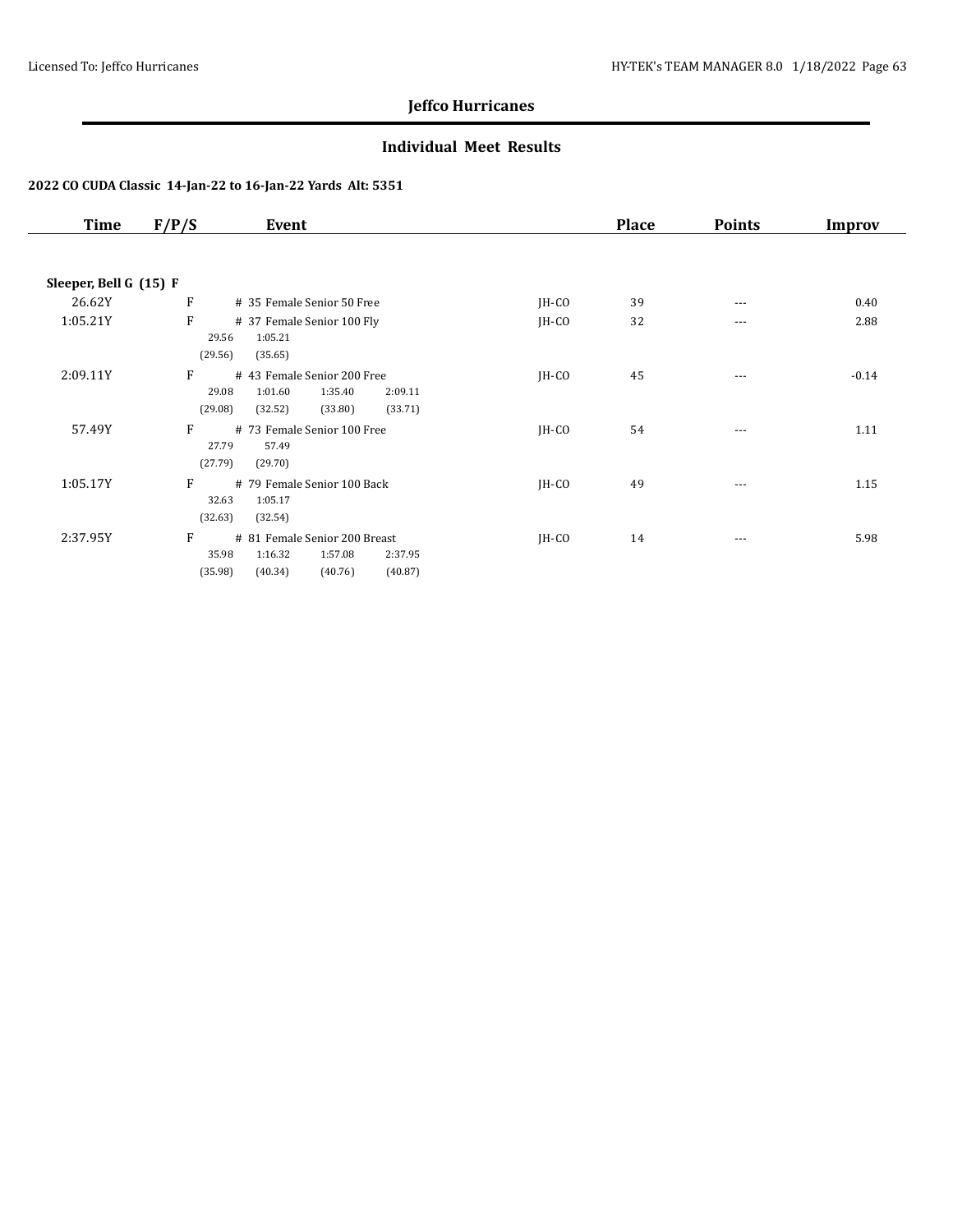### **Individual Meet Results**

| <b>Time</b>             | F/P/S   | Event                     |          |           |         |         |         | <b>Place</b> | <b>Points</b> | <b>Improv</b> |
|-------------------------|---------|---------------------------|----------|-----------|---------|---------|---------|--------------|---------------|---------------|
|                         |         |                           |          |           |         |         |         |              |               |               |
| Somers, Elliot P (16) F |         |                           |          |           |         |         |         |              |               |               |
| 4:30.26Y                | F       | # 4 Male Senior 400 IM    |          |           |         | $IH-CO$ |         | 12           | $--$          | $-5.85$       |
|                         | 27.93   | 59.82                     | 1:31.95  | 2:04.10   | 2:45.45 | 3:27.35 | 3:58.61 | 4:30.26      |               |               |
|                         | (27.93) | (31.89)                   | (32.13)  | (32.15)   | (41.35) | (41.90) | (31.26) | (31.65)      |               |               |
| <b>NS</b>               | F       | # 8 Male Senior 500 Free  |          |           |         | $IH-CO$ |         | $- - -$      | $---$         | $\cdots$      |
| 23.43Y                  | F       | # 36 Male Senior 50 Free  |          |           |         | JH-CO   |         | 36           | $\cdots$      | $-0.13$       |
| 56.87Y                  | F       | # 38 Male Senior 100 Fly  |          |           |         | $IH-CO$ |         | 22           | $---$         | 0.35          |
|                         | 26.23   | 56.87                     |          |           |         |         |         |              |               |               |
|                         | (26.23) | (30.64)                   |          |           |         |         |         |              |               |               |
| 51.60Y DQ               | F       | # 74 Male Senior 100 Free |          |           |         | $IH-CO$ |         | $---$        | $---$         | $\cdots$      |
|                         | 24.89   | 51.60                     |          |           |         |         |         |              |               |               |
|                         | (24.89) | (26.71)                   |          |           |         |         |         |              |               |               |
| 2:08.74Y                | F       | # 78 Male Senior 200 IM   |          |           |         | $IH-CO$ |         | 27           | $---$         | 2.29          |
|                         | ---     | ---                       | $---$    | 2:08.74   |         |         |         |              |               |               |
|                         | ---     | ---                       | $\cdots$ | (2:08.74) |         |         |         |              |               |               |
| 55.76Y                  | F       | # 80 Male Senior 100 Back |          |           |         | $IH-CO$ |         | 10           | $\mathbf{1}$  | 1.49          |
|                         | 26.78   | 55.76                     |          |           |         |         |         |              |               |               |
|                         | (26.78) | (28.98)                   |          |           |         |         |         |              |               |               |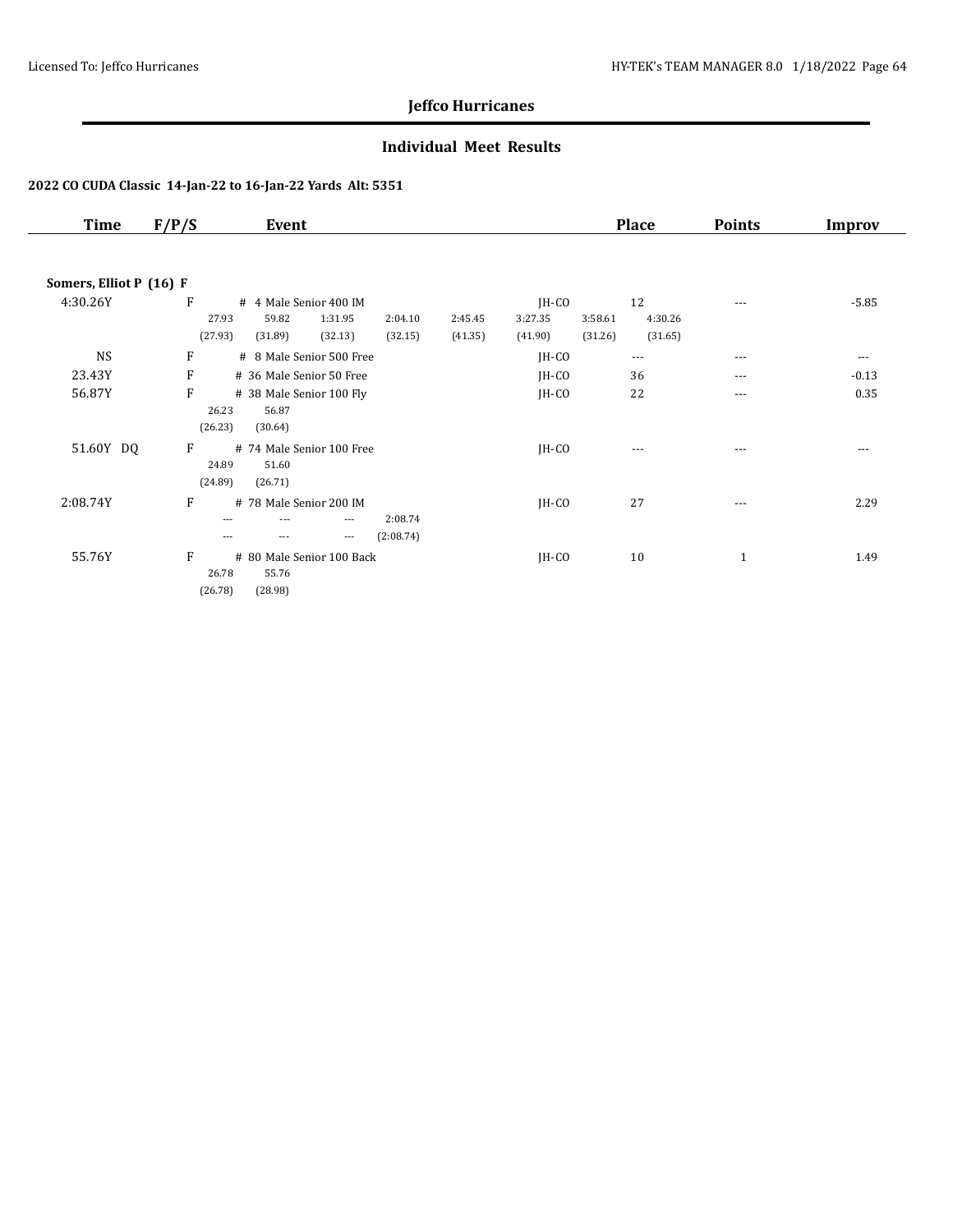### **Individual Meet Results**

| <b>Time</b>            | F/P/S | Event                       |         | <b>Place</b>         | <b>Points</b> | Improv               |
|------------------------|-------|-----------------------------|---------|----------------------|---------------|----------------------|
|                        |       |                             |         |                      |               |                      |
| Starr, Sylvia A (13) F |       |                             |         |                      |               |                      |
|                        |       |                             |         |                      |               |                      |
| <b>NS</b>              |       | # 35 Female Senior 50 Free  | $IH-CO$ | $- - -$              | $- - -$       | ---                  |
| <b>NS</b>              | F.    | # 73 Female Senior 100 Free | $IH-CO$ | $\sim$ $\sim$ $\sim$ | $- - -$       | $\sim$ $\sim$ $\sim$ |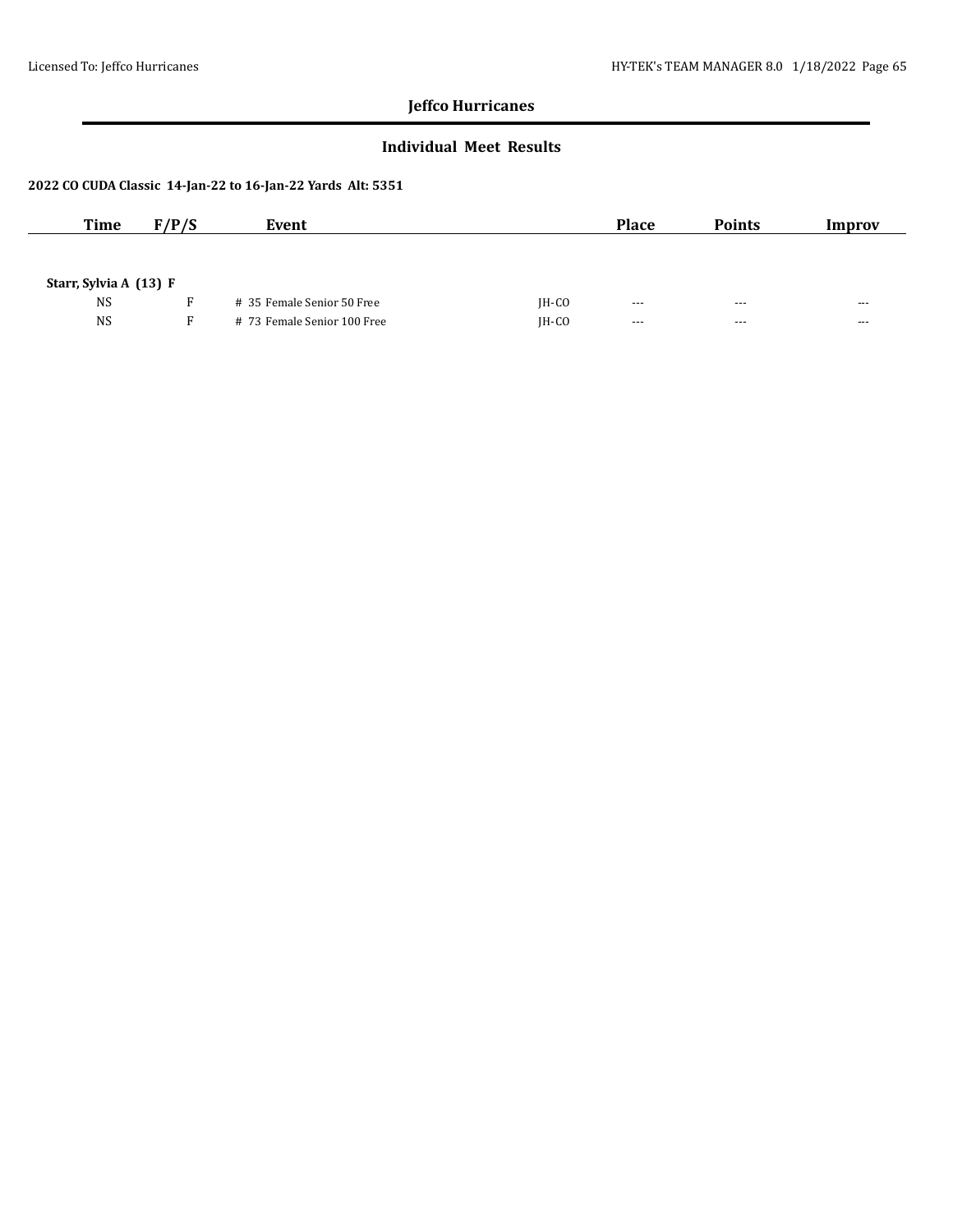### **Individual Meet Results**

| Time                   | F/P/S | Event                                                                                  |         | <b>Place</b> | <b>Points</b> | Improv   |
|------------------------|-------|----------------------------------------------------------------------------------------|---------|--------------|---------------|----------|
|                        |       |                                                                                        |         |              |               |          |
| Steffe, Katie E (12) F |       |                                                                                        |         |              |               |          |
| <b>NS</b>              | F     | # 23B Female 12-12 50 Free                                                             | $IH-CO$ | $---$        | $---$         | $---$    |
| <b>NS</b>              | F     | # 31B Female 12-12 50 Back                                                             | $IH-CO$ | $---$        | $---$         | $---$    |
| <b>NS</b>              | F     | # 33B Female 12-12 100 IM                                                              | $IH-CO$ | $\cdots$     | $---$         | $---$    |
| 56.57Y                 | F     | # 59B Female 12-12 50 Fly                                                              | $IH-CO$ | 48           | ---           | $-6.86$  |
| 59.44Y                 | F     | # 69B Female 12-12 50 Breast                                                           | $IH-CO$ | 32           | $\cdots$      | 1.31     |
| 3:52.73Y               | F     | # 71B Female 12-12 200 Free                                                            | $IH-CO$ | 29           | $---$         | $-32.94$ |
|                        |       | 49.38<br>1:49.99<br>2:55.43<br>3:52.73<br>(57.30)<br>(49.38)<br>(1:00.61)<br>(1:05.44) |         |              |               |          |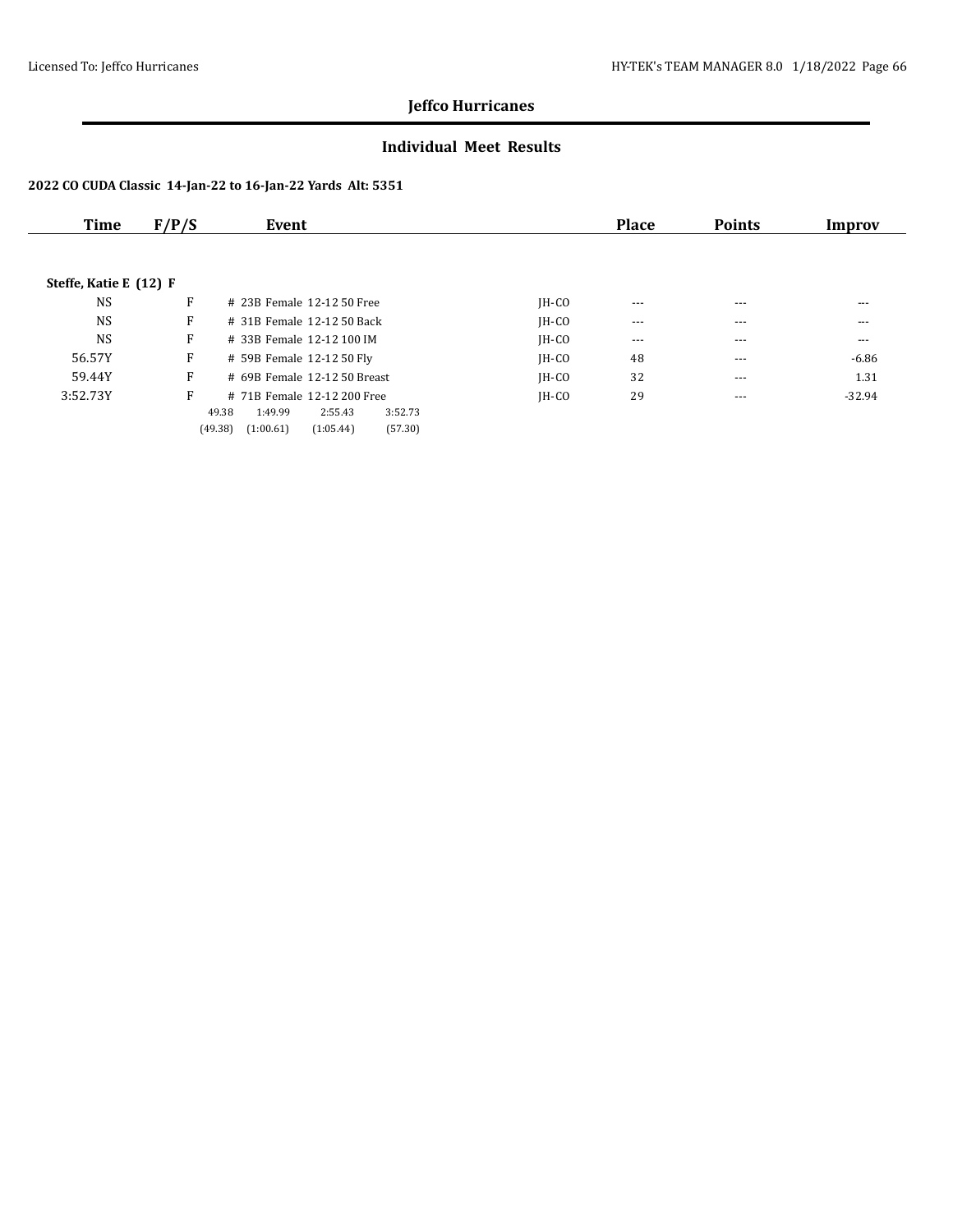### **Individual Meet Results**

| Time                      | F/P/S<br>Event                                                                                                         |         | <b>Place</b> | <b>Points</b> | Improv  |
|---------------------------|------------------------------------------------------------------------------------------------------------------------|---------|--------------|---------------|---------|
|                           |                                                                                                                        |         |              |               |         |
| Stroemme, Sophia E (14) F |                                                                                                                        |         |              |               |         |
| 1:26.97Y                  | F<br># 37 Female Senior 100 Fly<br>1:26.97<br>39.05<br>(39.05)<br>(47.92)                                              | $IH-CO$ | 97           | ---           | $-2.75$ |
| 2:45.65Y                  | F<br># 39 Female Senior 200 Back<br>1:21.94<br>39.21<br>2:04.40<br>2:45.65<br>(41.25)<br>(39.21)<br>(42.73)<br>(42.46) | $IH-CO$ | 91           | $---$         | $-1.16$ |
| 1:31.73Y                  | F<br># 41 Female Senior 100 Breast<br>43.81<br>1:31.73<br>(43.81)<br>(47.92)                                           | JH-CO   | 91           | $---$         | $-2.38$ |
| 1:12.53Y                  | F<br># 73 Female Senior 100 Free<br>34.95<br>1:12.53<br>(34.95)<br>(37.58)                                             | $IH-CO$ | 208          |               | 1.92    |
| 2:48.35Y                  | F<br># 77 Female Senior 200 IM<br>1:18.80<br>36.56<br>2:09.28<br>2:48.35<br>(36.56)<br>(42.24)<br>(39.07)<br>(50.48)   | $IH-CO$ | 117          |               | $-8.72$ |
| 1:18.49Y                  | F<br># 79 Female Senior 100 Back<br>38.43<br>1:18.49<br>(38.43)<br>(40.06)                                             | $IH-CO$ | 144          | $\cdots$      | 0.44    |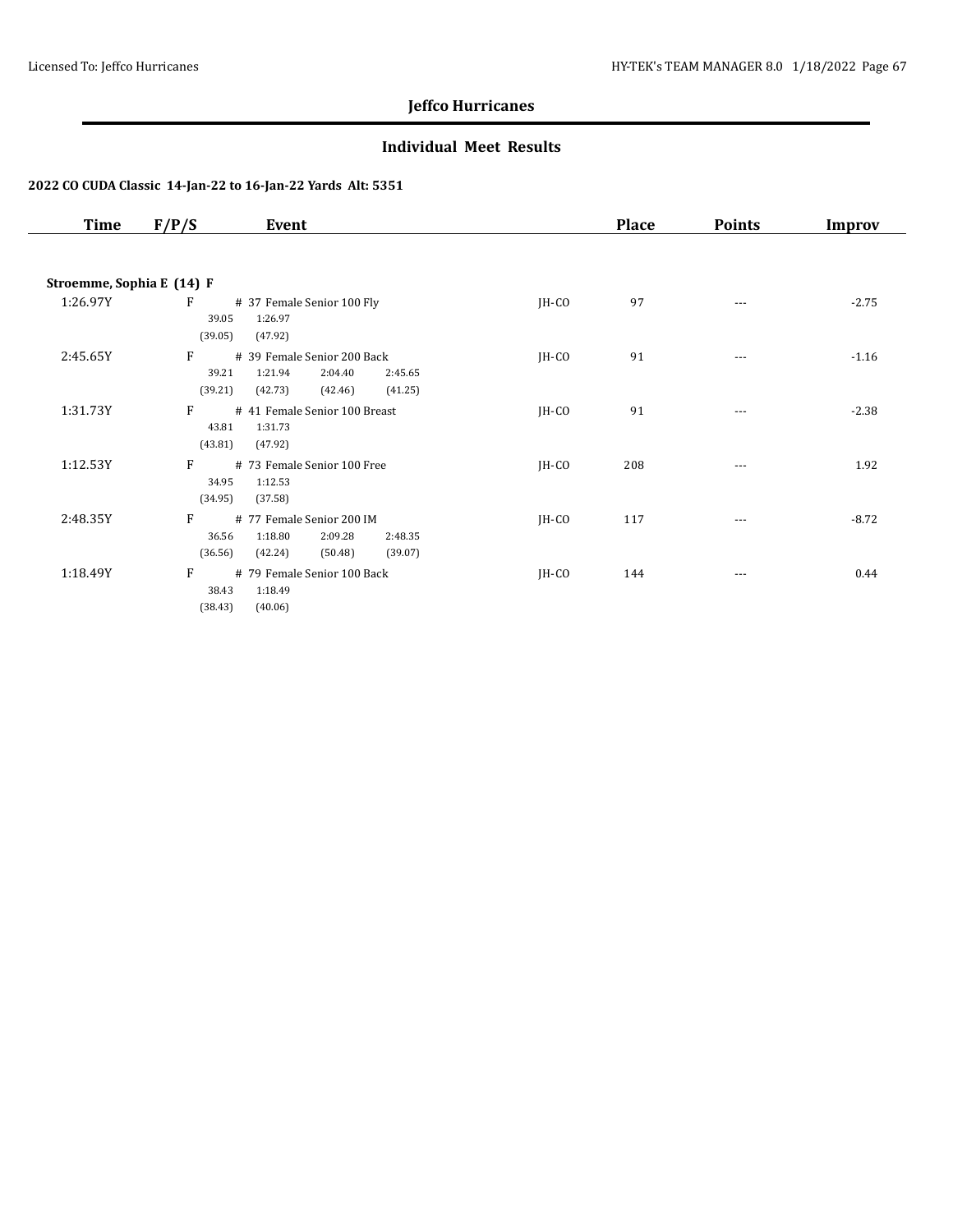### **Individual Meet Results**

| Time      | F/P/S                     | Event                         |         | <b>Place</b> | <b>Points</b> | Improv  |
|-----------|---------------------------|-------------------------------|---------|--------------|---------------|---------|
|           |                           |                               |         |              |               |         |
|           |                           |                               |         |              |               |         |
|           | Tenpenny, Aubrey G (14) F |                               |         |              |               |         |
| <b>NS</b> | R                         | # 39 Female Senior 200 Back   | $IH-CO$ | $---$        | $- - -$       | $--$    |
| <b>NS</b> | F.                        | # 41 Female Senior 100 Breast | $IH-CO$ | $---$        | $- - -$       | $- - -$ |
| <b>NS</b> | F.                        | # 73 Female Senior 100 Free   | $IH-CO$ | $---$        | $- - -$       | $- - -$ |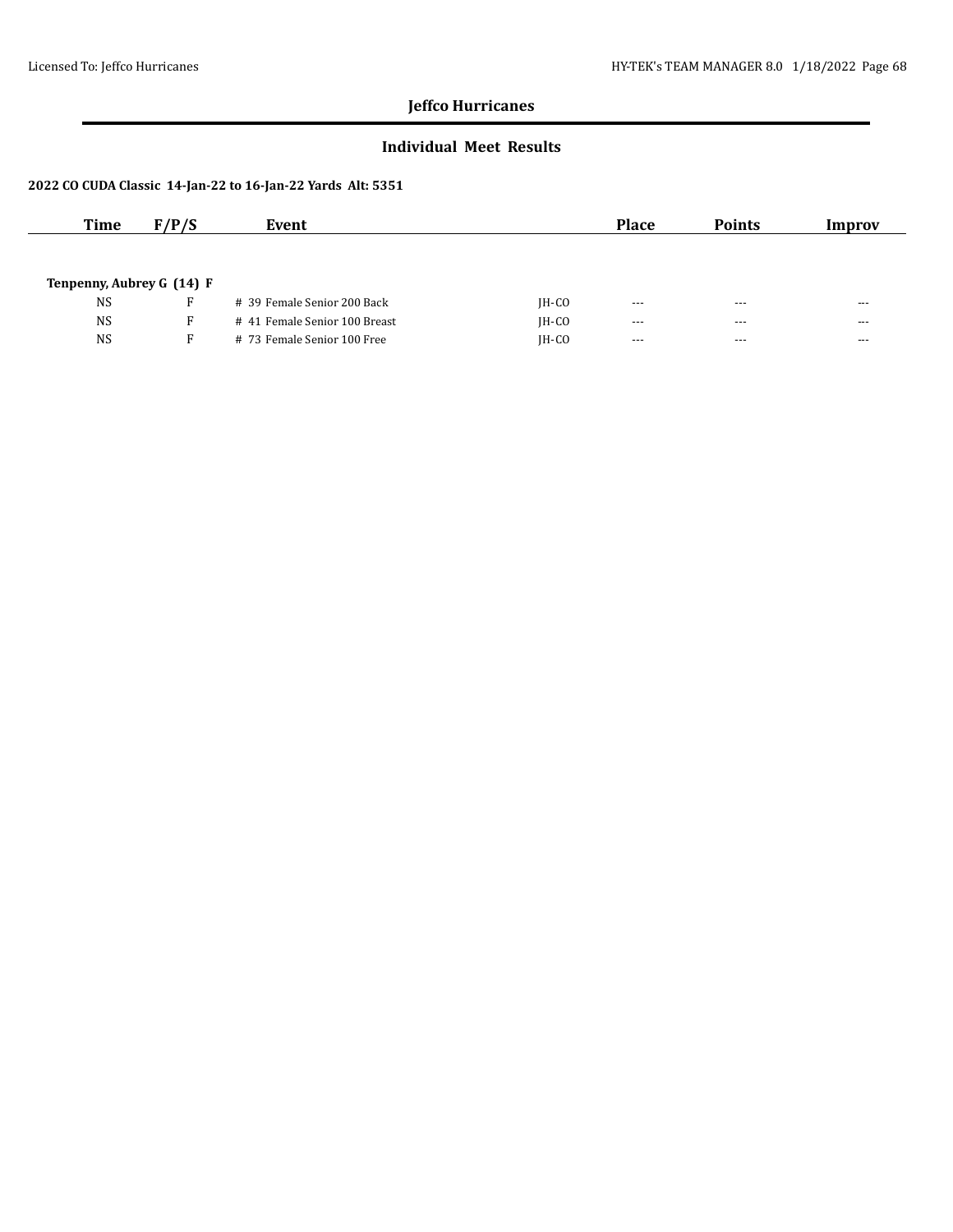### **Individual Meet Results**

| <b>Time</b>                | F/P/S | Event                        |         | <b>Place</b> | <b>Points</b> | Improv   |
|----------------------------|-------|------------------------------|---------|--------------|---------------|----------|
|                            |       |                              |         |              |               |          |
| Vandegriffe, Izzy R (10) F |       |                              |         |              |               |          |
| 1:01.78Y                   | F     | # 9E Female 10-10 50 Free    | $IH-CO$ | 72           | $---$         | $-5.41$  |
| 1:02.56Y                   | F     | # 19E Female 10-10 50 Back   | $IH-CO$ | 50           | $---$         | $-14.28$ |
| 2:25.83Y DQ                | F     | # 21E Female 10-10 100 IM    | $IH-CO$ | $\cdots$     | $---$         | $\cdots$ |
|                            |       | 1:09.52<br>2:25.83           |         |              |               |          |
|                            |       | (1:09.52)<br>(1:16.31)       |         |              |               |          |
| 1:17.51Y DQ                | F     | #45E Female 10-10 50 Fly     | $IH-CO$ | $\cdots$     | $- - -$       | $\cdots$ |
| 2:25.02Y                   | F     | #47E Female 10-10 100 Free   | $IH-CO$ | 45           | $---$         | 2.24     |
|                            |       | 1:09.50<br>2:25.02           |         |              |               |          |
|                            |       | (1:09.50)<br>(1:15.52)       |         |              |               |          |
| 59.81Y                     | F     | # 55E Female 10-10 50 Breast | $IH-CO$ | 30           | ---           | $-11.33$ |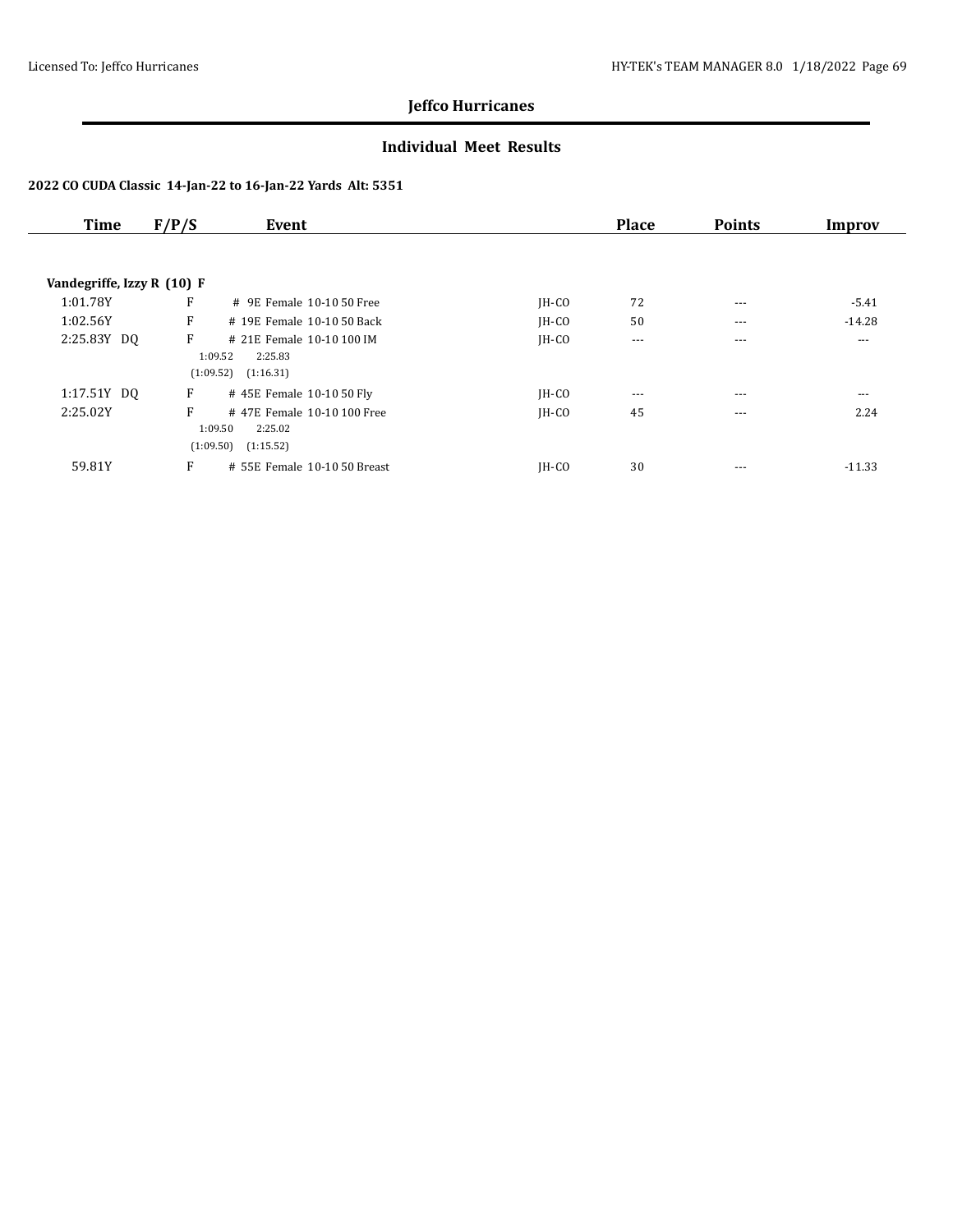### **Individual Meet Results**

| Time                 | F/P/S   | Event                       |         | <b>Place</b> | <b>Points</b> | Improv  |
|----------------------|---------|-----------------------------|---------|--------------|---------------|---------|
|                      |         |                             |         |              |               |         |
| Vick, Avery C (12) F |         |                             |         |              |               |         |
| 37.03Y               | F       | # 23B Female 12-12 50 Free  | $IH-CO$ | 63           | $---$         | 2.16    |
| 38.29Y               | F       | # 31B Female 12-12 50 Back  | $IH-CO$ | 25           | $---$         | $-1.39$ |
| 1:33.82Y             | F       | # 33B Female 12-12 100 IM   | $IH-CO$ | 52           | $---$         | $-7.69$ |
|                      | 41.90   | 1:33.82                     |         |              |               |         |
|                      | (41.90) | (51.92)                     |         |              |               |         |
| 39.70Y               | F       | # 59B Female 12-12 50 Fly   | $IH-CO$ | 37           | $---$         | $-7.46$ |
| 1:19.72Y             | F       | # 63B Female 12-12 100 Free | $IH-CO$ | 35           | $\cdots$      | 0.58    |
|                      | 36.54   | 1:19.72                     |         |              |               |         |
|                      | (36.54) | (43.18)                     |         |              |               |         |
| 1:27.18Y             | F       | # 65B Female 12-12 100 Back | $IH-CO$ | 36           | ---           | $-0.05$ |
|                      | 41.94   | 1:27.18                     |         |              |               |         |
|                      | (41.94) | (45.24)                     |         |              |               |         |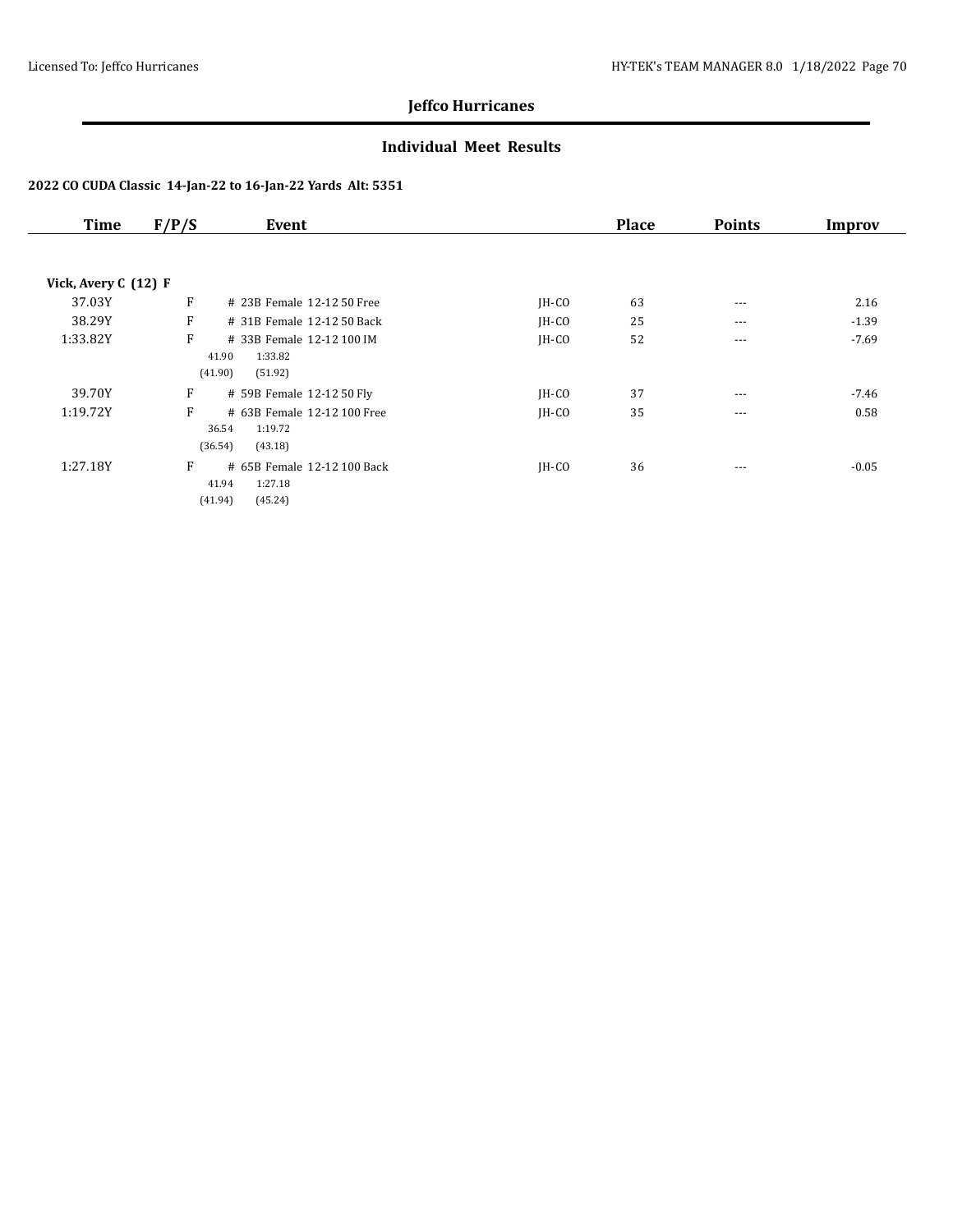### **Individual Meet Results**

| <b>Time</b> | F/P/S<br>Event                                                                                                         |         | <b>Place</b> | <b>Points</b> | Improv   |
|-------------|------------------------------------------------------------------------------------------------------------------------|---------|--------------|---------------|----------|
|             |                                                                                                                        |         |              |               |          |
|             | Wendelberger, Sara A (12) F                                                                                            |         |              |               |          |
| 1:38.22Y    | F<br># 29B Female 12-12 100 Breast<br>1:38.22<br>47.09<br>(47.09)<br>(51.13)                                           | $IH-CO$ | 18           | $\cdots$      | $-7.65$  |
| 41.11Y      | F<br># 31B Female 12-12 50 Back                                                                                        | $IH-CO$ | 31           | $---$         | 1.53     |
| 1:24.17Y    | F<br># 33B Female 12-12 100 IM<br>1:24.17<br>40.87<br>(40.87)<br>(43.30)                                               | $IH-CO$ | 34           | $---$         | $-3.91$  |
| 36.80Y      | F<br># 59B Female 12-12 50 Fly                                                                                         | $IH-CO$ | 32           | $---$         | $-1.83$  |
| 1:26.51Y    | F<br># 65B Female 12-12 100 Back<br>41.20<br>1:26.51<br>(41.20)<br>(45.31)                                             | $IH-CO$ | 35           | $---$         | 2.45     |
| 2:39.52Y    | F<br># 71B Female 12-12 200 Free<br>1:15.84<br>1:58.12<br>2:39.52<br>35.03<br>(35.03)<br>(40.81)<br>(42.28)<br>(41.40) | JH-CO   | 19           | $\cdots$      | $-20.67$ |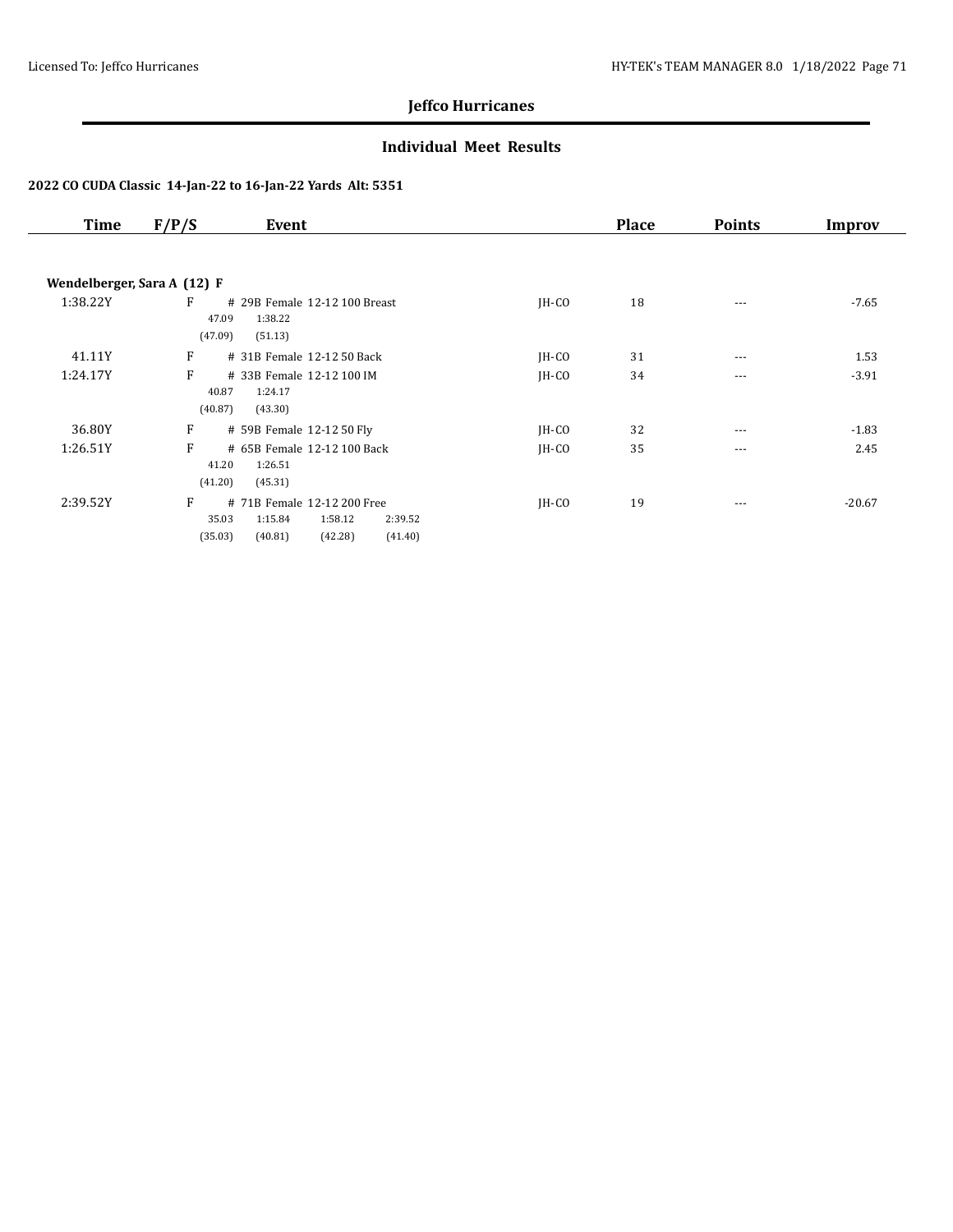### **Individual Meet Results**

| <b>Time</b>           | F/P/S                            | Event                                                                                       |         | <b>Place</b> | <b>Points</b> | Improv |
|-----------------------|----------------------------------|---------------------------------------------------------------------------------------------|---------|--------------|---------------|--------|
|                       |                                  |                                                                                             |         |              |               |        |
| Whitney, Cat C (13) F |                                  |                                                                                             |         |              |               |        |
| 36.38Y                | F                                | # 35 Female Senior 50 Free                                                                  | $IH-CO$ | 198          | $---$         | ---    |
| 1:41.38Y DQ           | $\mathbf{F}$<br>48.45<br>(48.45) | # 37 Female Senior 100 Fly<br>1:41.38<br>(52.93)                                            | $IH-CO$ | ---          | $---$         | ---    |
| 1:38.09Y              | F<br>46.80<br>(46.80)            | # 41 Female Senior 100 Breast<br>1:38.09<br>(51.29)                                         | $IH-CO$ | 110          | $\cdots$      | 0.15   |
| 1:18.38Y              | F<br>38.35<br>(38.35)            | # 73 Female Senior 100 Free<br>1:18.38<br>(40.03)                                           | $IH-CO$ | 218          | ---           | ---    |
| 3:11.07Y              | F<br>46.45<br>(46.45)            | # 77 Female Senior 200 IM<br>1:33.31<br>2:27.71<br>3:11.07<br>(46.86)<br>(43.36)<br>(54.40) | $IH-CO$ | 137          | $---$         |        |
| 1:29.10Y              | F<br>$---$<br>$---$              | # 79 Female Senior 100 Back<br>1:29.10<br>(1:29.10)                                         | $IH-CO$ | 167          | $---$         | ---    |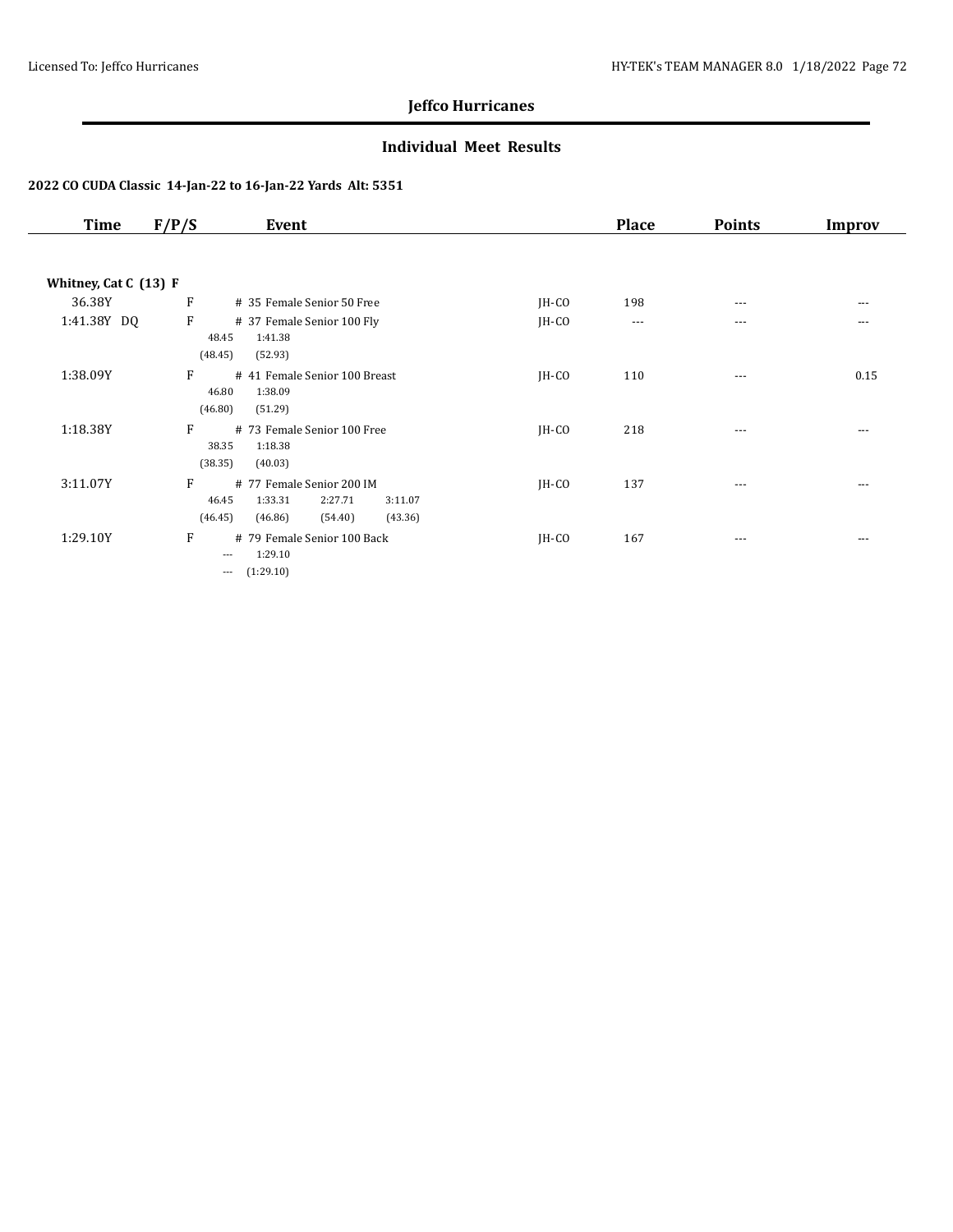## **Individual Meet Results**

| <b>Time</b>              | F/P/S                     | Event                                             |         | <b>Place</b> | <b>Points</b> | Improv  |
|--------------------------|---------------------------|---------------------------------------------------|---------|--------------|---------------|---------|
| Winters, Maya A $(12)$ F |                           |                                                   |         |              |               |         |
| 32.25Y                   | F                         | # 23B Female 12-12 50 Free                        | JH-CO   | 38           | $---$         | $-1.85$ |
| 40.01Y                   | F                         | # 31B Female 12-12 50 Back                        | IH-CO   | 27           | $\cdots$      | $-1.38$ |
| 1:25.73Y                 | F<br>42.14<br>(42.14)     | # 33B Female 12-12 100 IM<br>1:25.73<br>(43.59)   | JH-CO   | 38           | $---$         | $-5.09$ |
| 1:14.83Y                 | F<br>35.08<br>(35.08)     | # 63B Female 12-12 100 Free<br>1:14.83<br>(39.75) | $IH-CO$ | 28           | ---           | $-4.77$ |
| 1:27.69Y                 | F<br>1:27.94<br>(1:27.94) | # 65B Female 12-12 100 Back<br>1:27.69<br>(.25)   | $IH-CO$ | 38           | ---           | ---     |
| 42.95Y                   | F                         | # 69B Female 12-12 50 Breast                      | IH-CO   | 19           | $--$          | $-8.18$ |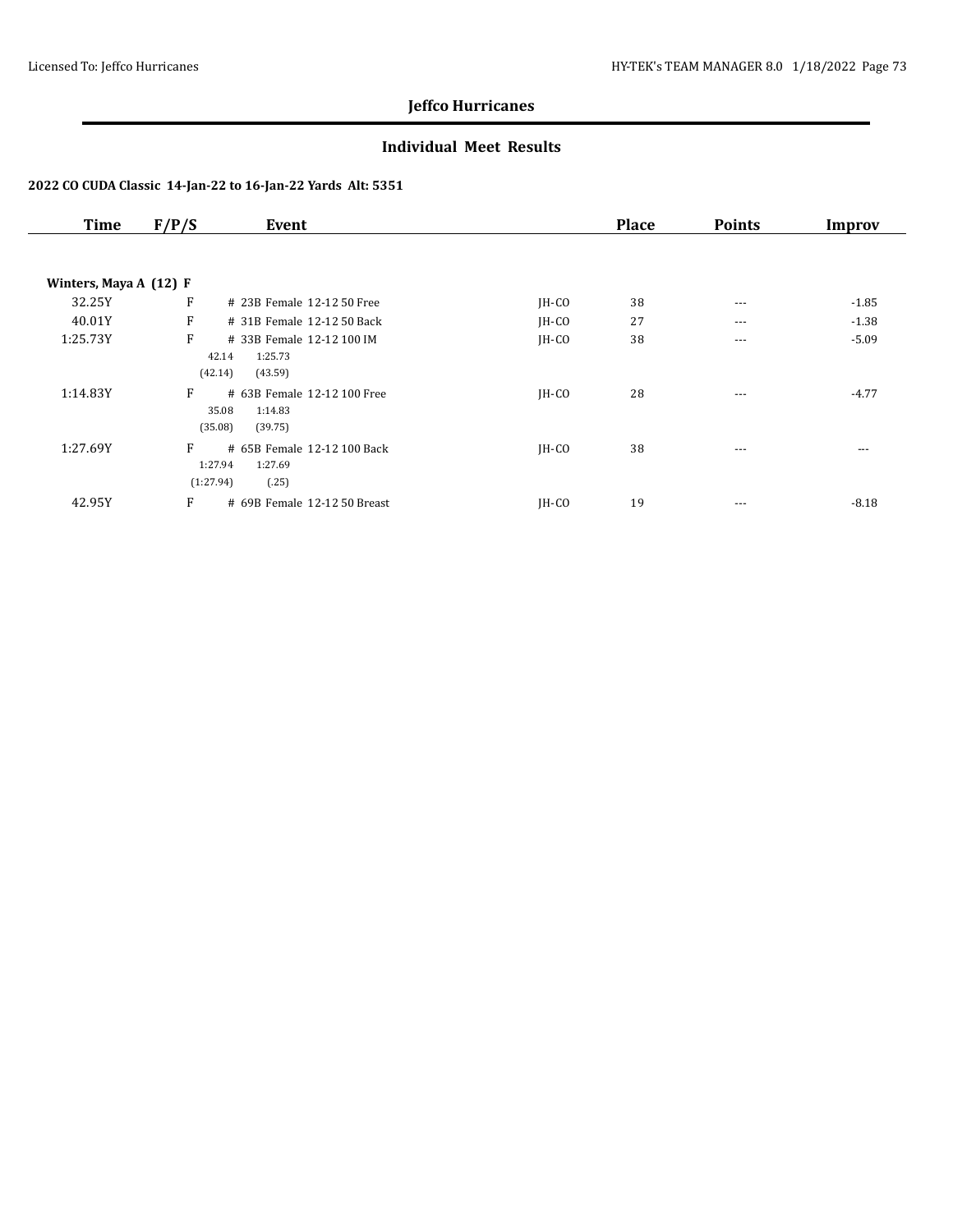## **Individual Meet Results**

| Time                       | F/P/S | Event                      |         | <b>Place</b> | <b>Points</b> | Improv   |
|----------------------------|-------|----------------------------|---------|--------------|---------------|----------|
|                            |       |                            |         |              |               |          |
| Wolverton, Aubrey J (10) F |       |                            |         |              |               |          |
| 39.46Y                     | F     | # 9E Female 10-10 50 Free  | $IH-CO$ | 48           | $\cdots$      | $-0.46$  |
| 46.46Y                     | F     | # 19E Female 10-10 50 Back | $IH-CO$ | 27           | $- - -$       | $-1.19$  |
| 1:41.91Y                   | F     | # 21E Female 10-10 100 IM  | IH-CO   | 32           | $- - -$       | $-15.52$ |
|                            |       | 1:41.91<br>48.05           |         |              |               |          |
|                            |       | (48.05)<br>(53.86)         |         |              |               |          |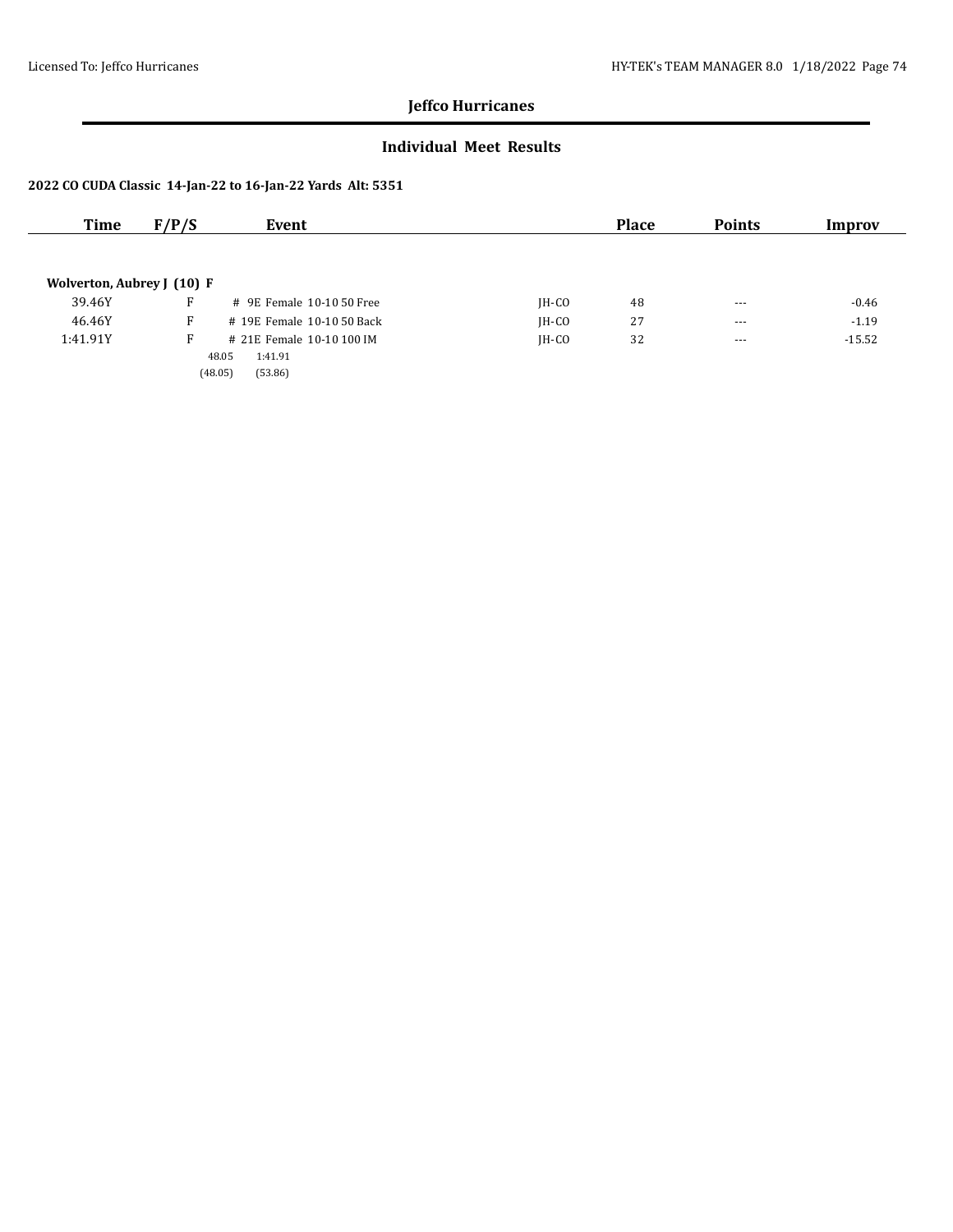## **Individual Meet Results**

| <b>Time</b>              | F/P/S<br>Event                                                             |         | <b>Place</b> | <b>Points</b> | <b>Improv</b> |
|--------------------------|----------------------------------------------------------------------------|---------|--------------|---------------|---------------|
| Zeddies, Andrew S (10) F |                                                                            |         |              |               |               |
| 42.46Y                   | F<br># 10E Male 10-10 50 Free                                              | $IH-CO$ | 33           | $---$         | $-1.15$       |
| 1:51.86Y                 | F<br># 16E Male 10-10 100 Breast<br>1:51.86<br>53.16<br>(53.16)<br>(58.70) | $IH-CO$ | 16           | $\cdots$      | 3.44          |
| 1:50.75Y                 | F<br># 22E Male 10-10 100 IM<br>56.80<br>1:50.75<br>(56.80)<br>(53.95)     | $IH-CO$ | 24           | $---$         | $-2.93$       |
| 1:37.74Y                 | F<br># 48E Male 10-10 100 Free<br>46.14<br>1:37.74<br>(46.14)<br>(51.60)   | JH-CO   | 23           | $\cdots$      | 4.14          |
| 1:46.60Y                 | F<br># 52E Male 10-10 100 Back<br>1:46.60<br>52.93<br>(52.93)<br>(53.67)   | $IH-CO$ | 13           | $---$         | 2.49          |
| 50.05Y                   | F<br># 56E Male 10-10 50 Breast                                            | IH-CO   | 10           | 1             | 1.85          |